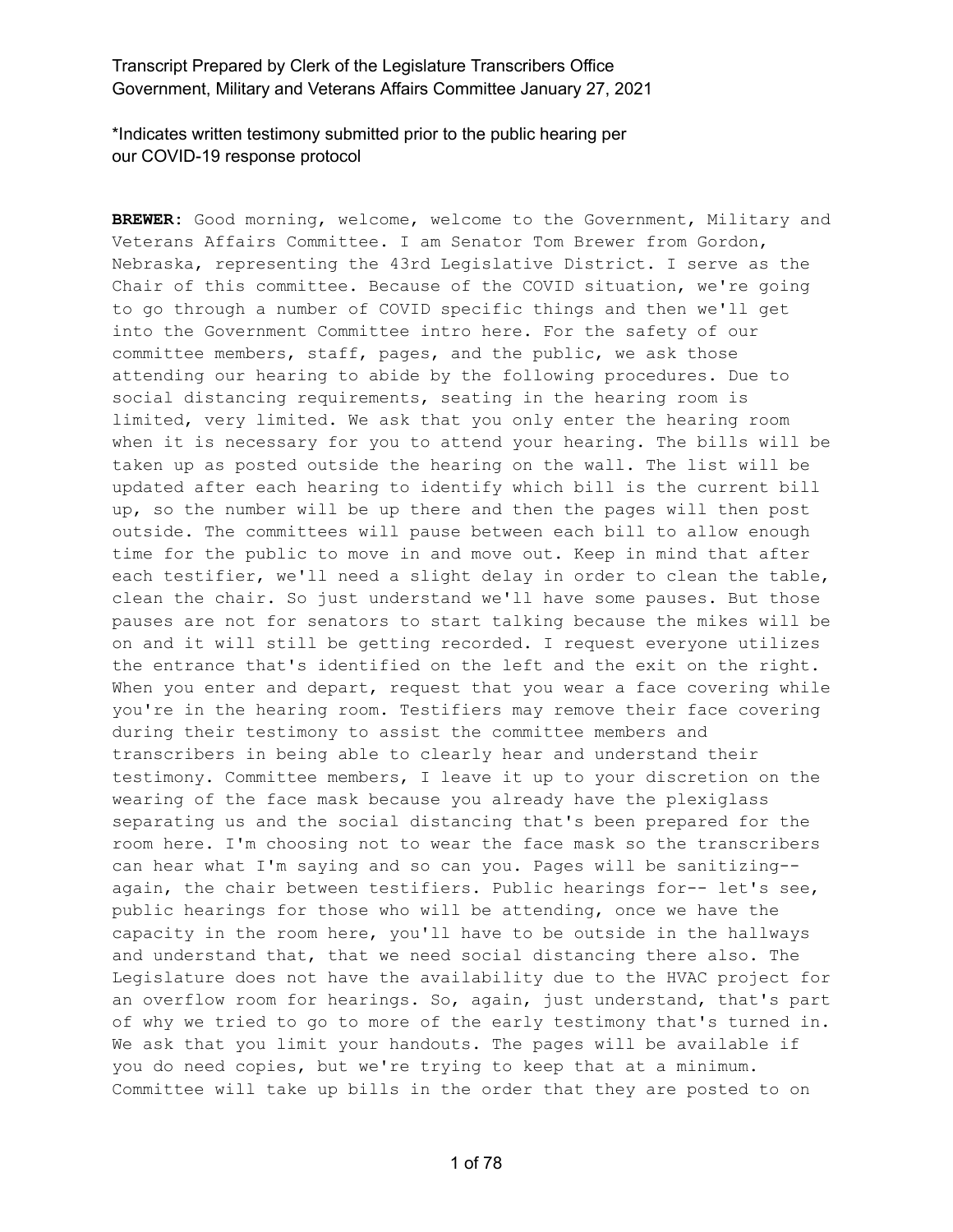# \*Indicates written testimony submitted prior to the public hearing per our COVID-19 response protocol

the agenda. Our hearing today is your public part of the legislative process. This is your opportunity to express your position on the proposed legislation before us today. Committee members may come and go during the hearing. This is just part of the process. They'll be introducing bills. Senator Hunt is in Judiciary right now. So just understand that that's part of what they're going to be needing to do as part of their job. I ask that you abide by the following procedures to better facilitate today's meeting. Please silence or turn off cell phones or other electronic, electronic devices. No food and drinks in the hearing room. Please move to the reserved chairs when you are ready to testify on your bill. And these chairs are identified with the white notes on them. And then obviously the yellow tape is the there's no, no sitting. Introducers will make their initial statements followed by proponents, opponents, and those in the neutral testimony. Closing remarks are reserved for the introducing senator or their representative. If you are planning on testifying, please pick up a green sheet that is on the table at the back of the room. Please fill this green sign-in sheet out before you testify and please print and, and do it clearly so that it can be read. Once you complete the form, be ready to turn it in when you come up to testify to either one of the pages or the committee clerk. This will help us make an accurate record of your testimony. Letters for the record must be turned in prior to 12:00 Central Standard Time the day prior to the hearing. If you have handouts keep in mind that we need 12 copies. And again, the pages can help you with that. Each letter of support that is sent in must have the bill number and whether or not you're proponent, opponent, or in the neutral position. No mass mailings will be included in the record there. When you come up to testify, please speak clearly into the microphone, tell us your name, and then please spell your first name and last name to ensure that it is in the record correctly. We will be using a light system for all testifiers. You will have five minutes today to make your initial remarks to the committee. When you see the yellow light, you have one minute remaining. When it turns red, besides a red light, there will be an audible alarm. I will let you finish your sentence or, or maybe even two sentences, but just don't go past too long or I'll also just gavel you, and then you won't get to say anymore. That's the way it is. OK, no displays of support or opposition for bills are allowed during public hearings. Committee members that are with us today, I will have them introduce themselves and we'll start on the right, Senator Blood.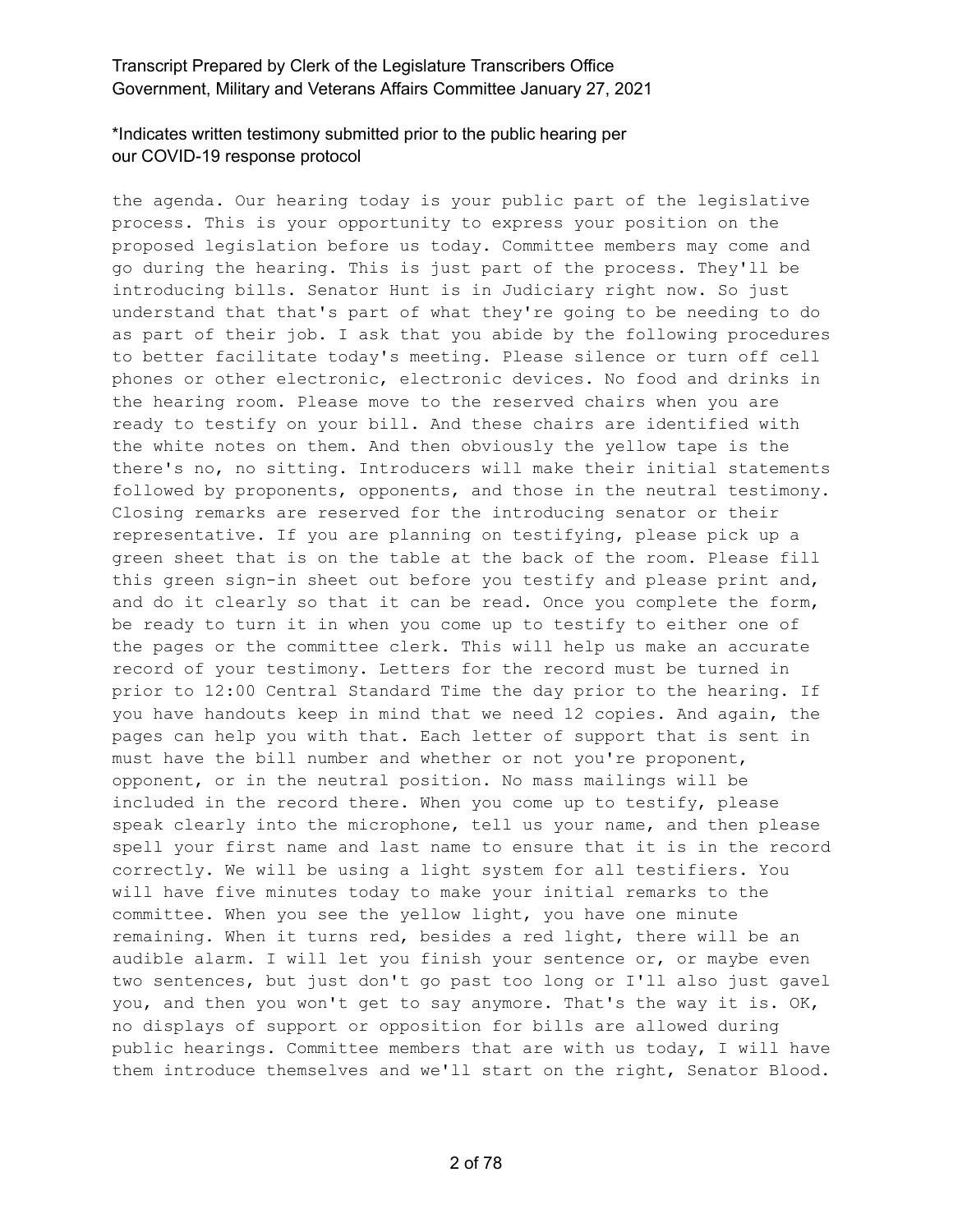\*Indicates written testimony submitted prior to the public hearing per our COVID-19 response protocol

**BLOOD:** Well, good morning. I'm Senator Carol Blood and I represent District 3, which is western Bellevue and southeastern Papillion, Nebraska.

**McCOLLISTER:** John McCollister, District 20, central Omaha.

**SANDERS:** Rita Sanders, District 45, the Bellevue/Offutt community.

**M. HANSEN:** Matt Hansen, District 26, northeast Lincoln.

**LOWE:** John Lowe, District 37: Kearney, Gibbon, and Shelton.

**HALLORAN:** Steve Halloran, District 33, Adams County and the better part of Hall County.

**BREWER:** All right, on my right, Dick Clark is the legal counsel. On my left, Julie Condon, who is our committee clerk. And again, Senator Hunt is presenting in Judiciary. All right, we also have pages to introduce. And I got to keep my a.m. and my p.m. pages correct. We have over here, Jon Laska, resides from Genoa and he is a senior at UNL. And Ryan Koch, Ryan is also a senior at UNL, and from Hebron. So with that, we are going to start on LR1. And Senator Blood, welcome to the-- your Government Committee.

**BLOOD:** Well, good morning, friends. Good morning to the Government, Military and Veterans Affairs Committee, and to you, Chair Brewer. Thank you for this opportunity this morning to briefly speak on LR1. My name is Senator Carol Blood. That is spelled C-a-r-o-l B as in boy -l-o-o-d as in dog, and I represent District 3, which is western Bellevue and southeastern Papillion, Nebraska, as you just heard several minutes ago. As you know, Nebraska has been in a contested race to be the home for Space Command and you all heard Governor Ricketts' State of the State address this month and he said that Nebraska says it's not over till it's over. There is still a possibility with the ushering in of a new president and other key players that we could be in the running. The Nebraska Legislature stepped to the plate-- stepped up to the plate, and we signed a letter showing unified support, sharing it with the Greater Omaha Chamber of Commerce to utilize in one of their many presentations. We then all worked together and created and signed the formal resolution that you see in front of you. Although that was also shared, the process of the public hearing and released to the body for a vote makes it official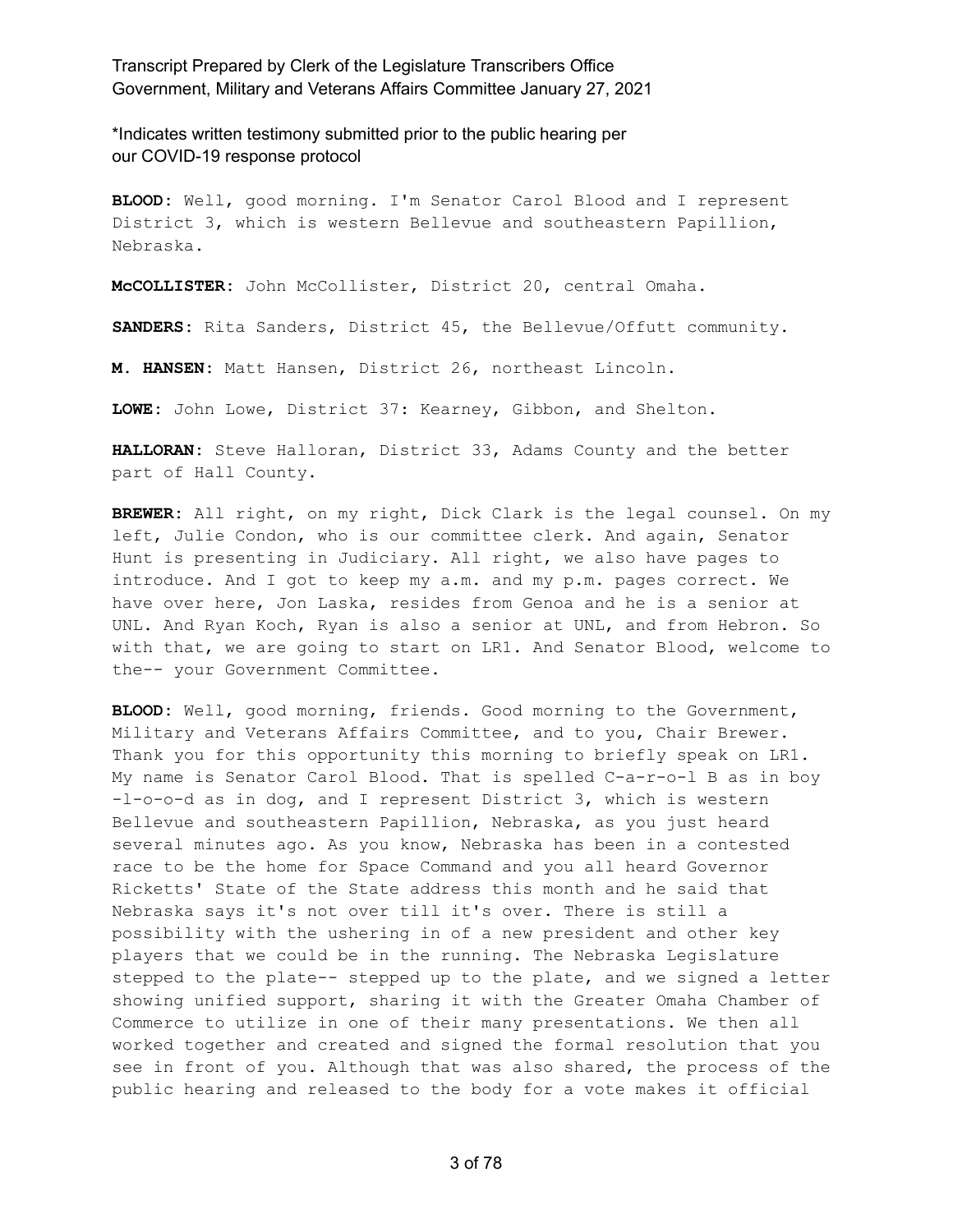\*Indicates written testimony submitted prior to the public hearing per our COVID-19 response protocol

and allows for the Clerk of the Legislature to prepare and transmit a copy of this official resolution to the President of the United States, the Vice President, as presiding officer of the U.S. Senate, to the Speaker of the U.S. House of Representatives, each member of Nebraska's congressional delegation, the Secretary of the Air Force, Chairman of the Joint Chiefs of Staff, and to the Secretary of Defense. You are all informed of the importance of this project to Nebraska. And we do have letters of support and testimony for you today to help shore up that knowledge. With that, I'm going to keep it brief and thank you for today's opportunity to share this resolution with all of you. I do have one letter of support from Ted Carter, the president of the University of Nebraska. As you all know, we're trying to iron out the kinks of this hearing process. And he did not get his letter to us before noon yesterday. But I'm hoping this can still be part of the official record. Again, thank you for your time today.

**BREWER:** Thank you, Senator Blood, for your opening. Questions from the committee? Seeing none, thank you. We will start with proponents of LR1 as soon as we-- Jon, you're getting faster at that.

**JONATHAN LASKA:** Thank you.

**BREWER:** Come on up.

**JENNIFER CREAGER:** Thank you.

**BREWER:** Welcome to the Government Committee.

**JENNIFER CREAGER:** Thank you. Good morning, everyone. Chairman Brewer and members of the committee, I'm Jennifer Creager with the Greater Omaha Chamber, J-e-n-n-i-f-e-r C-r-e-a-g-e-r. And it's my pleasure to testify today in support of LR1. We extend our sincere thanks to Senator Blood, Senator Sanders, for leading this effort. And we are very grateful to have unanimous support on the resolution from every member of this Legislature. I'm here today representing the coalition that has led the efforts to land the headquarters of the U.S. Space Command in our great state. This coalition includes Governor Ricketts, our Nebraska federal delegation, led by Senator Fischer, the Nebraska Department of Economic Development, the Commission on Military and Veterans Affairs, the Greater Omaha Chamber, the University of Nebraska, the city of Bellevue, the combatant commander at Offutt Air Force Base, private sector and philanthropic leadership and widespread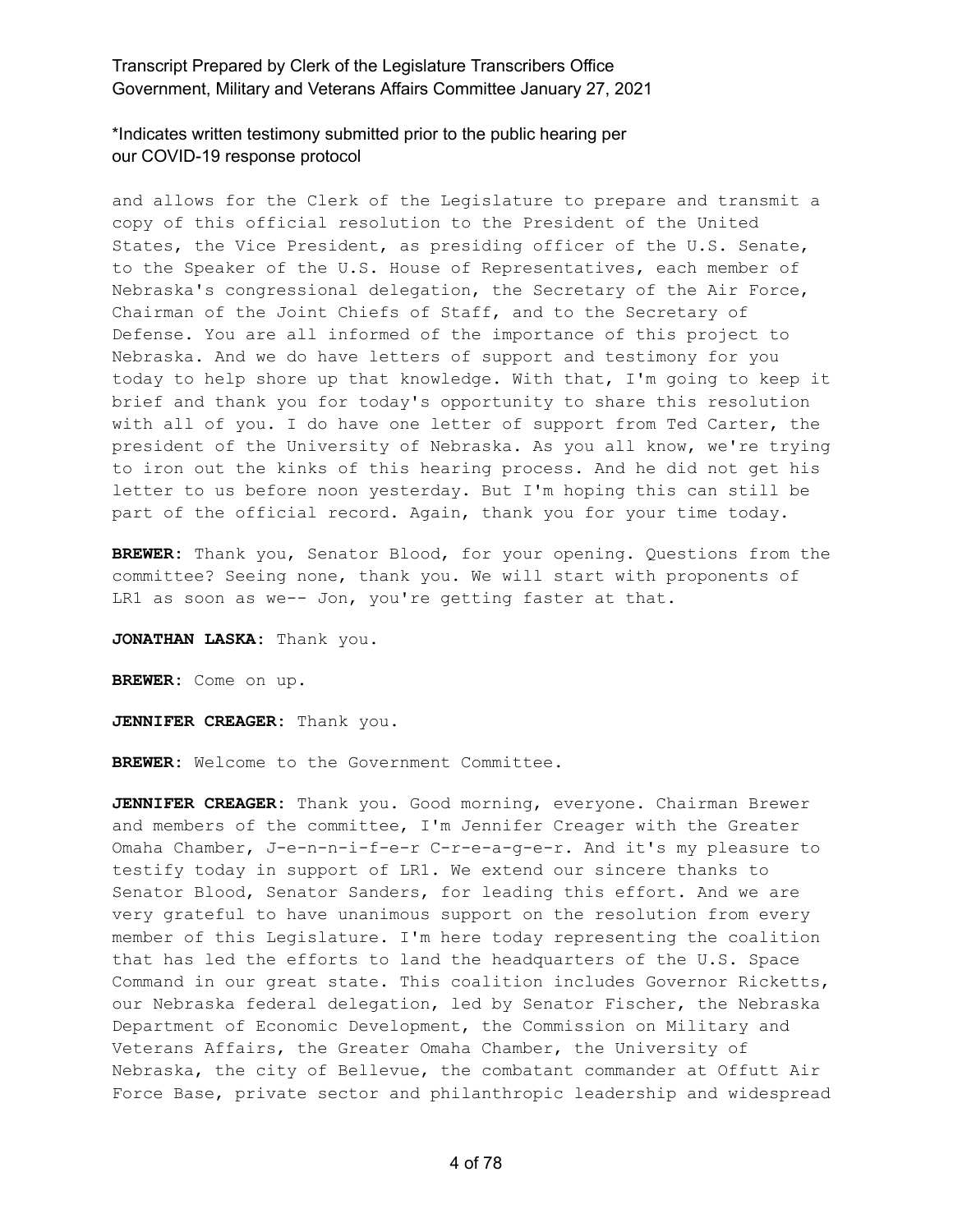### \*Indicates written testimony submitted prior to the public hearing per our COVID-19 response protocol

public and charitable sector support. We thought it might be helpful for you to hear a brief overview of our process and where we go from here. But really, I'm here to answer any questions the committee might have. I also want to mention, Senator Blood mentioned this, you've received letters of support from President Ted Carter, Mayor Rusty Hike, Tim Burke, Major General Retired Rick Evans, and Bryan Slone for this resolution. After an initial invitation to compete for the headquarters in May of 2020, the state and city of Bellevue were notified by the Air Force in late November that Offutt Air Force Base was one of six finalists for the headquarters of U.S. Space Command, along with locations in Florida, Alabama, Texas, Colorado, and New Mexico. This began a dedicated effort to prepare for two presentations in December. We built our team and conducted our presentations with the best that Nebraska has to offer. Immediately, our focus was centered on Nebraska's commitment to cele-- excuse me, to support our military and their families and the high quality of life available in Nebraska and the surrounding communities. A military-to-military visit took place on December 14, focused on technical and site review. One week later on December 22, Governor Ricketts, Senator Fischer, President Carter, Dr. Ginamarie Ligon, Colonel Gavin Marks, Mayor Rusty Hike, and Tim Burke led our virtual community presentation in a remarkable fashion, one that was referred to as world class by the Deputy Secretary of the Air Force. As you know, the Trump administration announced two weeks ago that Alabama was named the preferred location for this command. Offutt was named an acceptable alternative location. So you may be thinking, isn't the decision already made? Isn't this over? We know that the initial decision is simply the first step in this process. As Governor Ricketts has said, quote, Nebraska will continue to make the case to the incoming administration for bringing USSPACECOM to the heartland. When you look at the data and our competitive advantages, Nebraska remains the best place in the nation to locate this mission. End quote. Our expectation is that the Biden administration will be reviewing this decision. And I will also add, we learned yesterday that the Colorado federal delegation sent a lengthy letter to President Biden aggressively asking them to reopen the decision. We have requested the scoring information resulting from the Air Force assessment of the six contenders for the mission. We believe that an objective review of the data will show that Nebraska has scored highest on the metrics the Air Force outlined at the beginning of the process. We will continue to work with the Governor, Senator Fischer, and the rest of the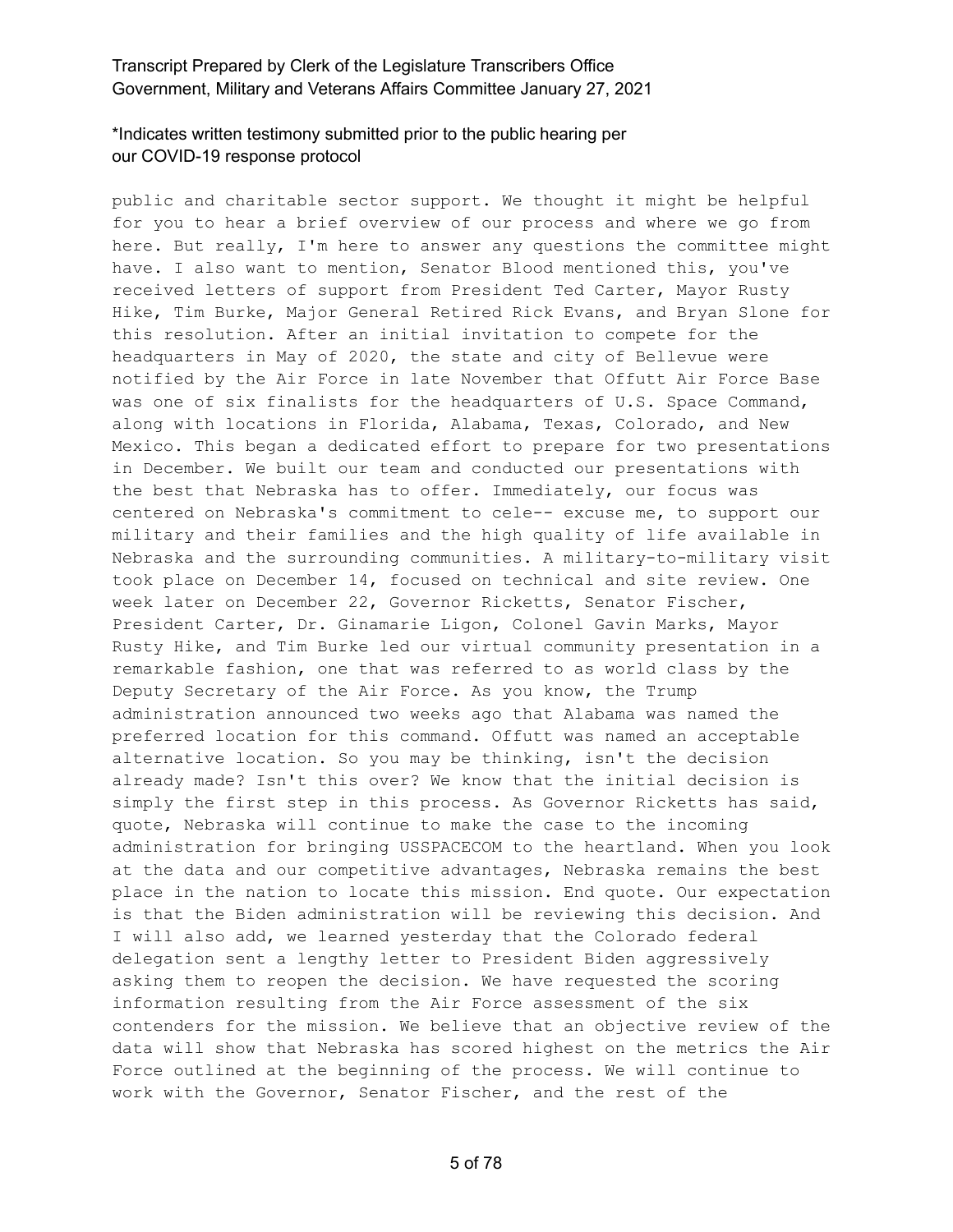\*Indicates written testimony submitted prior to the public hearing per our COVID-19 response protocol

delegation, as well as former elected officials with relationships within the current administration to make the case that just as it was from 2002 to 2019, Nebraska is the place for space. I would be happy to answer any questions you have.

**BREWER:** Thank you for that testimony. And it should be noted, we, we discussed prior to actually going live on the record here that senators-- Senator Blood's LR did have all 49 senators sign on to it.

**JENNIFER CREAGER:** Correct.

**BREWER:** That's, that's a rarity around this place. So a tribute to--

**JENNIFER CREAGER:** And thank you, all, every one of you.

**BREWER:** --tribute to the bill, tribute to Senator Blood and to the mission of, of getting Space Command here. All right, questions? Senator Halloran.

**HALLORAN:** Not a question, it's more of a compliment. I think Nebraska is the place for space might be a good state slogan.

**JENNIFER CREAGER:** Maybe a license plate.

**HALLORAN:** We got, we got the space.

**JENNIFER CREAGER:** Yeah, that's right. I agree.

**BREWER:** Yes, go ahead, Senator Sanders.

**SANDERS:** Thank you, Chairman. Good morning, Jennifer.

**JENNIFER CREAGER:** Good morning.

**SANDERS:** Good to see you.

**JENNIFER CREAGER:** Nice to see you.

**SANDERS:** It's not a question, it's, it's mainly a statement. I have helped and recruited on other missions in the past. I'm on the Offutt Advisory Council and the STRATCOM Consultation Committee. And one of the big efforts was on the new command and control center that is now in place. And I have never seen efforts like this ever. And it's all due to you and, and your group and all those that have been on board.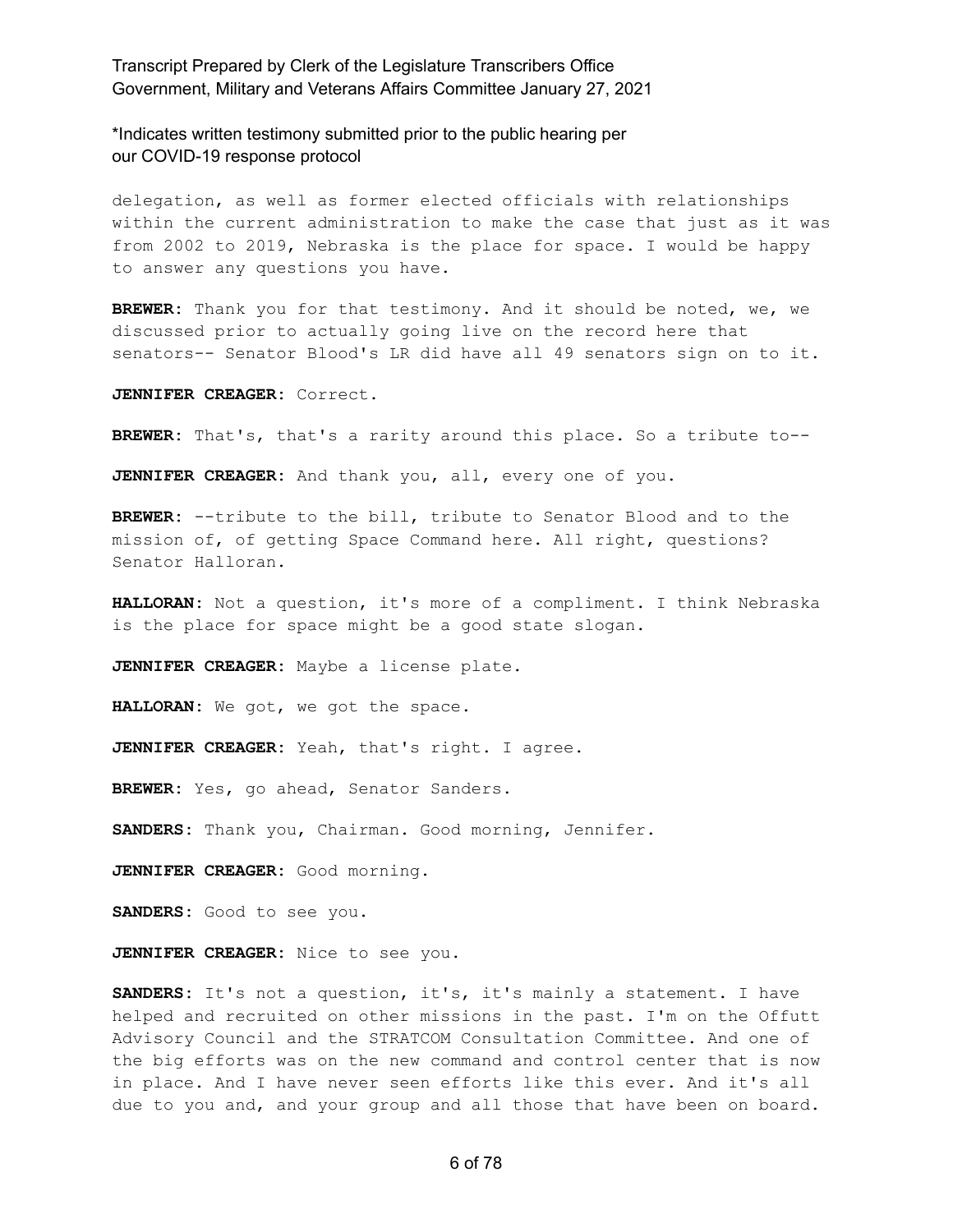\*Indicates written testimony submitted prior to the public hearing per our COVID-19 response protocol

And while maybe not this mission, we're poised for others, so keep up the effort. And I just want to go on record to thank you.

**JENNIFER CREAGER:** Thank you, Senator Sanders. It's, it's been one of the coolest things that I've been a part of. Really, it's-- watching the presentation was really-- I just got to see the dress rehearsal, but even that made me a little emotional so to be part of so thank you. And thank you for all your past efforts as Mayor. You've certainly been in these trenches, too.

**SANDERS:** Thank you.

**BREWER:** All right, additional questions? Senator Lowe.

**LOWE:** Thank you for coming today, Jennifer. And this is a great LR. You, you stated that Nebraska was an acceptable alternative.

**JENNIFER CREAGER:** Correct.

**LOWE:** The other states, where did they rank?

**JENNIFER CREAGER:** So they didn't-- this is a little bit unusual. Typically, I understand from the past they pick a preferred location and then they name one or two alternative, alternative, acceptable locations. In this case, they named the other five all as alternative acceptable locations. So we sort of think that that, you know, gives more emphasis to the fact that this might not be the end of the road for this. And certainly we know that Colorado is being very aggressive about making the case that this isn't over. And I would assume the other states are too. I think we've just heard more about Colorado. So I think from our side of the table, we don't feel like we want to stop at all. We have a great opportunity. We firmly believe Offutt is the right place for this and Offutt was the home of Space Command for 17 years, the same amount of time that it was located at Peterson in Colorado. So, so to answer your question, everyone is considered an acceptable alternative location at this time.

**LOWE:** Well, I think that's, that's great for Nebraska to be in that, that realm that we're still in the running.

#### **JENNIFER CREAGER:** Yep.

**LOWE:** Thank you.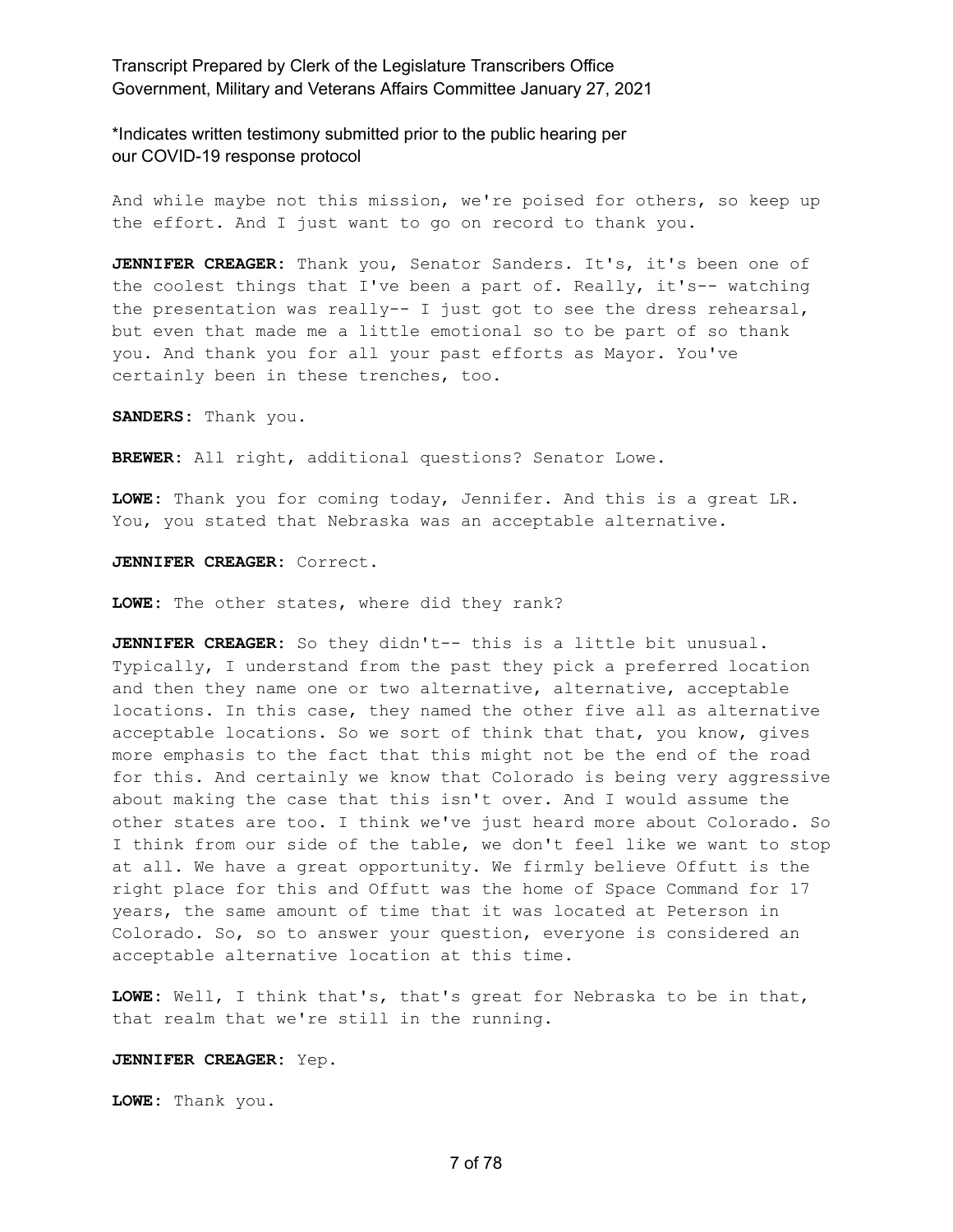\*Indicates written testimony submitted prior to the public hearing per our COVID-19 response protocol

**JENNIFER CREAGER:** Um-hum.

**BREWER:** All right, any additional questions? Understand that Nebraska currently does have a MACOM. I'll try and get you up to speed on a MACOM, a Major Command, STRATCOM is a four-star command. And it has a lot of extras that comes with that. A MACOM would also be like SOUTHCOM, Southern Command, and CENTCOM, U.S. Central Command. It is not common that you would have two MACOMs, Major Commands, in the same location, but in some cases they do. MacDill has both CENTCOM and, and SOCOM. So I, I think drive on because I think everything's getting a relook with the new administration and, and I think there's a good chance that we might get a chance to give that presentation again.

**JENNIFER CREAGER:** And we talked a lot in our presentation about mission synergy with STRATCOM and colocating the, the Space Command. That's also-- Space Command is also a four-star command. So--

**BREWER:** Yeah.

**JENNIFER CREAGER:** --that was a big part of our push, too.

**BREWER:** All right, with no other questions, thank you for your testimony.

**JENNIFER CREAGER:** You're welcome. And if there's any additional information the committee would like, I'm happy to share anything. Please just let me know. We have lots of information from the presentation or things that have happened since then, so.

**BREWER:** All right, thank you. OK, additional proponents? Are there any opponents? And are there any in the neutral? All righty. All right, well, we have written testimony. We'll start with the proponents, we've got four starting with UNL, UNK, and that's the, you know, Ted Carter with the university. So there's a letter there, there's a letter from the National Strategic Research Institute at the University of Nebraska, OPPD of Omaha, and the city of Bellevue. With that, we'll ask Senator Blood to come up and close. Oh, hold it.

**JULIE CONDON:** There was a written testimony turned in from Chamber-- Nebraska Chamber, Bryan Slone.

**\*BRYAN SLONE:** Dear Chairman Brewer and Members of the Government, Military and Veterans Affairs Committee, My name is Bryan Slone,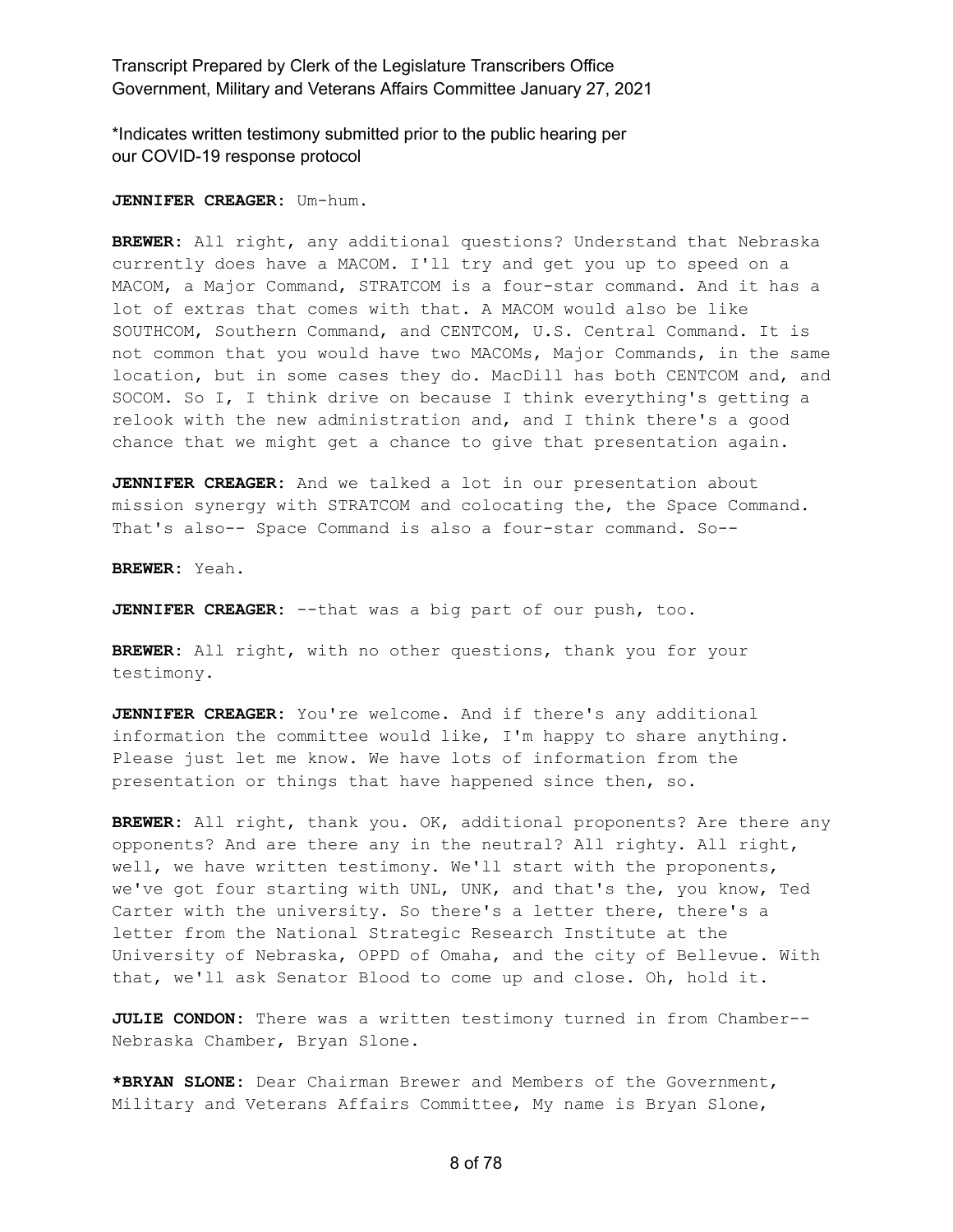# \*Indicates written testimony submitted prior to the public hearing per our COVID-19 response protocol

B-R-Y-A-N-S-L-O-N-E, President of Nebraska Chamber and here today on behalf of our members to support LR 1, which expresses support for the United States Air Force to reestablish the United States Space Command headquarters at Offutt Air Force Base. Nebraska is the right choice for United States Space Command. Offutt Air Force Base exceeds all criteria categories, has the requisite mission synergies and the capability to ensure national security. Nebraska has also brought to the table an incredible \$107 million public/private partnership incentive package catered to this specific project. Nebraska is also the only location with an academic alliance to support the research and workforce needs of U.S. Space Command. Nebraska and Offutt Air Force Base were home to U.S. Space Command for 17 years, our state has the resources, capabilities, quality of life and supportive culture that can serve U.S. Space Command well. Blueprint Nebraska is a strategic economic development plan developed by 320 community and business leaders, which the Nebraska Chamber embraces. It calls for a combination of regional public-private partnerships and policymaking to build skills, attract talent, and integrate technology and innovation that ushers in a new era of economic growth. There's hardly a better example of a Blueprint Nebraska difference-maker than USSPACECOM. The sophistication of partnerships supporting the mission, in addition to the tech talent and advancement it will bring to Nebraska, makes this once-in-a-lifetime project worth fighting for. The Nebraska Chamber is in full support ofLRI and would encourage the Nebraska Legislature to express their support for the project and this opportunity too.

**BREWER:** OK, we have a written testimony from the Chamber. We'll work this-- letters coming in sequence out here. We're kind of-- it's new, so forgive us. Go ahead.

**BLOOD:** Thank you, Senator Brewer. Friends, LR1 gave us the opportunity to work together for the greater good of Nebraska. And as Senator Halloran said, Nebraska is the right place for space. And so I hope this sets the pace for our entire session because there is nothing better than unified support of something that's as positive as the Space Command. And with that, I thank you for your time and I look forward to moving this out onto the floor.

**BREWER:** Thank you for your LR1. And with that, we'll have a slight pause while we change out our numbers and get ready for our second bill, which is LR4 [SIC] and Senator Briese.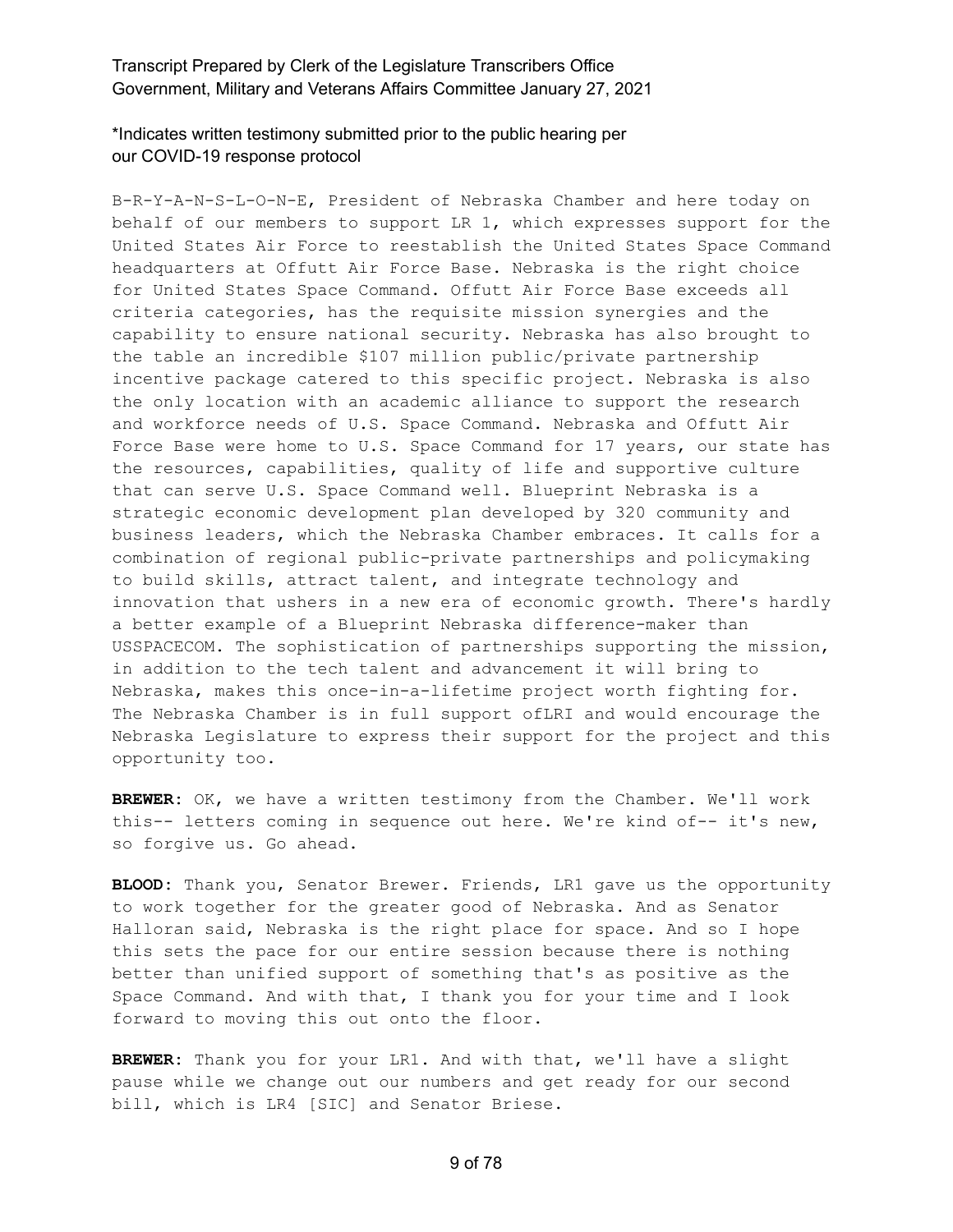\*Indicates written testimony submitted prior to the public hearing per our COVID-19 response protocol

**BLOOD:** I didn't touch the glass. **JONATHAN LASKA:** Well, just got to make sure. **BREWER:** Ed, I'm assuming that you're here in lieu of the senator. **EDWARD BOONE:** He's in [INAUDIBLE].

**BREWER:** All right. Well, we, we have got things decontaminated here. So have a seat and welcome to the Government Committee. And you may open on LB4 whenever you're ready.

**EDWARD BOONE:** Good morning, Chairman Brewer and members of the Government, Military and Veterans Affairs Committee. My name is Edward Boone, E-d-w-a-r-d B-o-o-n-e. I'm the legislative aide for State Senator Tom Briese, who wasn't able to make this hearing this morning. I come before you today to introduce LB4, a bill which would expand the existing Reserve Tuition Credit Program Established in 1976, the current Reserve Tuition Credit Program provides a 50 percent tuition discount to eligible reservists in Nebraska. Those reservists must be residents of Nebraska, must be actively drilling with a unit based in Nebraska, and the credit is only good at public institutions. That is the university system, the state college system, or a community college. The credit is not available to anyone who has completed ten years of military service, which seems ridiculous. We are currently saying in state law that ten years of service to our nation is simply too much. This is especially problematic given that many service members leave active duty after eight or ten years and then decide to pursue higher education after that service. Those who choose to continue to serve our nation in the reserves are currently being punished by this cap. So what does this bill do? It increases this credit from 50 to 75 percent of the tuition cost for undergraduate studies. It would also eliminate the current requirement that the individual have at least two years remaining and eliminates the prohibition for those who have completed ten years of service. It eliminates language suggesting entitlement to such credit ends upon completing the initial course of study and clarifies the Department of Veterans Affairs existing policy that there is no lifetime limit on this credit. I think there's definitely a need for expansion of this program. And my office has heard from many current and former-- that's Senator Briese's office. I'm reading his remarks, I apology. Senator Briese's office has heard from many current and former members of the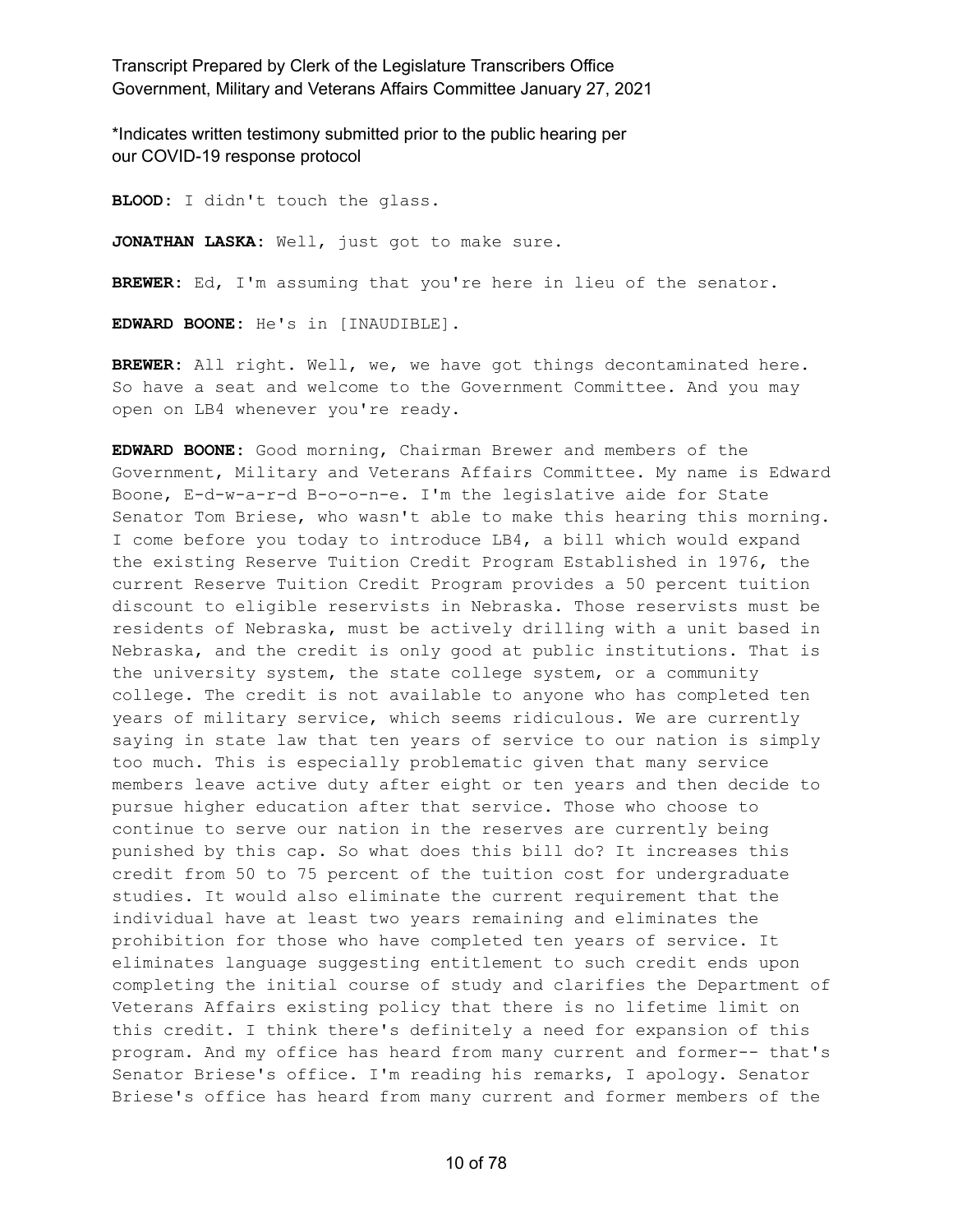# \*Indicates written testimony submitted prior to the public hearing per our COVID-19 response protocol

reserve who would or would have benefited from this change. And that is borne out in the data as well. Despite having a limit of only no more than 200 new applicants to the program every year, this program has never seen more than 60 applicants per year in the last 7 years. As I indicated, this bill would raise the tuition credit to 75 percent from the current 50 percent. I believe this is appropriate, given that the Legislature last year passed Senator Wishart's LB450, raising National Guard tuition credits from 75 percent to 100 percent. And when Senator Briese heard over the interim from some folks in Nebraska who serve in the reserves as, who serve in the reserves as opposed to the National Guard, they relayed to him that they felt a little bit forgotten, a little left out. Senator Briese sees this legislation as simply catching them up a little bit. And these service members, I want to be clear, are not weekend warriors. Since the terrorist attacks of September 11, 2001, over 250,000 reservists have deployed to Iraq, Afghanistan, and elsewhere as part of the global war on terror. And many members of the reserves are prior service members who served on active duty then decided to continue to sacrifice their time and talents for our country in the reserves while maintaining civilian careers, homes, families, and contributing economic activity to our state. It is truly because of the men and women of the National Guard and Reserve that the United States was able to avoid implementing the draft while still fighting two conflicts and maintaining security and readiness here at home. Even those reservists who did not deploy during the height of the U.S. involvement in the Middle East knew that they were signing up for something very real, a very real potential of combat deployments. Their service shouldn't be looked down upon either. Members of the reserves serve our nation and state in other ways as well, with intelligence personnel assisting with anti-narcotics investigations, helicopter pilots assisting with fighting wildfires and floods, and so on. The reserves, much like the Guard, are no longer just one weekend a month and two weeks a year for many service members. Members of the reserves must maintain the same level of training and readiness as their active duty counterparts so that they can deploy and serve alongside them at a moment's notice. This often means several weeks or even months away from home, completing training, going to schools. It can be nights and free-time sacrifice to carry out required duties that there's simply not enough time to do during drill weekends. The average member of the reserves can expect to spend 50 days a year on duty in some form or capacity. And that's not counting longer activations on what's called Title 10.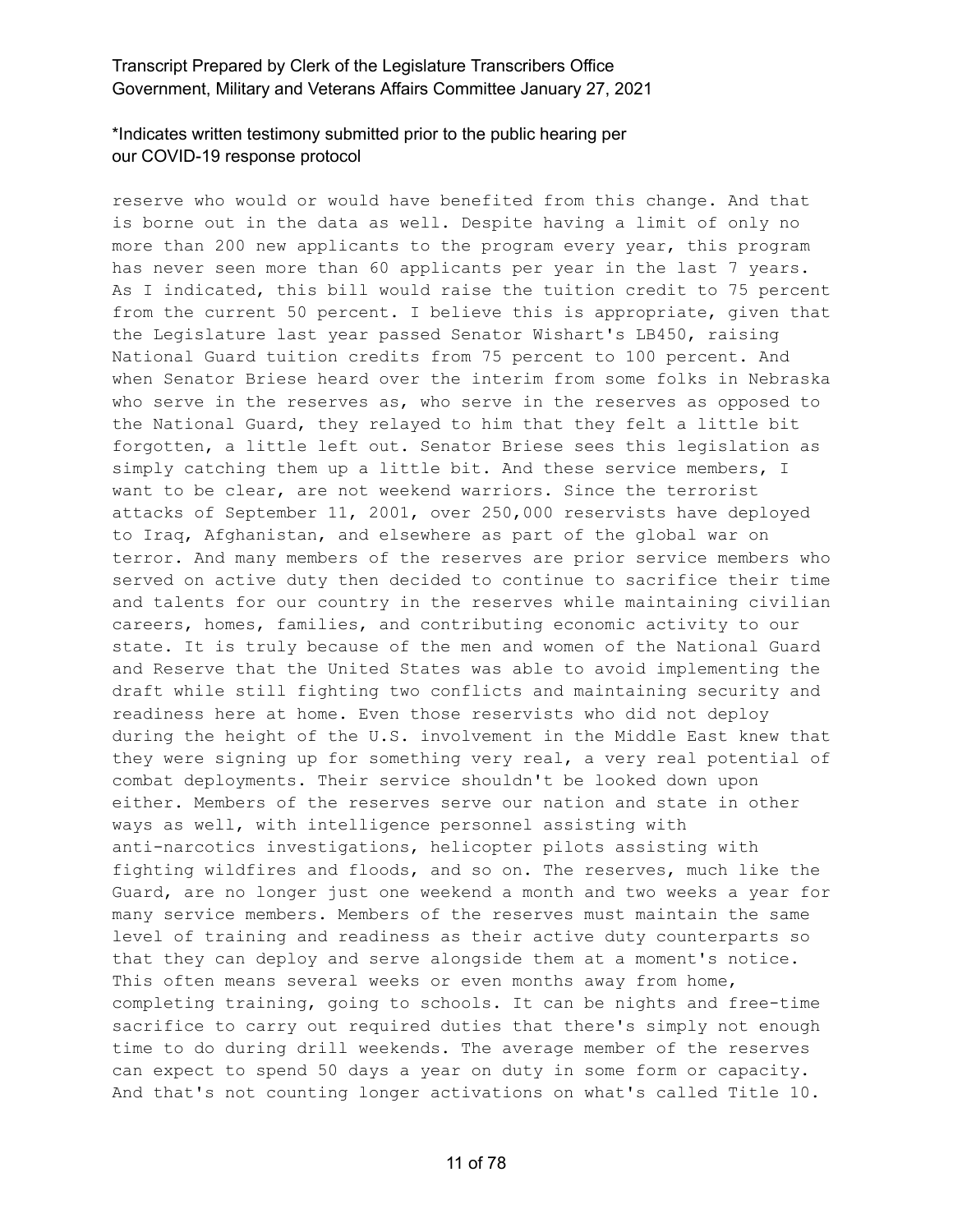# \*Indicates written testimony submitted prior to the public hearing per our COVID-19 response protocol

These reservists and guardsmen who have not deployed in support of the global war on terror actually do not qualify for the modern post 9/11 GI Bill, which active duty troops get. They get a different kind of GI Bill altogether called the Montgomery GI Bill for Selective Reserve, which provides a 370-- \$397 per month while in school full time, does not come with a book stipend, housing allowance, or tuition payment of any form. This bill for soldiers, sailors, airmen and Marines in the reserves in Nebraska could really mean the difference between higher education and nothing. And many service members who do qualify for the post 9/11 GI Bill use up their credits before graduating, as it only provides 36 months of benefits. For some folks, a complex degree, switching majors, or using some of their GI Bill for correspondence courses while on active duty could mean they run out of benefits while they're only a semester away from graduating. So again, in those instances, this bill could make the difference for those folks. And I think it's the least we can do given the sacrifices they make for us. Senator Briese does have a proposed committee amendment for you to consider. I have 12 copies here. As well as a handout, and I emailed both the handout and the amendment to everyone here right before I sat down. So anybody who doesn't want to, for sanitary reasons, touch the handouts, it's in your inbox. [INAUDIBLE] proposed amendment. If you look at the bill, it's clear that Section 2 removes the limitation that the program is only available to enlisted personnel. But Section 1 still says it's only for enlisted. That line was just missed when we were working with Bill Drafters. When Senator Briese reviewed the National Guard Tuition Program, he noted that it was for all members of the National Guard and that was his intent with this bill, that it be for all members of the reserves enlisted, commissioned, and warrant officers. So he would ask the committee to consider this amendment, AM21, which is simply strike the word enlisted from the first section so that the language matches up with Section 2. In closing, Senator Briese wanted me to reiterate that he views this as a simple, noncontroversial piece of legislation, which is simply following on the great work that was done last year in LB450. Thank you, and I welcome your questions.

**BREWER:** Thank you, Ed, for that opening. You did an outstanding job.

**EDWARD BOONE:** Thank you, Senator.

**BREWER:** We're not supposed to question you, but just as kind of a for your information, since you're going to have to deal with it, our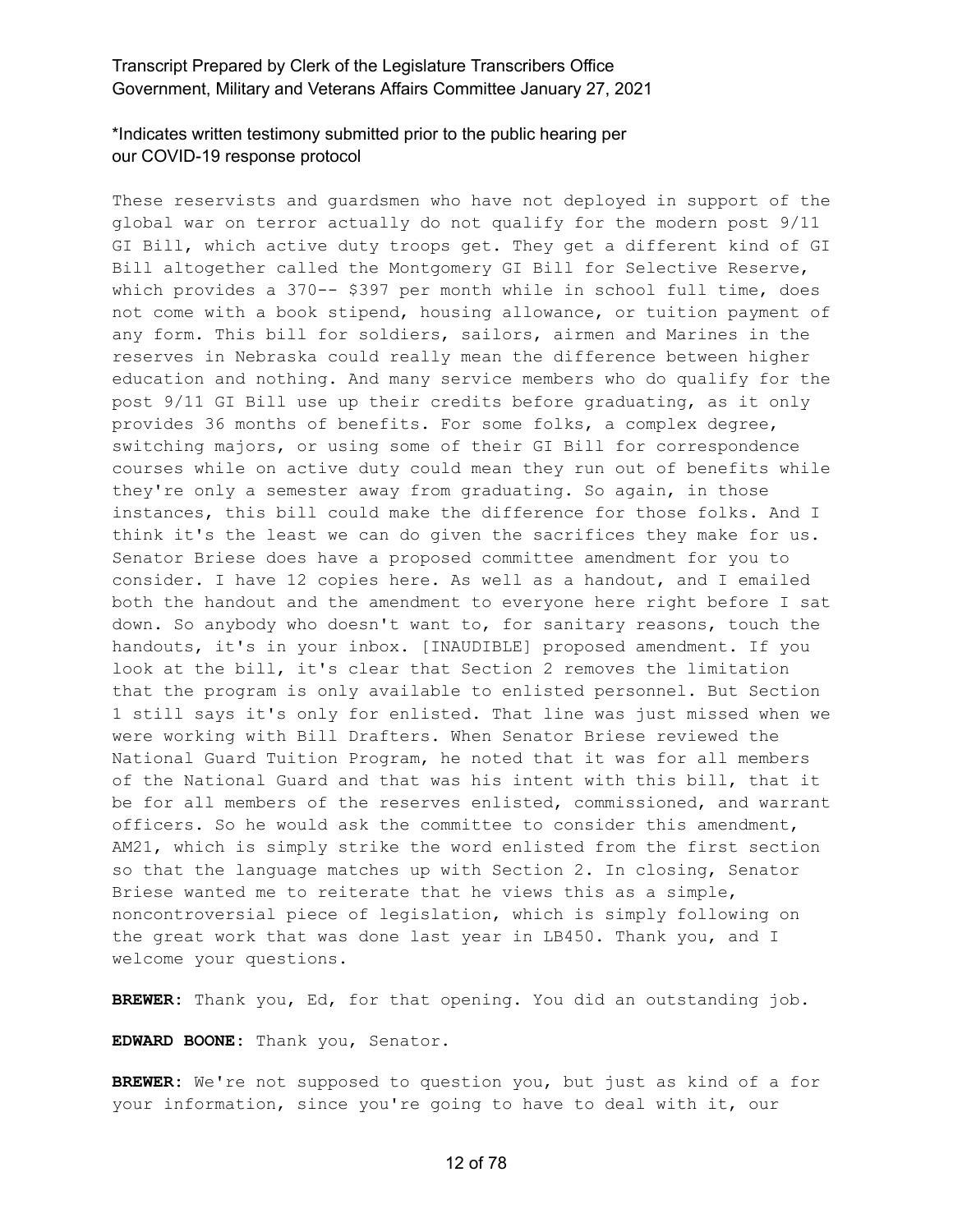\*Indicates written testimony submitted prior to the public hearing per our COVID-19 response protocol

intent is to Exec on this bill today as soon as we're done. So we just need to make sure this amendment is, is in addition to the bill itself. And then we should be good to go ahead and move it to the floor.

**EDWARD BOONE:** Yes, Senator.

**BREWER:** All right.

**EDWARD BOONE:** And I do understand the tradition of not questioning staff, but I am a reservist myself. So if anybody had any technical questions about the reserves or how it works, I wouldn't mind answering them.

**BREWER:** Actually, that would be good. That way we have an expert. And since you're volunteering your, your knowledge, so let's go ahead and see if someone has a technical question that-- I mean, I, I see how this fell through the cracks and it happened, doesn't mean it was right. But this is a good catch. This is, this is the right thing that we should be doing. OK, again, any questions? All right, seeing none. And you don't need to close. So I think we're, we're done with you. But thank you.

**EDWARD BOONE:** Thank you.

**BREWER:** All right, we will start as soon as we get things cleaned up here with proponents. Welcome to the Government Committee.

**JOHN SCHMIDT:** Thank you, sir. My name is John Schmidt. That's J-o-h-n S-c-h-m-i-d-t. I'm a student attorney with the Civil Clinic at the University of Nebraska College of Law. I'm testifying and speaking today in support of LB4 in my capacity as a veteran and a student, but not as a representative of the university. I joined the Marine Corps as an automotive technician in 2010. I then went and served in Operation Enduring Freedom in Afghanistan in 2012. I've been a student since 2009 and I'm currently a Petty Officer First Class in the Naval Reserves. So military force division can be a little complex. There's, you know, the reserves and the National Guard. They both can support the full-time active duty forces. Although the National Guard has a state mission as well, they're both primarily funded by the federal government. The National Guard is organized under the state government, whereas the reserves are organized under federal control.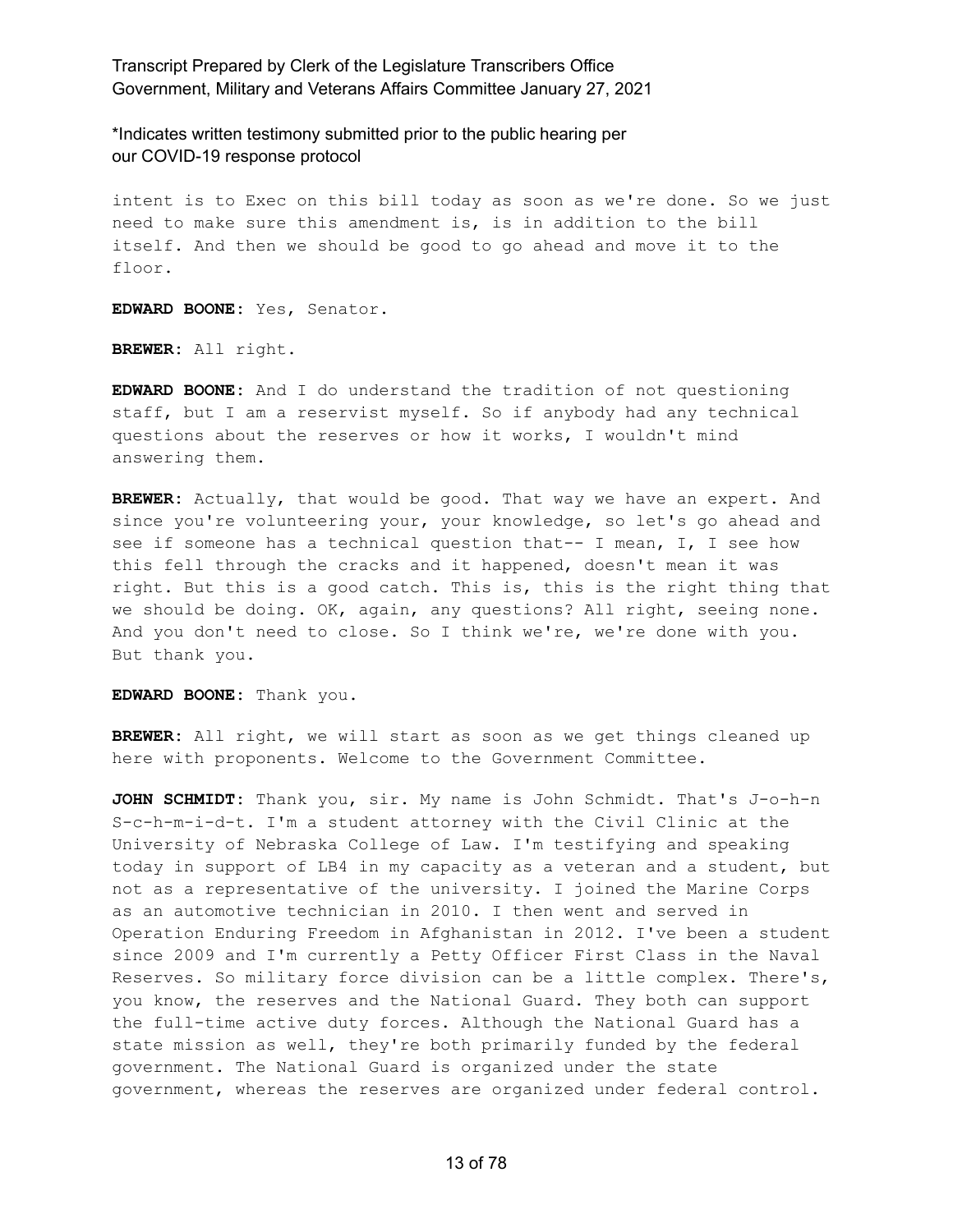# \*Indicates written testimony submitted prior to the public hearing per our COVID-19 response protocol

But regardless of layout, there is one important similarity. These are members of our community. These are our brothers, our sisters, you know, our aunts, our uncles, our employees, our bosses. As mentioned before, during the last legislation, they passed an amendment to increase the tuition credits for National Guardsmen. I'm up to a 100 percent and this is great for the community. Again, it gives back to the community to allow those members to become more educated and serve the community in different forms and fashions. The reserves forces total approximately 1,794 members in the state, according to current DOD statistics. This is less than half of the National Guardsmen in the state, taking account for the far limited number of available credits for reservists. Providing increased tuition for the first time since 1976 would pale in comparison financially to the ones that this Legislature passed last year. Though money is at the heart of most issues, this isn't about dollars and cents. This is about equity. Written missions don't always explain what, you know, the important reservists in our communities. They should be placed on an equal footing in the state. This amendment is a great first step in improving the equity among the guards in reserves. It provides greater tuition credits for reservists in the state, as well as providing tuition credits for postgraduate degrees. It eliminates caps such as that ten-year rule as well as the single degree rule. And it also eliminates the future service commitments that were required under the old one. I wholeheartedly support this bill, so thank you for your time.

**BREWER:** All right. Thank you, John, for your testimony. Let's see if you were in Afghanistan 2012, they probably had you in Helmand Province.

**JOHN SCHMIDT:** Yes, sir, Camp Leatherneck.

**BREWER:** Lashkar Gah.

**JOHN SCHMIDT:** What's that?

**BREWER:** Lashkar Gah. Leatherneck.

**JOHN SCHMIDT:** Yeah. Yeah, that is correct.

**BREWER:** Yeah, that's like the worst place on the planet I think.

**JOHN SCHMIDT:** Yeah, it, it was real beautiful.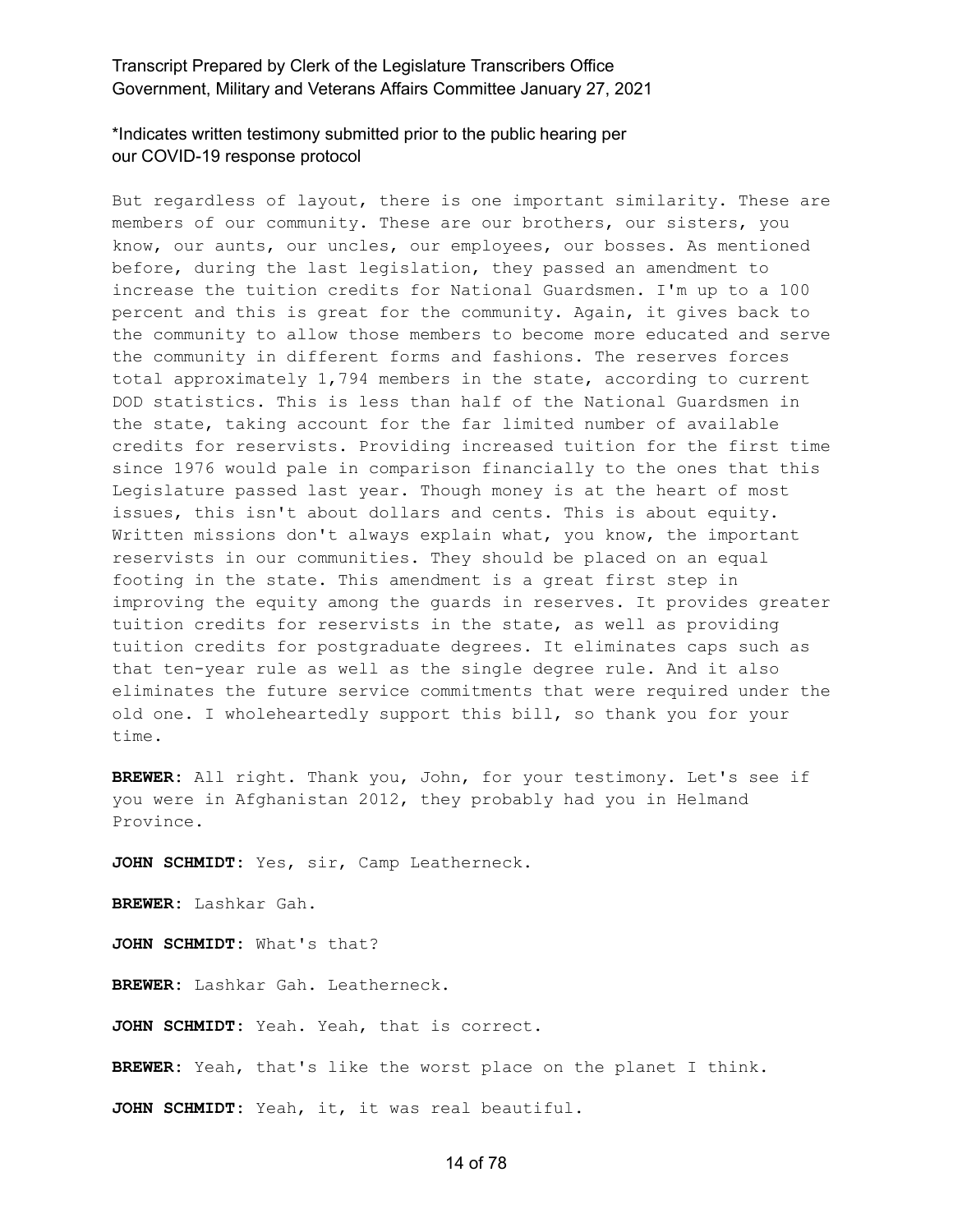\*Indicates written testimony submitted prior to the public hearing per our COVID-19 response protocol

**BREWER:** It was always dusty and there was nothing to see. It was--

**JOHN SCHMIDT:** Except for like the couple poppy fields that would just spring up.

**BREWER:** Yeah, well--

**JOHN SCHMIDT:** It would be this, you know, horrible thing, and then you would just see this beautiful green come out of nowhere and a little, you know, river flowing through it. And you would just be like, is this a mirage? You know, you see in the movies. But--

**BREWER:** Yeah, that's Lashkar Gah. All right. All right, real quick, questions? Senator Halloran.

**HALLORAN:** Well, not a question. I can't speak on behalf of the whole committee, but I think they would agree, thanks for your service.

**JOHN SCHMIDT:** Thank you, sir.

**SANDERS:** Thank you.

**BREWER:** All right, additional questions? Again, like I was telling- well, not Senator Briese but his representative, you know, I think the Army Reserve ends up having a lot of things fall through the cracks just because of the fact that there's not as many people to watch and make sure things line up the way they're supposed to and that, that these kind of things don't happen. And just so everyone understands, one of the big difference between the reserves and the Guard is reserves are available to be called up on very short notice. The Guard is usually called up by units. They can cherry pick reservists by their MOS or skill set and yank them at the drop of a hat. And so they're really more quickly utilized by the regular army than the Guard is. So they kind of stand at the ready as, as things happen around the world. All right, well, thank you for your testimony.

**JOHN SCHMIDT:** Yes, sir. Thank you, Senators.

**BREWER:** Around the cleanest table and cleanest chair on earth. OK, additional proponents? Nicely done, Jon. Come on up. Welcome to the Government Committee.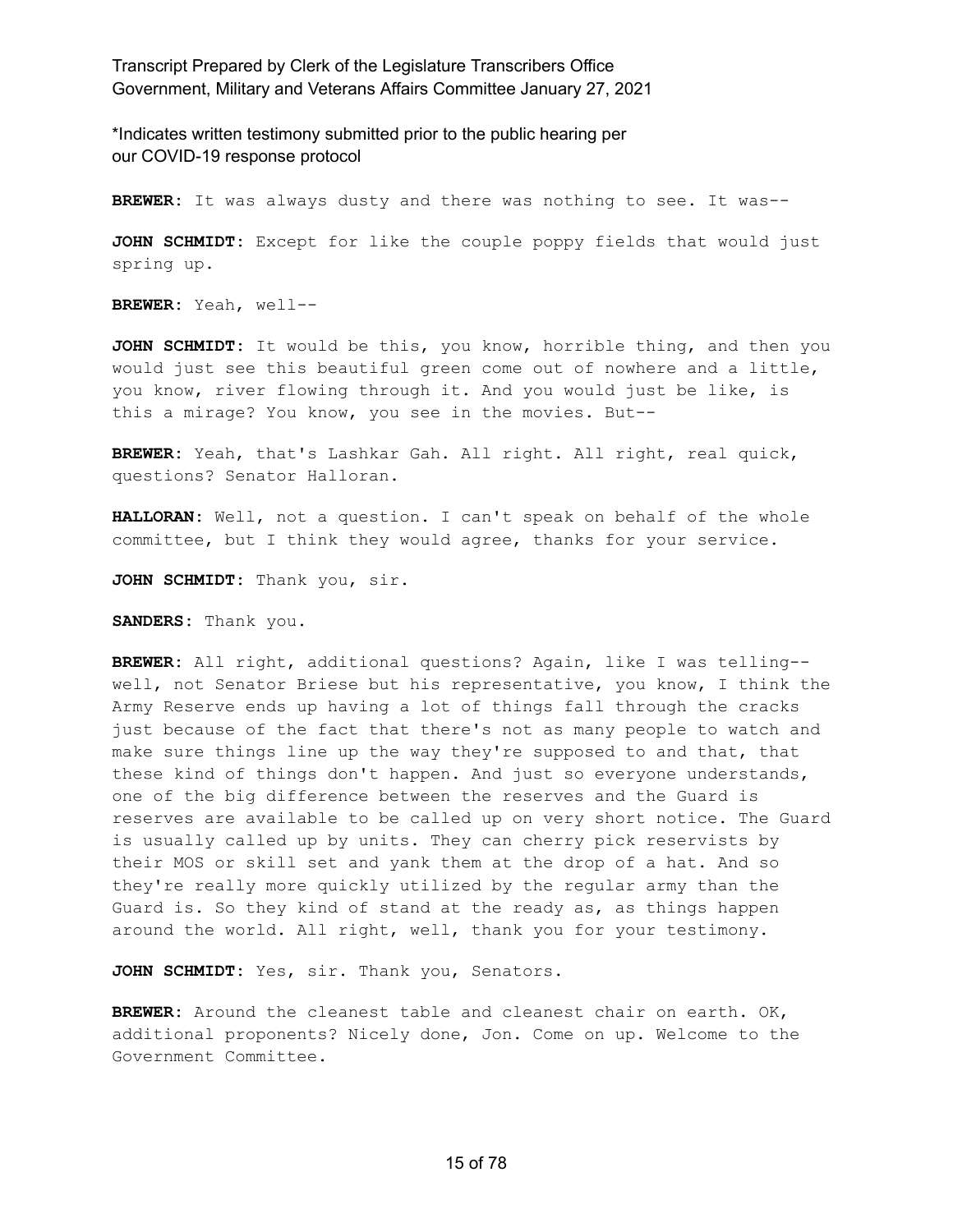# \*Indicates written testimony submitted prior to the public hearing per our COVID-19 response protocol

**DESIREE HANSON:** Good morning, Chairman and Senators. I'm Sergeant First Class Desiree Hanson. I've-- I'm in the Army Reserve currently and have been for 20 years. And six and a half years of that was on active duty. A year and a half of that was, the active duty was in Iraq and Kuwait. At that point in time, I was a 88 mike truck driver, and now I'm a Army Reserve career counselor at 79 Victor and I actually have worked with Edward Boone in the reserves. So he mentioned this bill to me and, and we talked about it and I'm here to talk specifically about people that might be in my situation where I have over ten years of service and I've used up my GI Bill getting my bachelor's degree. And I would find this really beneficial to be able to pursue postgraduate degree. I have taken some courses. I used the student loan repayment for some of the courses that I've taken, but I had that, I had that benefit removed when I joined the AGR program, I came on Title 10, and so that benefit was taken away. And so now I'm still paying on some of those student loans. And then a couple of years ago, I decided to start again in a graduate program, but I had to choose Liberty University, which is based out of Virginia, because they give a discount on, on tuition credit for soldiers. And that was really the only way I would be able to afford postgraduate education. So-- or excuse me, undergrad-- post-undergraduate. So I went there and I took a class and it just wasn't, it just wasn't right for me. So I think another benefit to this bill passing would be if I could have the, the opportunity to go to a school closer to home. Whether it be all at the schoolhouse or online or both, I would love to be able to have the opportunity to go to UNL and, and get my education here. The business program is nationally accredited, which most of them that you could get your tuition covered by the military are regionally accredited. Not that that's a terrible thing, but it would be nice to be able to go to the business school at UNL. So that would be a benefit for me and others in my situation that have over ten years of service and would like to take advantage of using that benefit to go to post-- go to get my graduate education here in, in Nebraska or, you know, another place that that funding would help me. And, and not only to be able to continue my education, but continue my career in the military because I was just picked up for master sergeant. But if I want to continue to go further than, up further rank than sergeant major, really to be competitive, you have to have a master's degree. So to be able to move forward in the military, I would need to get that, that master's degree. And honestly, if-- it's discouraging to continue with it, if I have to go to a school that I don't like,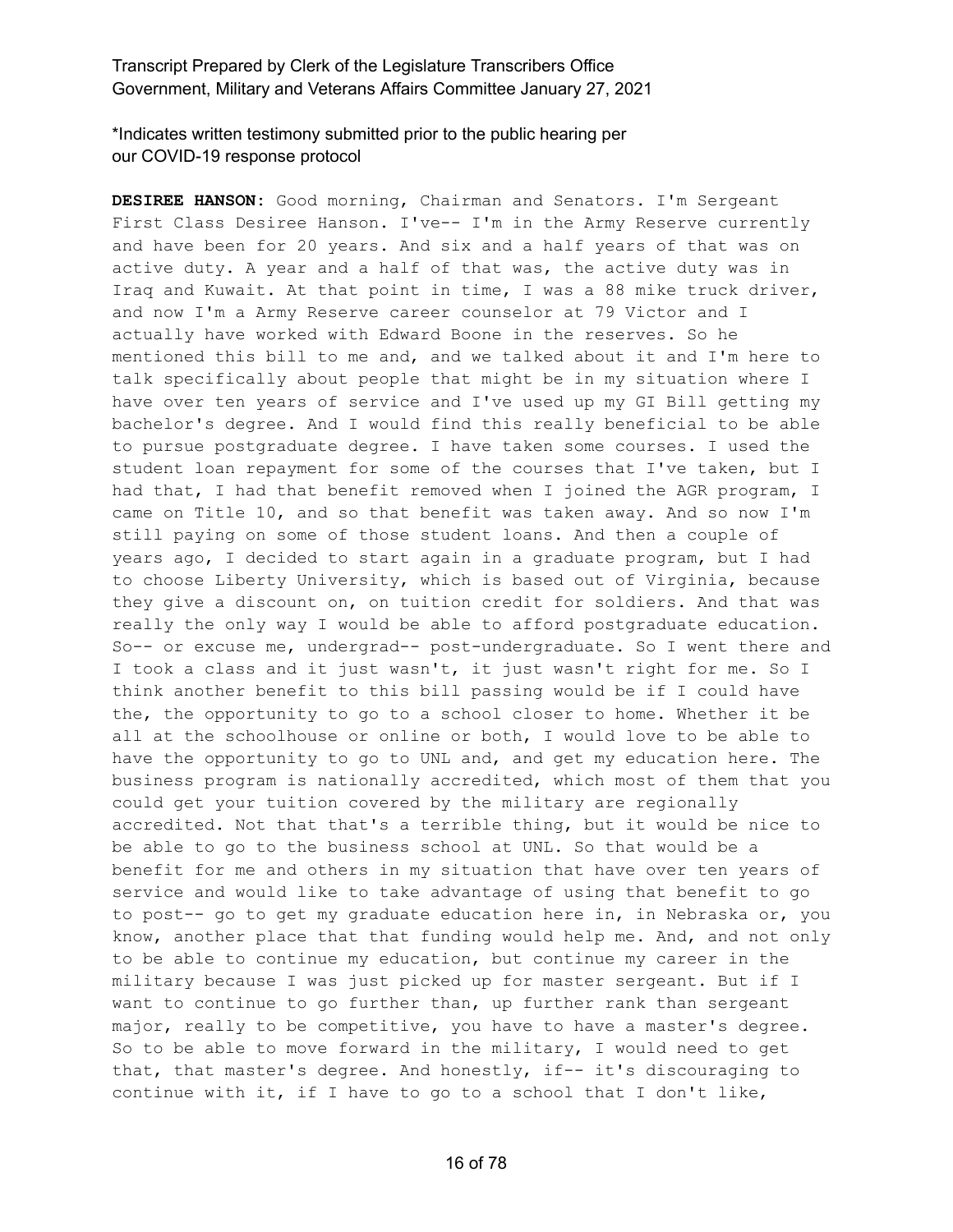\*Indicates written testimony submitted prior to the public hearing per our COVID-19 response protocol

that's not close to home, and that I can't afford on my own. So this bill would help me and others in my situation tremendously.

**BREWER:** All right, thank you, Sergeant Hanson, for your testimony there. Let me do a little bit of deciphering for you guys: 88 mike is a truck driver, it's a whole wide range of trucks; AGR is Active Guard Reserve. So they literally carry the same ID card as the active duty soldiers that you'd see on, on an active duty base. It's just they're based usually in a particular assignment within state, but they are active duty personnel in the eyes of the military. So if you hear any of those terms, that's kind of what that's all about. All right, questions for Sergeant Hanson? Go ahead, Senator Lowe.

**LOWE:** Thank you. Thank you for coming today Master Sergeant Hanson.

**DESIREE HANSON:** Thank you.

**LOWE:** What is your emphasis going to be? You said you're business school, but what would you like your emphasis to be in your master's?

**DESIREE HANSON:** So I would like to get an MBA with an emphasis in leadership.

**LOWE:** OK, well done, well done. And I'd like to follow Senator Halloran over here and thank you for your service to our country.

**DESIREE HANSON:** Thank you, sir.

**LOWE:** And, and everyone else that served with you.

**DESIREE HANSON:** Thank you, sir.

**BREWER:** So did they drag you off to Iraq or Afghanistan?

**DESIREE HANSON:** Iraq.

**BREWER:** Lovely. All right, additional questions? All right, just so you know that the majority of the casualties that we had didn't come from direct combat, came from IEDs. And the majority of them went to ambulance drivers and truck drivers that were on the road. So when you hear, you know, different duties, it's assumed, if you're an 11 Bravo Infantryman, you're the guy that's in the danger the most. But actually, it was those guys that had to run the routes and dodge the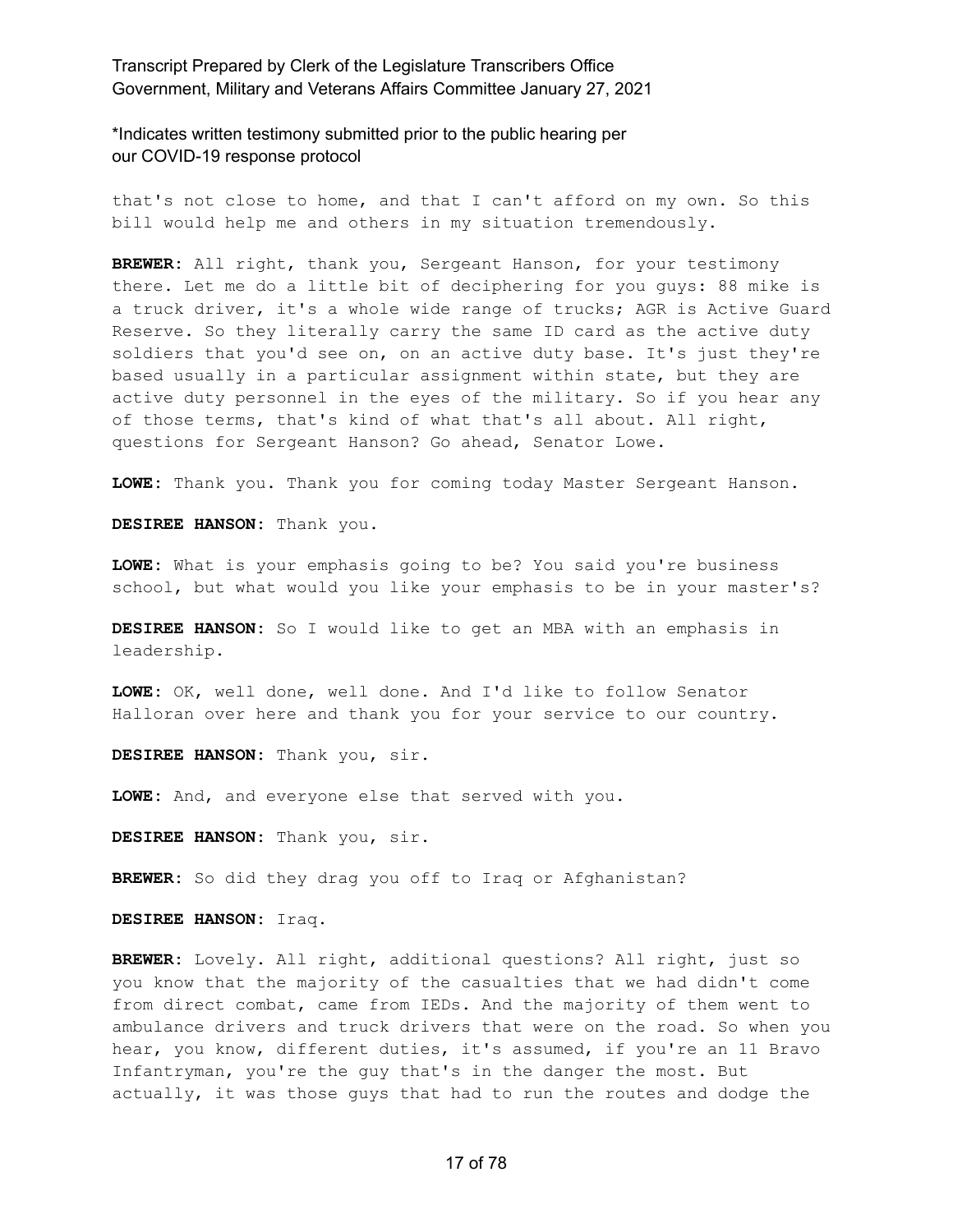\*Indicates written testimony submitted prior to the public hearing per our COVID-19 response protocol

IEDs. So thank you again for your service and thank you for your testimony.

**DESIREE HANSON:** All right. Thank you.

**BREWER:** All right, we will see if we have any additional proponents? Oh, soon as Jon is done we will see if we have any. I think each time you're getting a little bit quicker, Jon. Welcome to the Government Committee.

**ASHLEY HOBBS:** Thank you, sir. Good morning, Chairman Brewer and the members of the Government, Military and Veterans Affairs Committee. My name is Ashley Hobbs. That's A-s-h-l-e-y H-o-b-b-s. I have been in the Air Force for a little over ten years. Most of that was on active duty. And I'm now a Master Sergeant in the Air Force Reserve on-- and in an AGR position at Offutt Air Force Base. I would like to preface my testimony with the statement that I'm here as a private citizen expressing my own beliefs and I do not represent the opinions of the Air Force. I believe that supporting LB4 will greatly benefit not only the members of the reserve community residing in Nebraska, but also the rest of the residents here. Access to higher education can be difficult for many. And any improvement in the existing structure to allow greater access is pivotal to both the improvement of individual lives and society as a whole. Higher education rates tend to produce lower crime, better health, and improvement of community involvement. While many of us have access to the GI Bill, for an assortment of reasons, this may not be available-- an available route for all. The GI Bill is not a gift. It was earned. It does not equate to free college as it was paid for with years of our lives, along with the lives of many of our brothers and sisters in arms. Personally, I am attempting to save my GI Bill to attend medical school. However, this is a difficult feat as the cost of college admission continues to rise. I would have been able to use the benefits LB4 proposes during last fall semester while I was attending UNO. But unfortunately under the current provisions, I am ineligible. In my unit, many of us are prior service, over a third of our unit has more than ten years of service. That means that a third of my unit is immediately disqualified. When you look at the overall numbers of how many members in the Air Force have degrees and take into consideration that the, the fact that most members with ten years of service or more will it be at least in the NCO tier. According to the Air Force Personnel senator-- Center, excuse me, as of October 31 of last year, only 12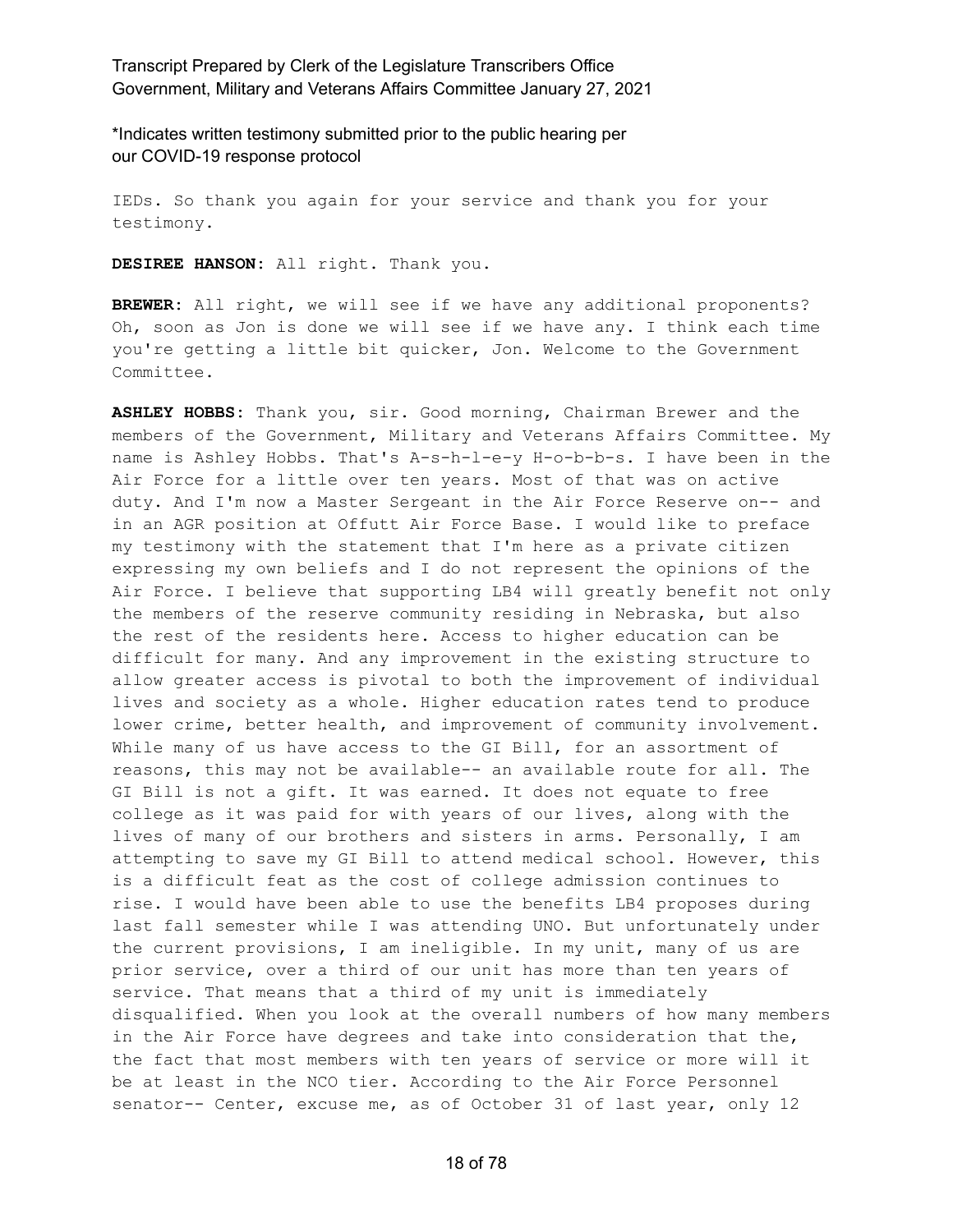\*Indicates written testimony submitted prior to the public hearing per our COVID-19 response protocol

percent of the NCO tier have a degree higher than an associate's. That leaves 88 percent of these members who could benefit from this program. Moving to the senior NCO tier, there is still more than 55 percent that could use this bill to further their education, whether that be to complete their bachelor's or to accomplish a postgraduate degree. I think we owe it to ourselves to help each other. By giving to those around us, we inherently better ourselves. By improving educational benefits, we improve quality of life for our community. The last year has been hard for many. This is an easy way to start the upcoming year on better footing. I ask you to set a precedent of giving when many have lost so much. Thank you.

**BREWER:** Thank you, Ashley. All right, questions?

**SANDERS:** No question, but I-- Chairman, would like to thank you, Ashley, as a civilian--

**ASHLEY HOBBS:** Thank you.

**SANDERS:** --for, for your dedication and furthering your education and coming out in testimony today.

**ASHLEY HOBBS:** Thank you.

**SANDERS:** And thank you for your service.

**BREWER:** And just kind of again, as, as an FYI for those that aren't familiar with the fact that Offutt is not only just a MACOM, a major command, a four star, it's also a joint command. So sometimes you'll see a, a Navy Admiral who will be the commander. Usually, it's going to be the Navy Admiral or it's going to be an Air Force General. But there is Army Army Reserve, there is U.S. Marine Corps, Air Force, Air Force Reserve. They're all part of this mix of personnel that's at Offutt. So sometimes that's, you know, a little confusing because you-- for years, it was a pure Air Force base before it became a MACOM, but as part of a joint command, it has all the services there. All right, well, thank you for your testimony.

**ASHLEY HOBBS:** Thank you.

**BREWER:** Oh, oh, hang on, we have a question.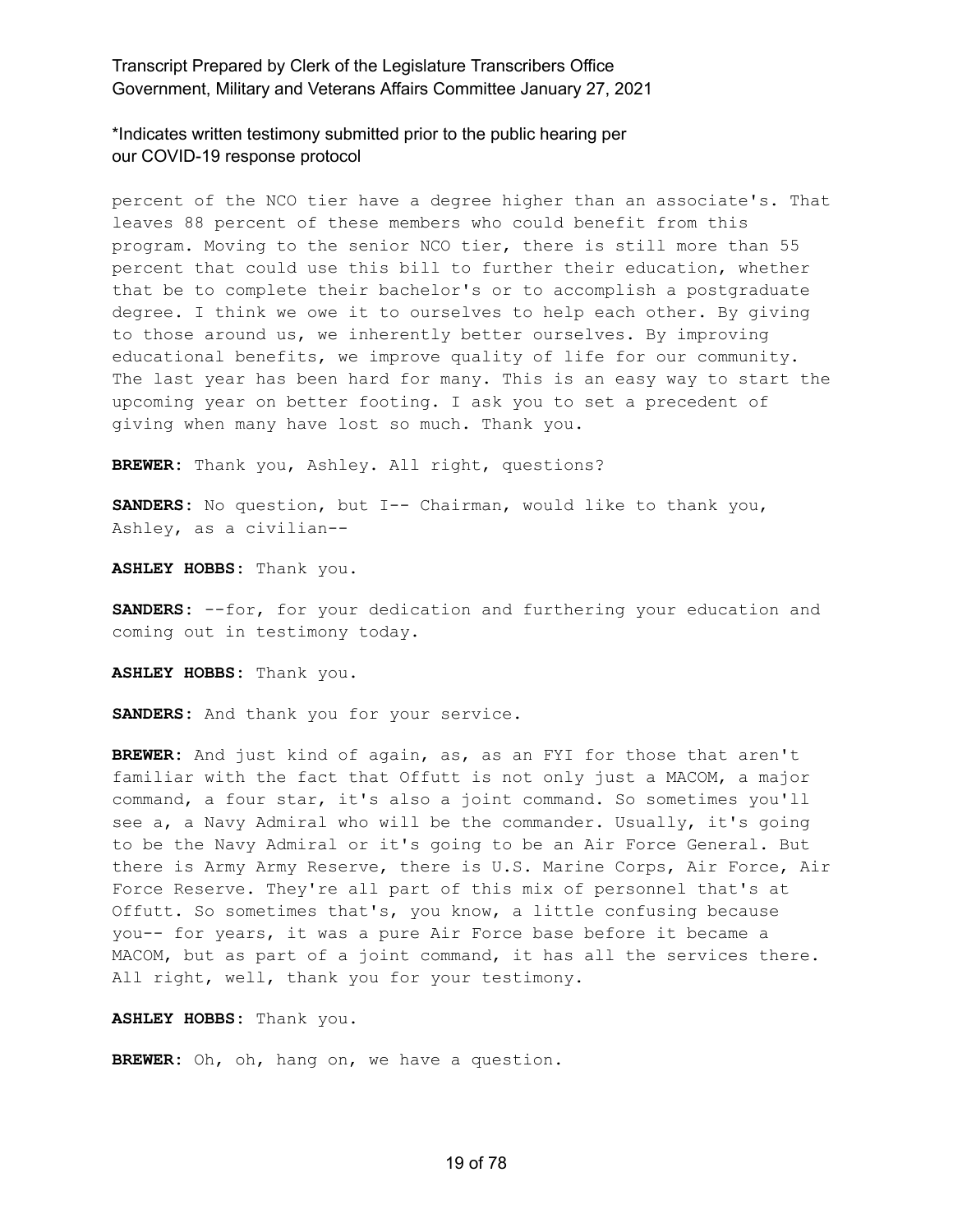\*Indicates written testimony submitted prior to the public hearing per our COVID-19 response protocol

**LOWE:** Thank you for coming to testify today, Ashley. I asked this of Sergeant Major Hanson. What-- I know you're going to medical school or wish to go to medical school, what do you plan on coming away with?

**ASHLEY HOBBS:** So far of the specialties that I've been able to shadow, orthopedic surgery has been my favorite.

**LOWE:** Doctor, surgery.

**ASHLEY HOBBS:** I thought it was awesome.

**LOWE:** Wonderful.

**ASHLEY HOBBS:** And that, that is my goal as of right now.

**LOWE:** Thank you very much for serving our country and, and for getting into medicine.

**ASHLEY HOBBS:** Thank you, sir.

**BREWER:** And it's a, it's a good thing that, that John isn't a General because he's already promoted you from Sergeant First Class to Master Sergeant, Sergeant Major. So you're moving up quickly. [INAUDIBLE]. All right, thank you.

**ASHLEY HOBBS:** Thank you.

**LOWE:** I like promotions.

**BREWER:** Well, it's obvious. We'll have to put some stars on you, you can make a lot of people have. All right, additional proponents? Seeing none, we will go to any-- oh hold it, before that I need to read in that we have letters. Let's see: Wilson Hupp, from Lincoln, Nebraska; Dean Kenkel, Omaha, Nebraska; and the NCCA, Nebraska Community College Association. All with letters as proponents. Now opponents, and we have no letters. Those in the neutral, and we have no letters. Julie, do I have anything else I need to read in? Excellent. We are going to get this figured out yet. All right, with that, that will close the hearing on LB4. And we will go ahead and--

**LOWE:** I'll make a motion to go into Exec.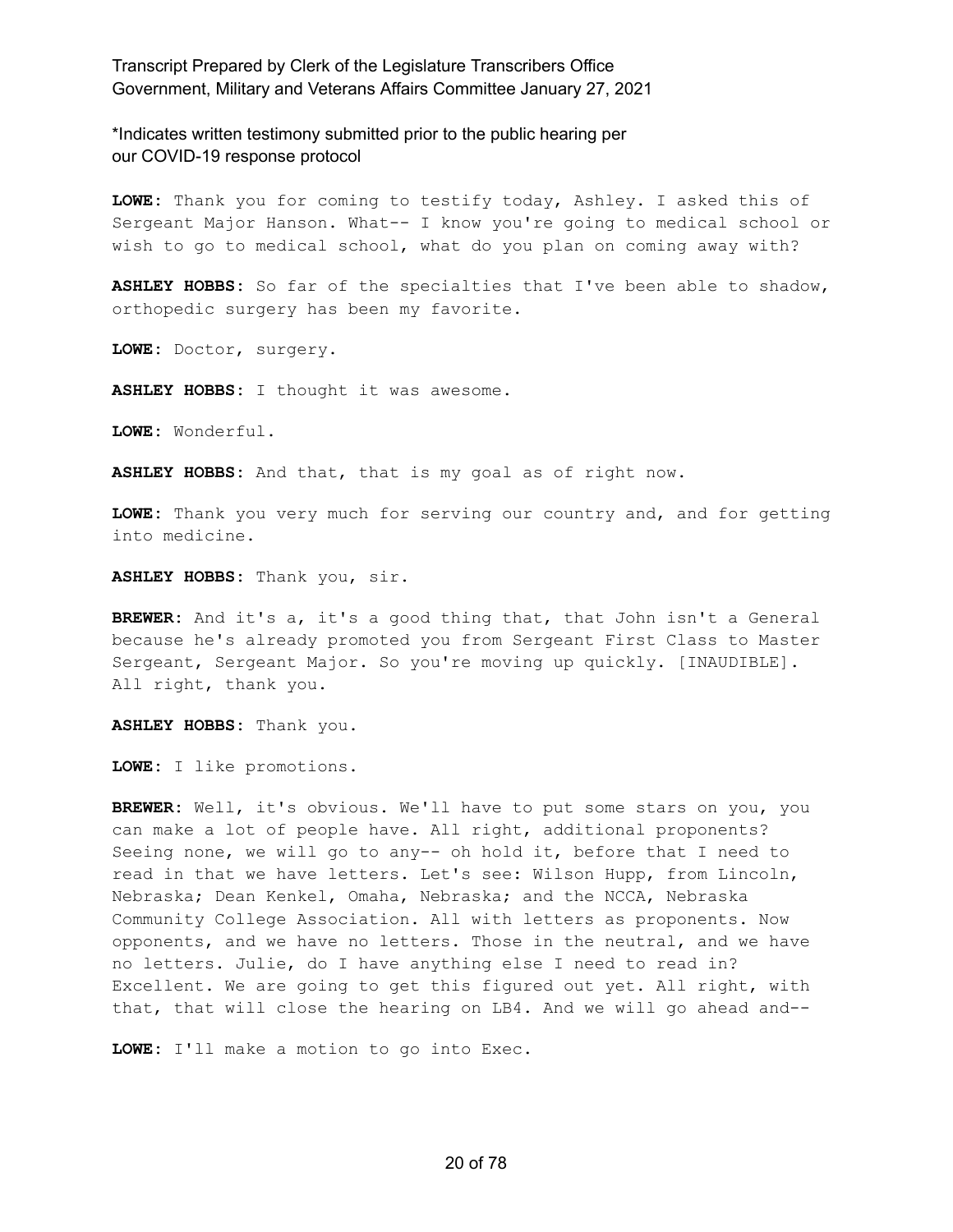\*Indicates written testimony submitted prior to the public hearing per our COVID-19 response protocol

**BREWER:** Well, well, as soon as we clear the room, I'll let you make that motion. All right, so we're going to go into Exec to, to vote on your bill, on the bill.

**BREWER:** [RECORDER MALFUNCTION] Veterans Affairs Committee. I'm Senator Tom Brewer from Gordon, Nebraska. I represent the 43rd Legislative District, and I am the Chair of this committee. We're going to start with some safety issues specific to the COVID. For the safety of our committee members, staff, pages, and the public, we're asking you that are attending these hearings to abide by the following rules. Due to social distancing requirements, seating in the hearing room is limited, and those seats that you're able to sit in are marked. We ask that you only enter the hearing room through the assigned doors, entrance on my left and exit on the right. Right now, because of this, if, if we end up with limits on seating, the bill that is the current bill is the one that we need folks here for. Bills will be taken up in the order that they are posted outside on the wall. There's a, there's a hook with a sign the same size as the one here on the table. This will be updated after each bill is complete, so we'll take just a slight pause to let the pages change out the numbers and, and prepare the table. The committee will allow time for that transition there and posting the new bill number. Request everyone utilize the correct entrance in coming and exiting. Request that you wear a face covering when in the hearing room. Testifiers may remove their face covering during their testimony to assist the committee members and the transcribers in hearing clearly and understanding their testimony. For committee members, I will leave it up to your discretion on wearing face coverings. We have adequate plexiglass and spacing to where it is not a requirement. The option, again, is with the senator on whether to wear it or not. We do ask to be sure that if you do decide to wear the mask, that you speak clearly and loud enough so the transcribers can translate the conversation that you're having to questions. Pages will sanitize the front table and chair between testifiers. So again, give it a, a pause there so they can come up and take care of that before the next testifier comes forward. Public hearings for which attendance reaches a seating capacity, the Sergeant at Arms will monitor the room and allow folks in as folks exit. Again, we ask that you keep your social distancing spacing even in the hallway. The Legislature does not have available, due to the HVAC projects, an overflow hearing room for hearings. So, again, you're out in the hallway. Because of our situation, there's just not anything else we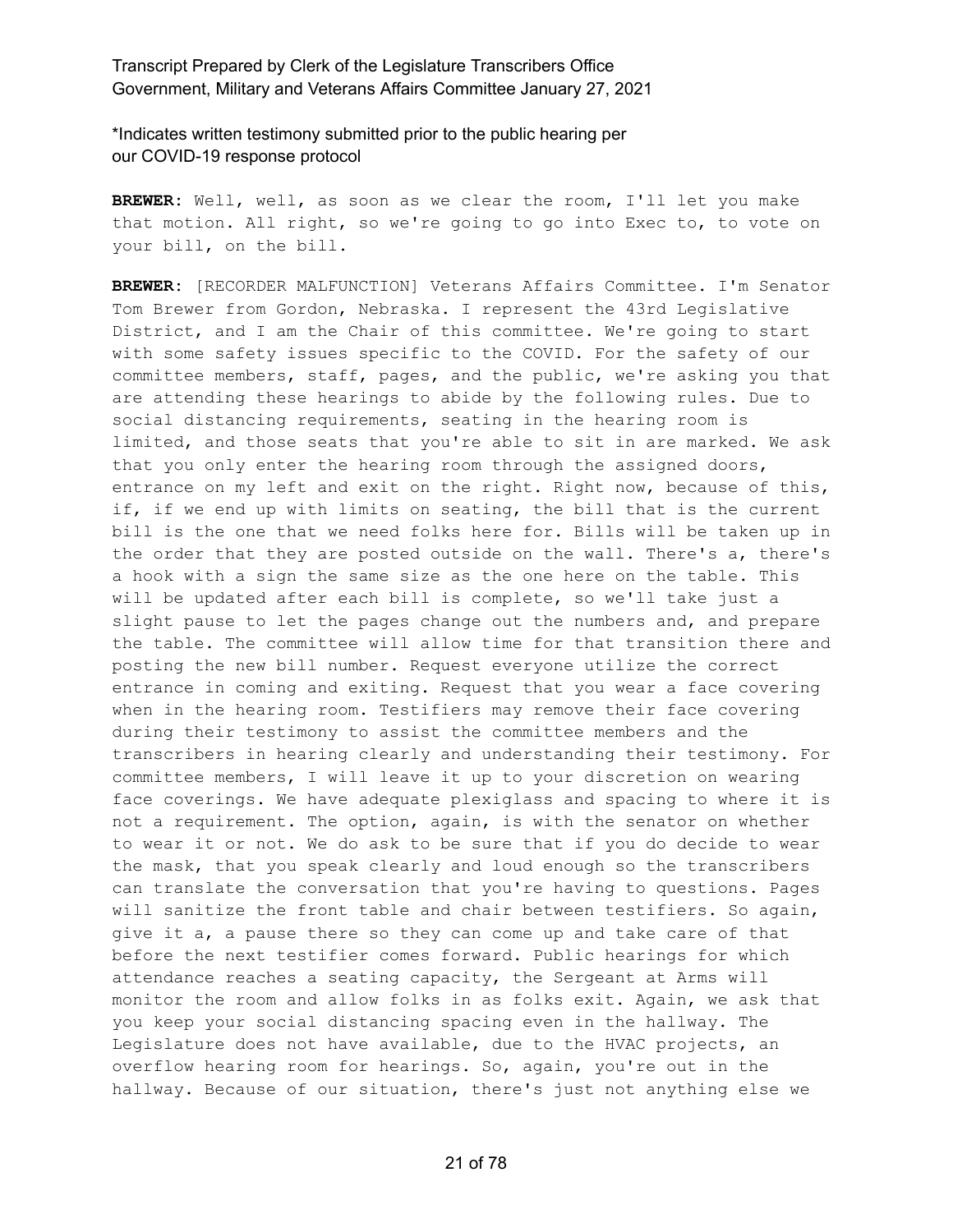# \*Indicates written testimony submitted prior to the public hearing per our COVID-19 response protocol

can do about that. We also would ask that if possible to limit the number of handouts. We're just trying to keep from transmitting any other germs than we have to. Committee will take up bills in order that they're posted on the agenda. Our hearing today is your opportunity to be part of the legislative process. This is your opportunity to express your position on proposed legislation before us today. The committee members will come and go. As you can see, we have some that are presenting this afternoon and is just part of what we're having to do with our split schedule right now. I would ask that you abide by the following procedures to better facilitate today's proceedings. Please silence or turn off your electric devices, cell phones, no food or drink within the hearing room. Please move to the reserved chairs when you are ready to testify. These are the first two chairs on either side on the front rows. Introducers will make their initial statement, followed by proponents, opponents, and those testifying in the neutral position. Closing remarks will be reserved for the introducing senator. If you're planning to testify, please pick up a green sheet that is on the table at the back of the room. Please fill out the green sign-in sheet before you testify. Please print clearly and it is important that you complete the entire form. When it is your turn to testify, please sign-- please turn in the sign-in sheet to the committee clerk or to one of the pages. This will help us accurately record all of the proceedings. Letters for the record must be posted before 12:00 noon Central Standard Time, the day before the hearing. If you have handouts, please make sure you have 12 copies and give them to the pages so they can make the distribution of them. Let's see, each letter that is sent in must identify the bill number, whether you're a proponent, opponent, or neutral. We will be reading the number of letters for each that are received and we will not be using any mass mailings in that information. When you come up to testify, please speak clearly into the microphone. Tell us your name and please spell your first and last names to ensure accuracy for the record. We will be using the light system for all testifiers. You will have five minutes today because I don't think we'll have enough that we need to go shorter than that. And once you have made your-- or while you're making your remarks, be aware of the fact that if the light system when it turns to yellow means that you'll have one minute remaining. When it turns red, it will be the red light and there will be an audible alarm. Please finish out whatever sentence, statement you're on and then stand by for questions. Again, there'll be no display of support or opposition to bills vocal or otherwise while in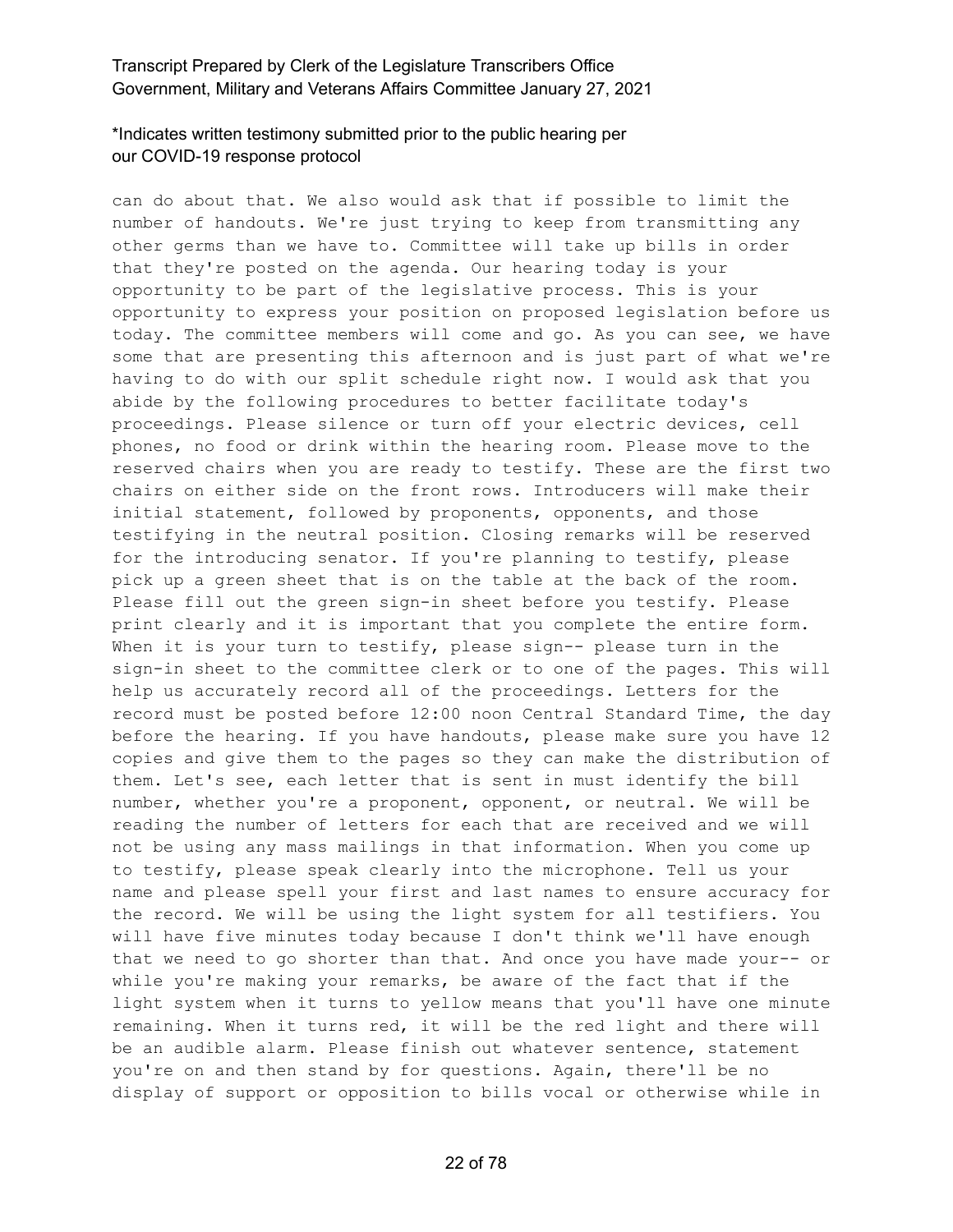\*Indicates written testimony submitted prior to the public hearing per our COVID-19 response protocol

public hearings. The committee members with us today will introduce themselves. And we'll start on my right with Senator Blood.

**BLOOD:** Good afternoon, I'm Senator Carol Blood. I represent District 3, which is western Bellevue and southeastern Papillion, Nebraska.

**McCOLLISTER:** My name is John McCollister. I represent District 20 in central Omaha.

**SANDERS:** Rita Sanders, District 45, eastern part of Bellevue, the Bellevue/Offutt community.

**LOWE:** District-- John Lowe, District 37.

**HALLORAN:** Steve Halloran, representing District 33, which is Adams County and the best part of Hall County.

**BREWER:** All right, and then my committee clerk is Dick Clark- committee clerk-- committee counsel, Dick Clark; committee clerk is Julie Condon. And then make sure I get my p.m. pages correct: Caroline Hilgert, where's Caroline, right there, she is a junior at UNL; and then Peyton Larson. Peyton, you are a sophomore?

**PEYTON LARSON:** Um-hum.

**BREWER:** All right. Let's see, today, we may have a quick change in our order of bills because we haven't found Senator Albrecht, and she was up first. Let's see if we have got Senator Flood. Would we be able to swap? All right, we'll see here real quick and see if we can-- this is what you call impromptu. All right, we'll just kind of stand fast for a second here, see if we can find one of the two. All right, we can go ahead and swap out the numbers here so we have them correct. Senator Flood, I apologize for the no-notice change, but your ability to adapt, adjust, and overcome is appreciated.

**FLOOD:** Thank you, Mr. Chairman.

**BREWER:** Whenever you're ready, sir.

**FLOOD:** Chairman Brewer, members of the committee, my name is Mike Flood, F-l-o-o-d. I represent District 19, which includes all of Madison County and a portion of Stanton County. This bill is an important bill to amend the Open Meetings Act in Chapter 84, Article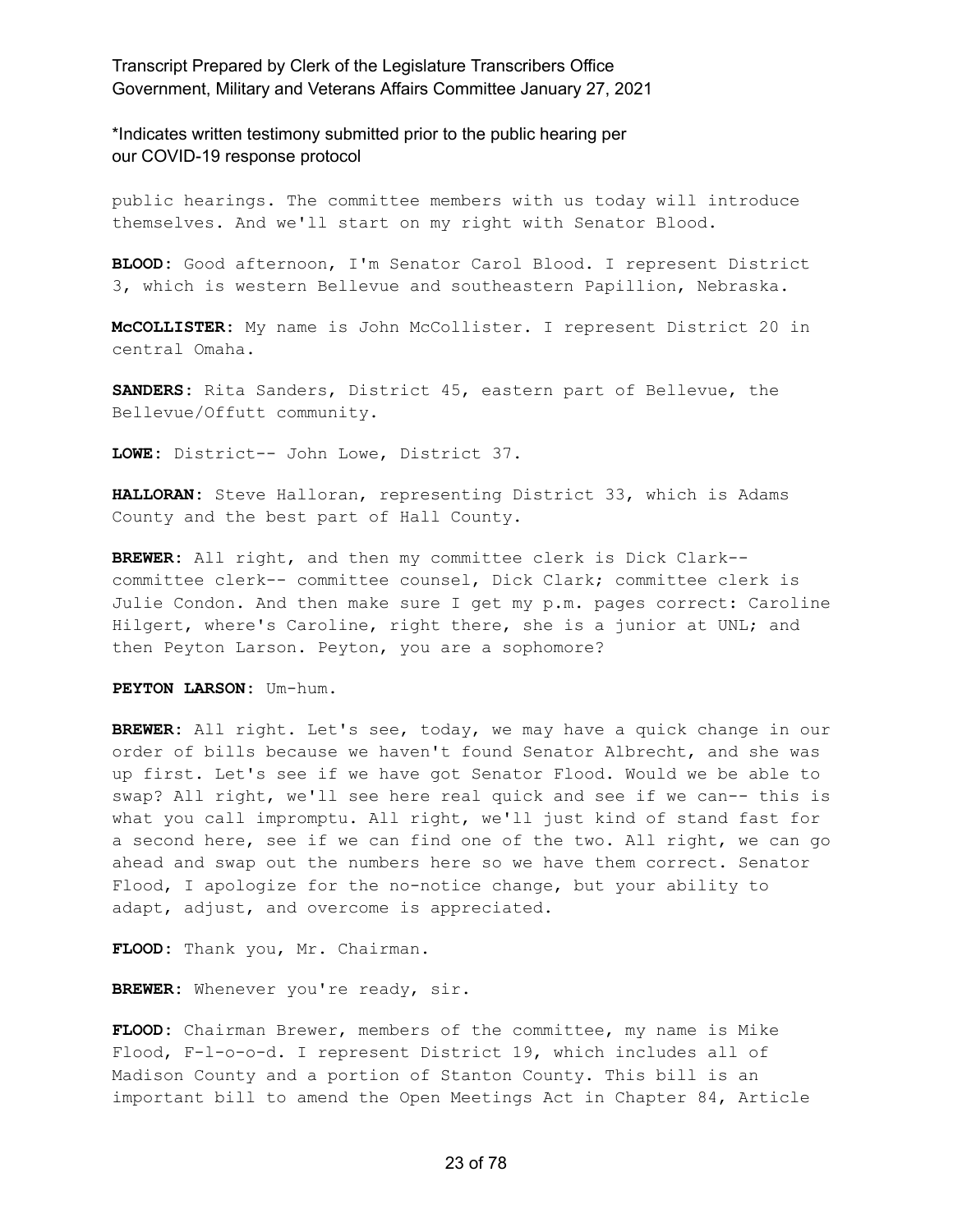# \*Indicates written testimony submitted prior to the public hearing per our COVID-19 response protocol

14, with the two following objectives: number one, to modernize the way public bodies hold virtual meetings; and two, to create the statutory framework for public bodies to hold virtual meetings during a declared emergency by the Governor, mayor, village board chair, or county board chair pursuant to the Emergency Management Act. This bill has the emergency clause, so the bill would take effect when passed and approved according to law, except for subsection (7) of Section 84-1413, which has an effective date of July 31, 2022. This bill was developed by a coalition of statewide organizations and representatives of state and local public bodies subject to the Open Meetings Act. Although other testifiers will go into more detail, some of the many stateway organizations involved in drafting this legislation include NRDs, school boards, ESUs, community colleges, and municipalities. In addition, the coalition also includes representatives of the Nebraska Municipal Power Pool, NPPD, OPPD, LES, MUD, the University of Nebraska, MAPA, city of Lincoln, city of Omaha, and several others. I work privately in media. Media of Nebraska is a coalition of journalism experts and media companies in the state. And the Media of Nebraska actually contacted me because it had previously negotiated with this coalition to find common ground to changes in the Open Meetings Act. As a condition of introducing the bill, I requested and insisted that certain provisions be added requiring all school districts, NRDs, and counties with a population greater than 25,000, as well as cities of the metropolitan and primary class and first class to post their minutes and agendas online on their public websites. Those provisions are found on page 20 of the bill. Another provision I requested is on 17 line 27, requiring that the "may" go to "shall" to require any member of the public that wishes to address the public body must give their address and the name of any such organization, if not representing themselves. I'm submitting an amendment to the committee to provide an exception to this requirement so that an address would not be required if waived to protect the security of an individual such as an alleged victim of domestic violence. My amendment would also add a metropolitan utilities district and a regional metropolitan transit authority to the regional bodies listed on page 10 of the bill. There are a lot of people that have worked on this compromise and they're-- I've asked them to limit the number of them that come and testify out of respect for your time, understanding that they will be saying the same thing over and over. This is a way to modernize the way virtual meetings are dealt with by public bodies. LB83 defines the term virtual conferencing to encompass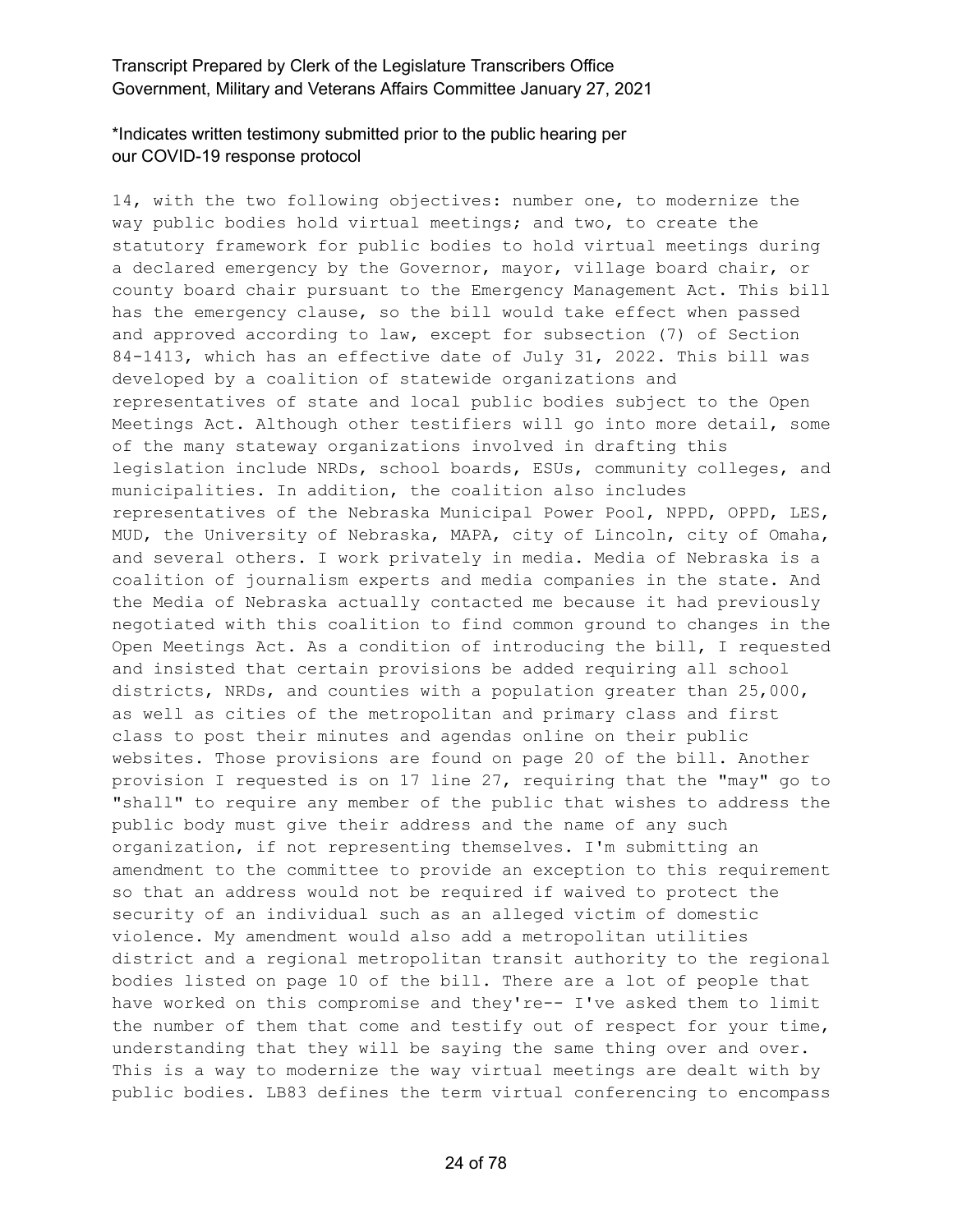# \*Indicates written testimony submitted prior to the public hearing per our COVID-19 response protocol

the terms videoconferencing and telephone conference calls referenced in current law. LB83 also creates the statutory framework for public bodies to hold virtual meetings during a declared emergency by the Governor, mayor, village board chair, or county board chair pursuant to the Emergency Management Act. You'll find that on page 16, line 15, subsection (7) of 84-1411 that it provides that if an emergency as, as defined in Chapter 81 is declared by the Governor or a principal executive officer of a local government, any public body whose territorial jurisdiction in whole or part is included in the emergency declaration may hold a meeting by virtual conferencing after giving reasonable advanced public notice, including information regarding access for the public and the news media. I have in my-- in the last ten years witnessed a number of emergencies that have been declared by the mayor of my community of Norfolk. We had a propane tank with 11,000 gallons or, well, actually 30,000 gallons of propane that was on fire. The city had minutes to react. The hotter that the tank got, the more likely it could have caused an explosion, which would have been termed a, a BLEVE, according to the fire department, and half of Norfolk had to be evacuated. A lot of immediate decisions had to be made. Similarly, during the 2019 flooding through the night, our flood control began getting to such dangerous levels. There was another forced evacuation. We've seen this happen more than we should really ever expect to see it. I was standing outside of Pilger the day that that tornado hit the community. And so I've seen public officials have to react and have to react quickly. And when that kind of an emergency is taking place, the people closest to the problem have the best answers. And in coordination with our state and county partners, I think giving the board chair of the county board, or the village board, or the mayor is the best-- is, is good authority. At these emergency meetings, in addition to any formal action taken pertaining to the emergency, the public body may also hold such meeting for the purpose of briefing, discussing public business, formation of tentative policy, or the taking of any action by the public body. I want to emphasize that current law in Section 84-1411, sub (5) allows emergency meetings without reasonable advance public notice, which may be held by videoconferencing. But any formal action can be taken only pertaining to the emergency. Mike Rogers, Bond Counsel with Gilmore & Bell Law Firm will testify in support of this bill, as well as a few members of the coalition who have worked on this bill. Due to COVID-19 and out of respect for your time, I've asked other members to send in a letter. I know there's a lot in this bill. I tried to trim my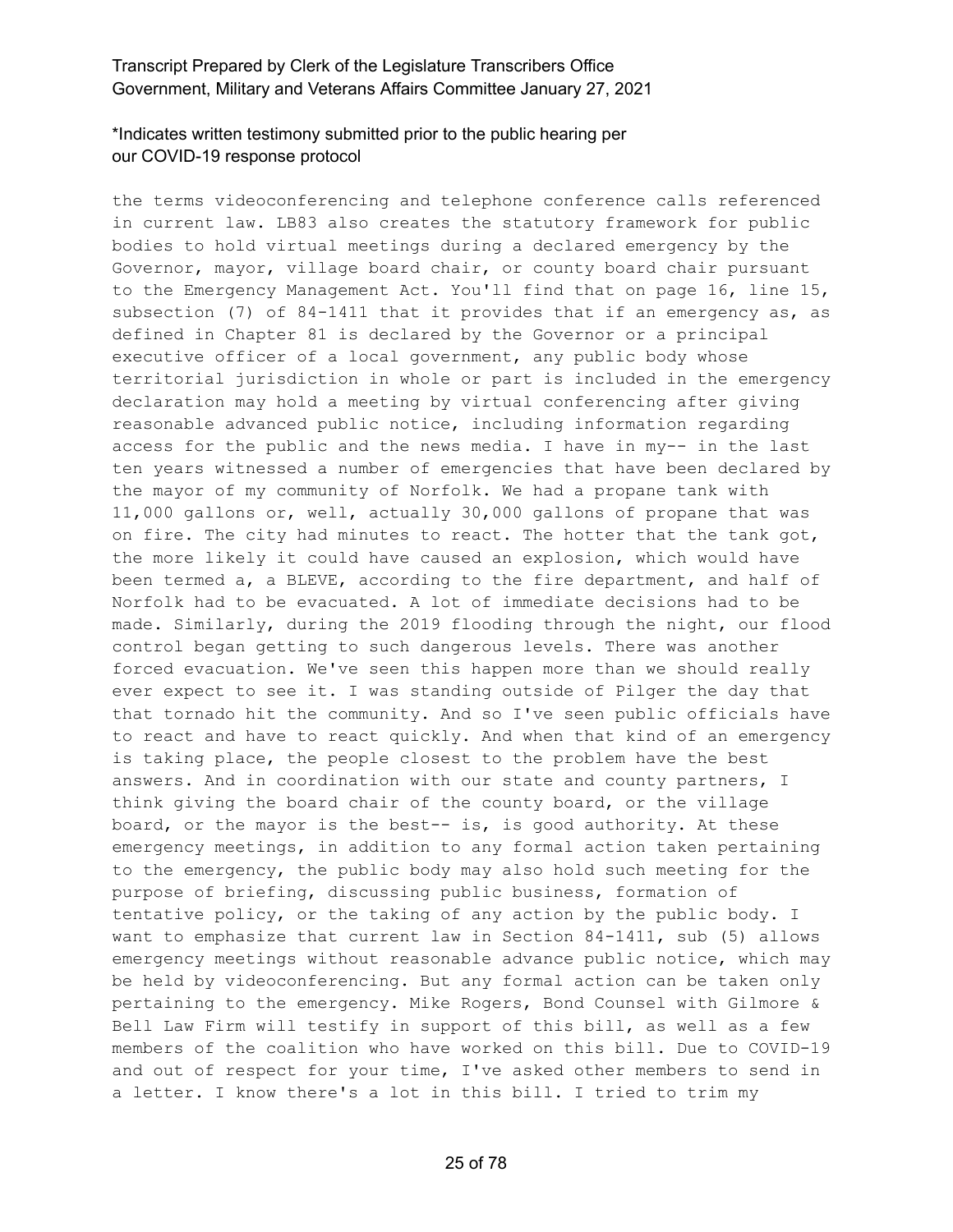\*Indicates written testimony submitted prior to the public hearing per our COVID-19 response protocol

testimony down to be able to answer any questions that you might have. And I also have an amendment that I will offer to your committee counsel. Thank you.

**BREWER:** All right, thank you for that opening. We're going to pause just to give our pages time to hand out the handouts on your bill, because the ones we got were for LB112. So if you guys have the handouts or--

**CAROLINE HILGERT:** Yes, got quite a few of them.

**BREWER:** Oh, well--

**CAROLINE HILGERT:** Got about 14.

**BREWER:** All right, well, you keep working and we'll ask questions in the meantime. But don't, don't hesitate to come and, and distribute them. You're not going to upset us by blocking our view of Senator Flood. All right. With that said, let's go ahead and open it up for questions. Questions? I guess I've got one off hand. So are they limited as far as their powers during the emergency to that emergency so they can't have stuff on the shelf that the public may not have wanted to deal with or they would, would not have wanted to deal with the public on these issues, bring them in and then throw them in the, in the pile and do that where the public wouldn't have access to, to have comment?

**FLOOD:** Well, if we're talking about the Open Meetings Act as it relates during a public emergency, the action or business would have to pertain to the emergency itself.

**BREWER:** Just double checking that. All right, any other questions? Oh, well, go ahead, Senator Lowe.

**LOWE:** Thank you, Chairman Brewer. And thank you, Senator Flood. It seems like cities already can do special disasters such as snowfall. And so don't they already have the power to do a lot of this?

**FLOOD:** Not as it relates in the Open Meetings Act. I, I would agree, though. We trust our local officials already with things like-- I don't want to depreciate a snow emergency, but city administrators, oftentimes, on behalf of the mayor issue a snow emergency. I guess I did not realize that mayors or county board chairmen, chairwomen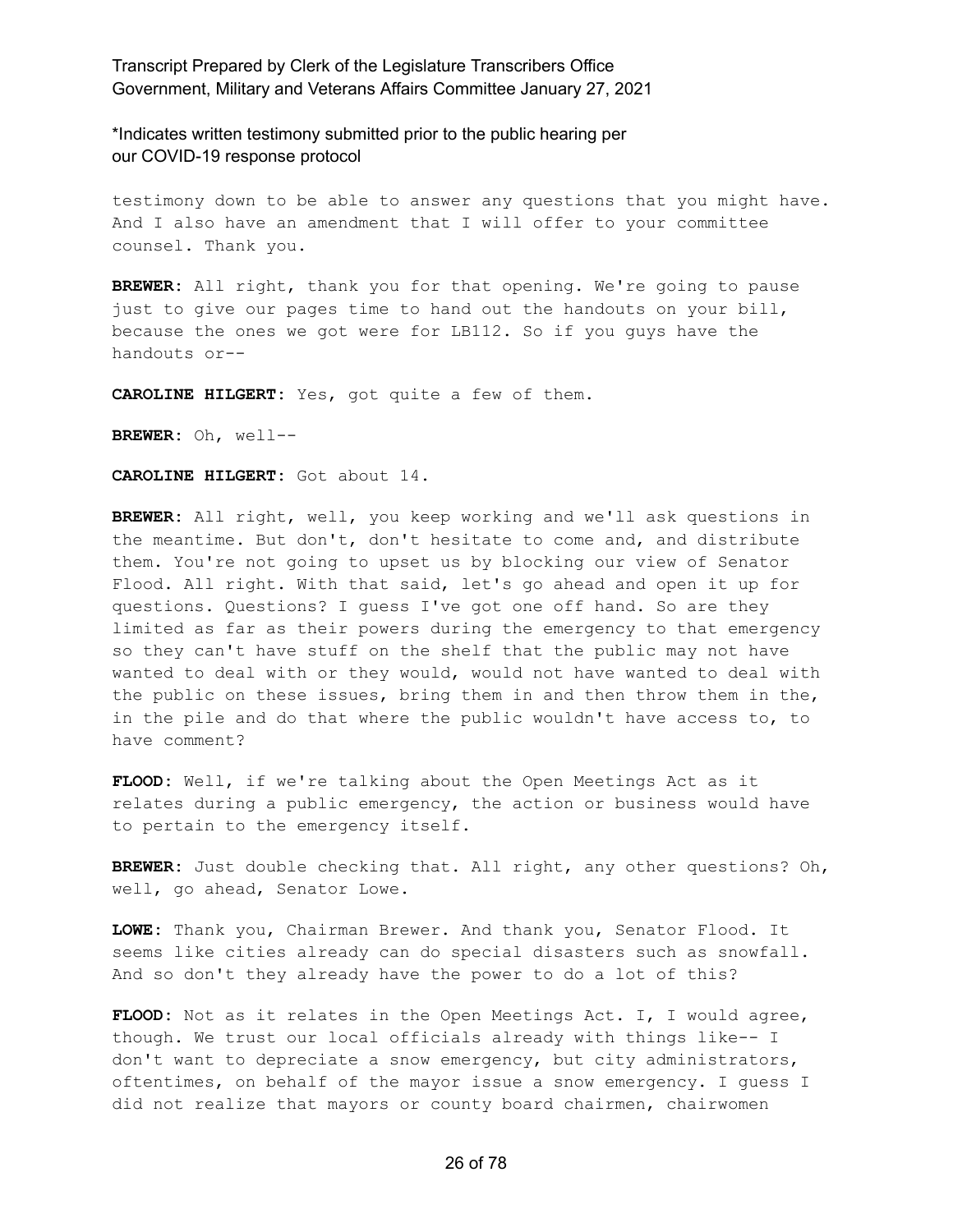\*Indicates written testimony submitted prior to the public hearing per our COVID-19 response protocol

couldn't declare some of these things in emergency. And I, I think that, as you'll hear during the testimony today and out of deference to PRO, there is a point of disagreement about whether or not mayors, county board chair, village board chair should be able to have the power to declare an emergency as it relates to this bill. And I've listened to them and their concerns and we respectfully disagree. But ultimately, it's up to you to decide what the right policy decision is here. So I think the more local control we can give in an emergency situation, it's in our best interest. That said, I'm sure there have been instances where that authority may or may not have been abused based on the view that you're taking of it. I haven't heard anything that's convinced me it's a challenge, but I'm not the Governor, so I'm open to hearing and understanding what those concerns are. But that is a point of contention on this bill.

**LOWE:** OK.

BREWER: And, Senator McCollister.

**McCOLLISTER:** Yeah, thank you, Mr. Chairman. Senator Flood, is the Legislature under the purview of this bill?

**FLOOD:** No.

**McCOLLISTER:** Is no. If an organization have in their bylaws that they meet at a particular time each month, if you issue a state of emergency would that negate that particular bylaw requirement?

**FLOOD:** From the standpoint of the Open Meetings Act, you know, right now, if I were, if I were on the Douglas County Board and I-- and we had something that was an absolute emergency with 24 hours notice posting it in the places that I posted on the front door of the courthouse in Douglas County, you could hold an emergency meeting. But nothing in that law changes here. We still are requiring public bodies to do that. What, what we are talking about is a state of emergency which would allow cities like Norfolk to take advantage of some of the things that they were granted by Governor Ricketts through his proclamation. So earlier in 2020 during the pandemic, the Governor issued a proclamation stating that community college districts, for instance, could meet by Zoom because of the severe health effects of the pandemic. And there are some lawyers in this state that don't think the Governor had the authority to do that. I think from where I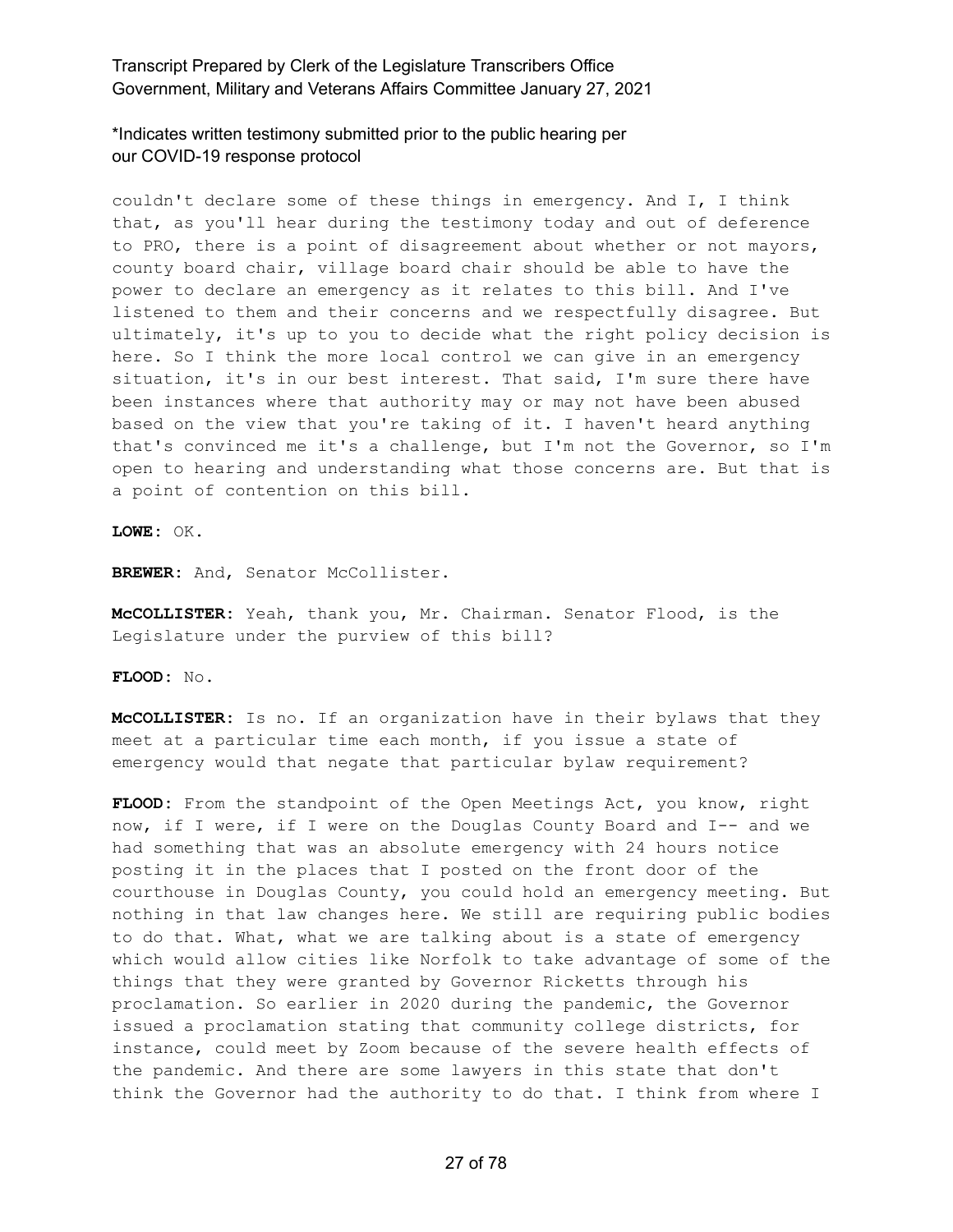\*Indicates written testimony submitted prior to the public hearing per our COVID-19 response protocol

sit he did, and it seemed reasonable that he would do it and it was done for all the right reasons. This actually clarifies the law and it says who can declare that emergency. One of the differences, I think, is and I think an emergency in Norfolk is certainly not an emergency in Lincoln. And only the people in Norfolk know what that emergency is better than anybody else because they're the ones on the front line of solving it. So nothing really changes in terms of what happened within the last year other than we're codifying an authority that wasn't there before.

**McCOLLISTER:** When an emergency is declared, in a lot of bylaws, they also specify the agenda is published a week before the meeting occurs. Would that be waived as well?

**FLOOD:** Certainly it'd be, it'd be based on the situation with the notice under the law. And because it's an emergency, there wouldn't be the time to disseminate that maybe the way they would a regular city council agenda. Right now, the city council agenda can be mailed out by certified mail. But under the proposed law here, the political subdivision would have a duty to do everything they could to publicize what occurred, or what's occurring, which would mean going to your local newspaper, your television station, your radio station, your Facebook page, your city website.

**McCOLLISTER:** But nothing in the bill requires that you can't have a Zoom meeting or doesn't prescribe a particular way of meeting, correct?

**FLOOD:** No, it provide some definitions for videoconferencing and it would allow it and--

**McCOLLISTER:** It would allow a Zoom meeting.

**FLOOD:** Yeah.

**McCOLLISTER:** OK, thank you.

**BREWER:** All right, additional questions? Seeing none, you'll stick around for close?

**FLOOD:** I will. I'm going to kind of bounce between here and Revenue. So thank you.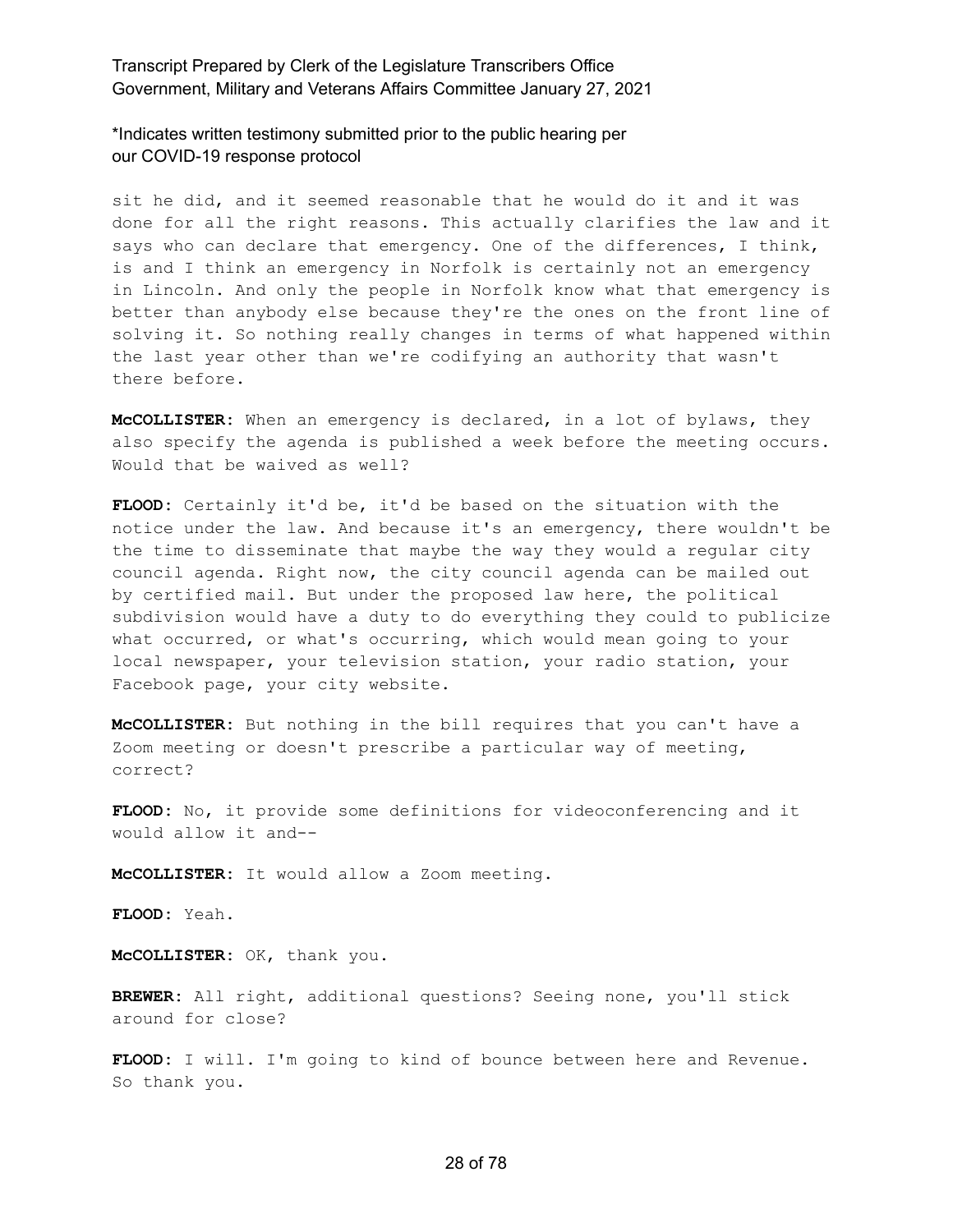\*Indicates written testimony submitted prior to the public hearing per our COVID-19 response protocol

**BREWER:** Well, I appreciate your opening.

**FLOOD:** Thank you.

**BREWER:** All right, we will-- we got to hold up just a second here so we can cleanse everything. We will start with proponents. Well, come on up. Welcome to the Government Committee. There you go. We'll be able to hear you now.

**LARRY RUTH:** There we go.

**BREWER:** There you go.

**LARRY RUTH:** Chairman Brewer and members of the Government, Military and Veterans Affairs Committee, my name is Larry Ruth, L-a-r-r-y R-u-t-h, and I appear today in support of LB83 on behalf of the Nebraska Association Resources Districts. I also appear on behalf of the Lower Platte South Natural Resources District, whose offices are in Lincoln. I just concluded a couple of terms as chair of the board, and I got to tell you, public service is an exciting time during a pandemic. We appreciate the executive orders by Governor Ricketts to allow virtual meetings during part of the pandemic, which is truly uncharted territory for all of us. The executive orders were a lifeline, but when they were not in effect, we became acutely aware of the need to improve the Open Meetings Act. And that's why we're here today. The NARD and the Lower Platte South are part of a coalition, as was mentioned by Senator Flood. My effort today is to help show the practical effect of the current law on our NRD during an emergency and especially a pandemic. Senator Flood mentioned the goal of modernizing and updating the Act, and he went into with some detail, the merging of different terms under the, under the general term of conferencing and-- not conferencing, but virtual conferencing. It's a new word. It's a new term. But it's one we're going to get very familiar with, I have a feeling. Updating is also important in another area. Current Section 84-1411, sub (2) allows a number of governing bodies that cover multiple counties to do virtual conferencing for half their meetings in a year. Those include state agencies, Nebraska Brand Committee, and a few others. These are so-called regional entities, but they have left out a couple of entities that have a real need for that authority. Two that we have identified are the local public health departments, of which there are 16 in the states, 16 regional local public health departments, and 23 NRDs. And so the bill does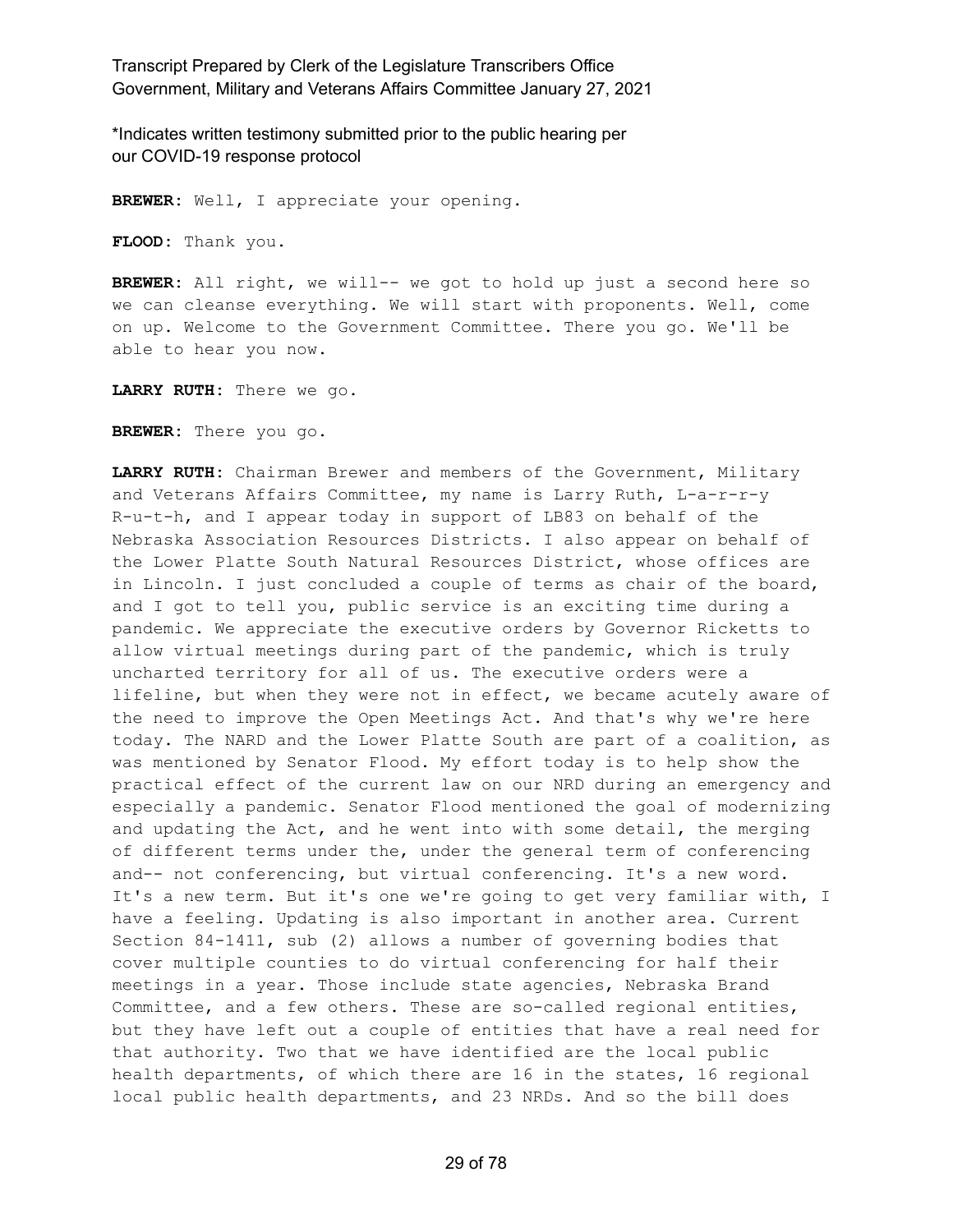# \*Indicates written testimony submitted prior to the public hearing per our COVID-19 response protocol

include those in the authority section dealing with having a virtual conferencing. It allows all governing bodies to hold an emer-- another one, another section that, that we would like to have you look at is Section 84-1411, subsection (5). Now, subsection (5) tackles a different problem. It allows all governing bodies to hold an emergency meeting without reasonable advance public notice. And Senator Flood mentioned specifically the difficulty with that subsection is that it only allows action taken which pertains directly to the emergency. And I'll have a little bit more to say about that later. Well, now enter the pandemic, our experience is that social distancing greatly increases the size of the venue needed for an in-person meeting. It makes sense. If you have to make more room for people, you're going to have to have a larger venue. There are a lot of cities in the state and a lot of NRDs that have relatively small offices. So you then take away the ability to have a in-person meeting in their facility. So the problem we have is the first one is the social distancing greatly increases the need for the venue size during a pandemic. Now, in our case, this sounds strange, but in our case, in order to hold an in-person meeting, we actually had to rent the Lancaster Event Center for monthly meetings three times last year, September, October, November. But another effect of the, of the pandemic is that even though you have more social distancing allowed and a larger venue, that doesn't mean you're going to be having the same people come to your meetings. In fact, in-person meetings during a pandemic would- was influenced and not only would you be concerned about who is going to be there, but who was not going to be there. We found members of the public, members of staff, and board members were reluctant to get out for a public meeting, especially if held inside. Sometimes they actually expected and wanted us to have a virtual meeting. Once again, our NRD board is a good example. We have a senior member, that's a good way of saying, I guess, over 75, who has a significant underlying medical condition and still wanted to meet his duty to his constituents to attend meetings. He reluctantly decided to not attend the monthly meetings in July, August, September, October, November, and he did that because he was afraid that he would get the virus. So in that particular case, the old adage comes to mind that one person said recently being a member of the public body does not mean signing a suicide pact. You have to recognize that there are members of the public body who will not attend or make it difficult to get a quorum for an in-person meeting and to the reason why we look so closely at virtual meetings. So what do we do? Well, I mentioned a couple of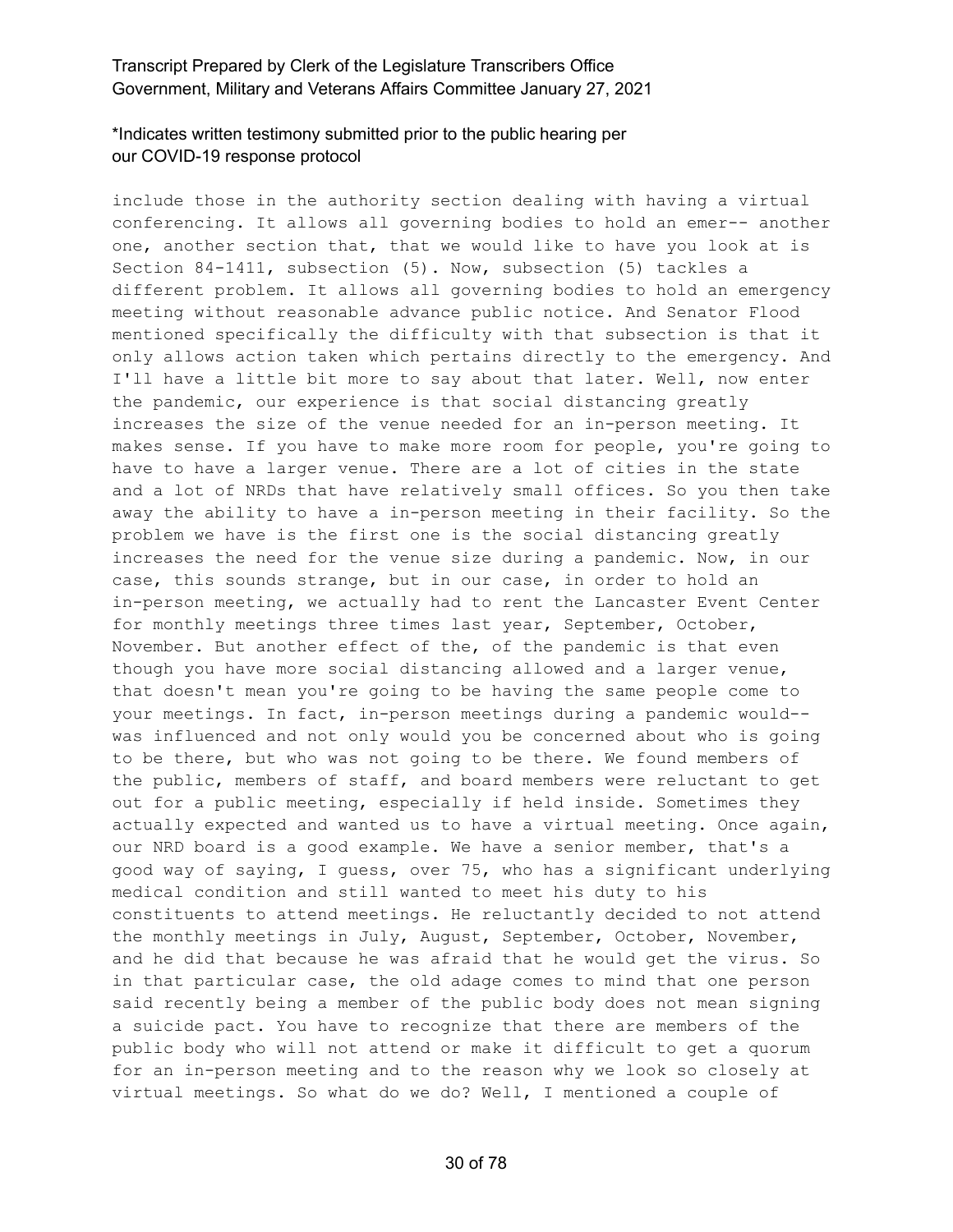# \*Indicates written testimony submitted prior to the public hearing per our COVID-19 response protocol

things in the updating part of it, but the problems led us to conclude that we need to authorize virtual meetings for any governing body when an emergency as defined in the Emergency Management Act is declared. We, therefore, worked on 84-1411, subsection (7), and that's found on pages 16 and 17 for any governing body to hold a meeting by virtual conferencing during an emergency as defined in the Emergency Management Act. The public body should be able to take any action, not just the action pertaining to the emergency. And let me explain that. In the case of a pandemic, we've been going on for now a year. And if we are only able to have a, a virtual meeting to consider emergency matters, then we don't continue to exercise the things we have to do to, to do the functions of our government. For example, we still have to meet the payroll. We still have to do such things as adopt a budget. And if those-- if we're held just to in-person meetings and we don't have the folks coming to our meeting who are on our board, then we've got a problem. We have levees to maintain. We have dams to maintain, and those are all things that are important for what we do. We do support that beginning July 31, governing bodies of NRDs, cities of first class, and larger counties of over 25,000, and school boards are to place agendas and minutes of meetings on their website. And finally, we do support the amendments proposed by Senator Flood in his introduction. I'm willing to answer any questions or defer it on to the next witness or witnesses.

**BREWER:** All right, thank you for that testimony. Real quick, questions for Larry? All right, thank you for your testimony.

**HALLORAN:** Mr. Chairman.

**BREWER:** Oh.

**HALLORAN:** If I may?

**BREWER:** Senator Halloran. Sorry.

**HALLORAN:** Thank you, Chairman Brewer. Good afternoon, Mr. Ruth.

**LARRY RUTH:** Good afternoon, Senator.

**HALLORAN:** My twin brother from another mother. So part of the issue, I think here is, is-- it's-- we're, we're talking about an option here, clearly not a replacement for the public meeting in a lot of cases.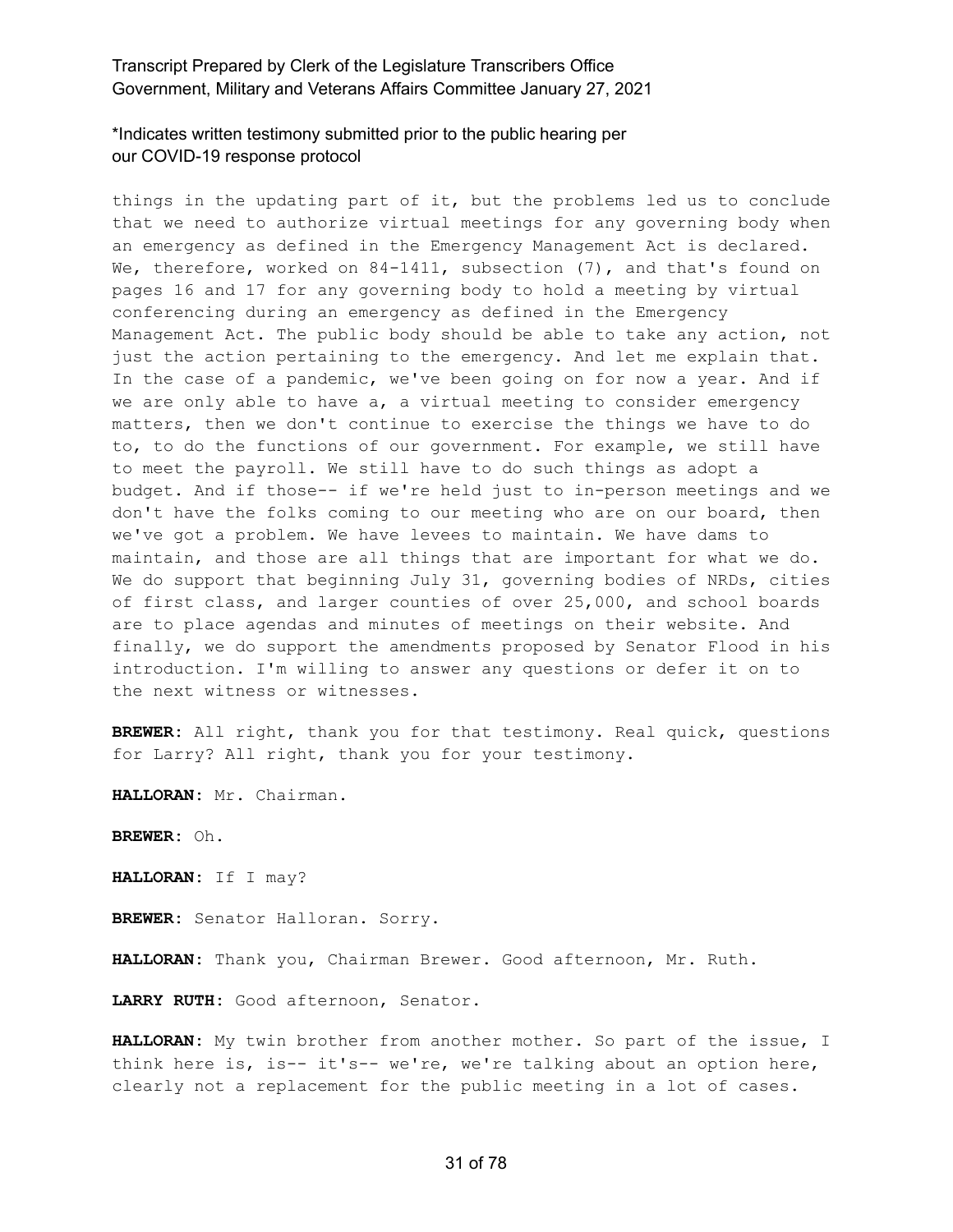\*Indicates written testimony submitted prior to the public hearing per our COVID-19 response protocol

Right? I mean, most cases there should still be a public meeting, but this is an alternative for people to attend otherwise?

**LARRY RUTH:** This is during an emergency that's been declared by the- by whoever declares under the Emergency Planning Act. Yes.

**HALLORAN:** Part of the issue is connectivity, I think, for broadband. I mean, you understand there's a lot of, a lot of NRDs, several, at least one in Senator Brewer's district that has probably very poor broadband connectivity.

**BREWER:** Chadron would be our worst.

**HALLORAN:** Yeah, which would make it a challenge for people to-- their only option now is to attend the meeting. And the virtual meeting would be not an option because they can't-- they don't have connectivity. I know that's a whole different issue. We've got to resolve that in Nebraska. But I think that's a, that's, that's a concern I guess I have, is that those people without connectivity won't have that option.

**LARRY RUTH:** It's interesting because what we found was that when we did go with in-person meetings, because we had to. Like I said in my testimony, that there seemed to be a lot of people who didn't want to come to the meeting because they were afraid of the, of the virus. So I don't know which is better to have them not be able to get connected to the meeting or force them to come to a meeting if they want to and have the risk of, of getting sick.

**HALLORAN:** Right. I guess my point is--

**LARRY RUTH:** It's really difficult.

**HALLORAN:** --they, they wouldn't be forced to come to a meeting, but if they had poor connectivity, they wouldn't have the option--

**LARRY RUTH:** That's true.

**HALLORAN:** --otherwise for a virtual meeting.

**LARRY RUTH:** But we're all in favor of more connectivity, obviously.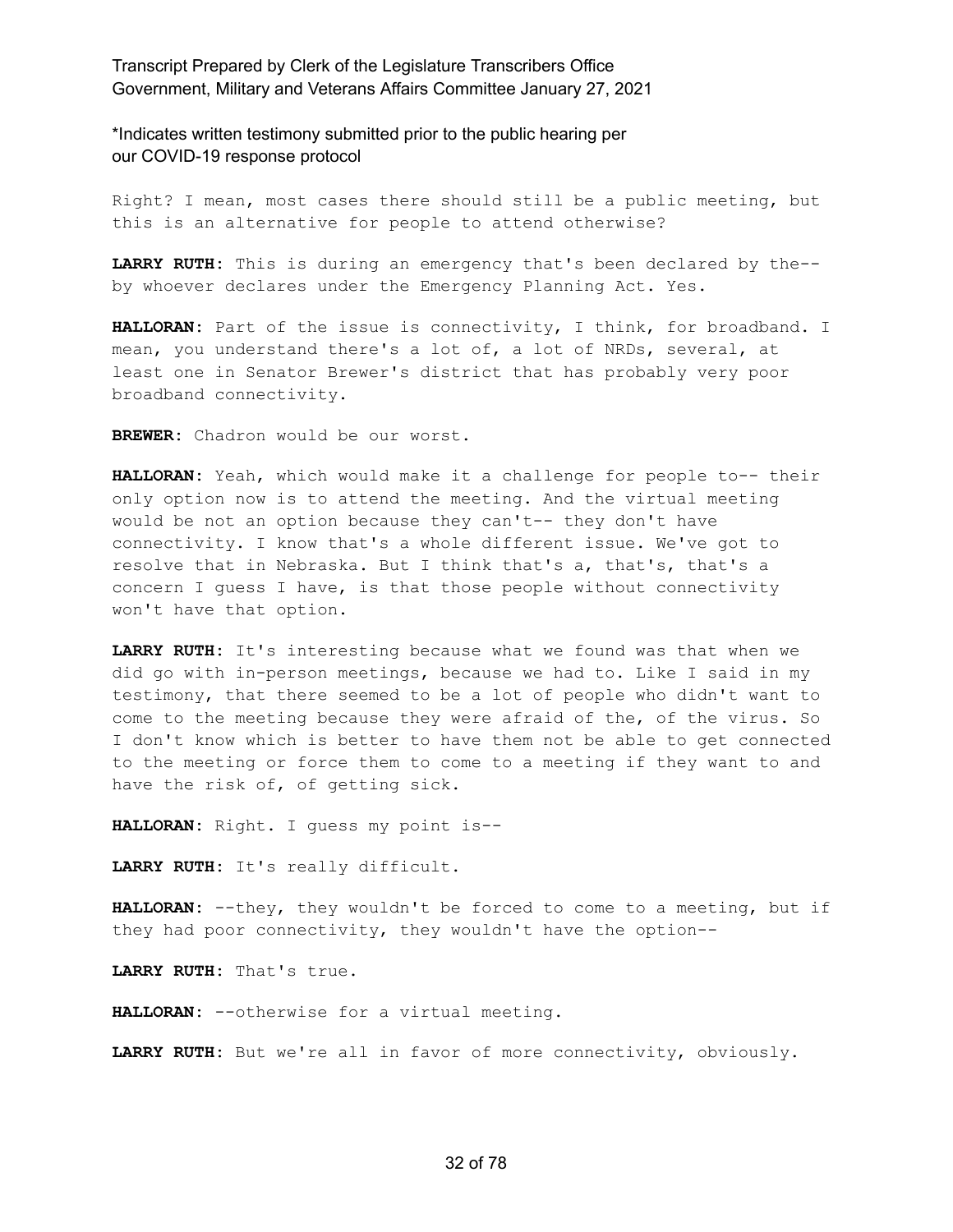\*Indicates written testimony submitted prior to the public hearing per our COVID-19 response protocol

**HALLORAN:** Right, but it doesn't-- it's, it's not-- virtual meetings won't be much of an option for a lot of people, probably.

**LARRY RUTH:** And in fact, you notice that the last section of the bill does provide for cities and counties of certain size to use a website for the placement of the minutes and the agenda. And that we support, but that's been delayed because we do need to have more connectivity even amongst our smaller political subdivisions.

**HALLORAN:** All right.

**LARRY RUTH:** Yeah.

**HALLORAN:** Thank you, Mr. Ruth.

**BREWER:** All right. Senator Lowe.

**LOWE:** Thank you, Chairman Brewer. And, thank you, Mr. Ruth, for coming and testifying today. It always seems odd that we try to do something during an event like, like what we have going on right now. And our emotions are running high and, and we don't take time to, to think about things like this. When you went to the Lancaster Event Center for your meetings, that was so you could space out a little more, did that increase your attendance of people showing up?

**LARRY RUTH:** Not that I could tell. And I was at the head looking out over the whole group, a lot of empty seats. And about the only ones that came were those who were running for office or have been elected to office. That seems to attract, attract people. I'd also say that if they want to keep up with the meetings that we do. And we, we do a lot of work. We, we post minutes. We have a good agenda that's being posted ahead of time. But if they, if, if, if they want to find out under a virtual meeting what's going on, they can monitor that action by going to a, a location and it's provided for in the bill, which is a bill I have available to it, all the documents that are going to be under consideration, notice of the agenda. And so we, we do everything we can to-- during a virtual meeting to make it available to people, not just to get it off of the Internet, but to have the availability for them to come in and be safe, number one, but also have access to what's going on. And to testify, my goodness. Their testimony is important and that's why we have that opportunity.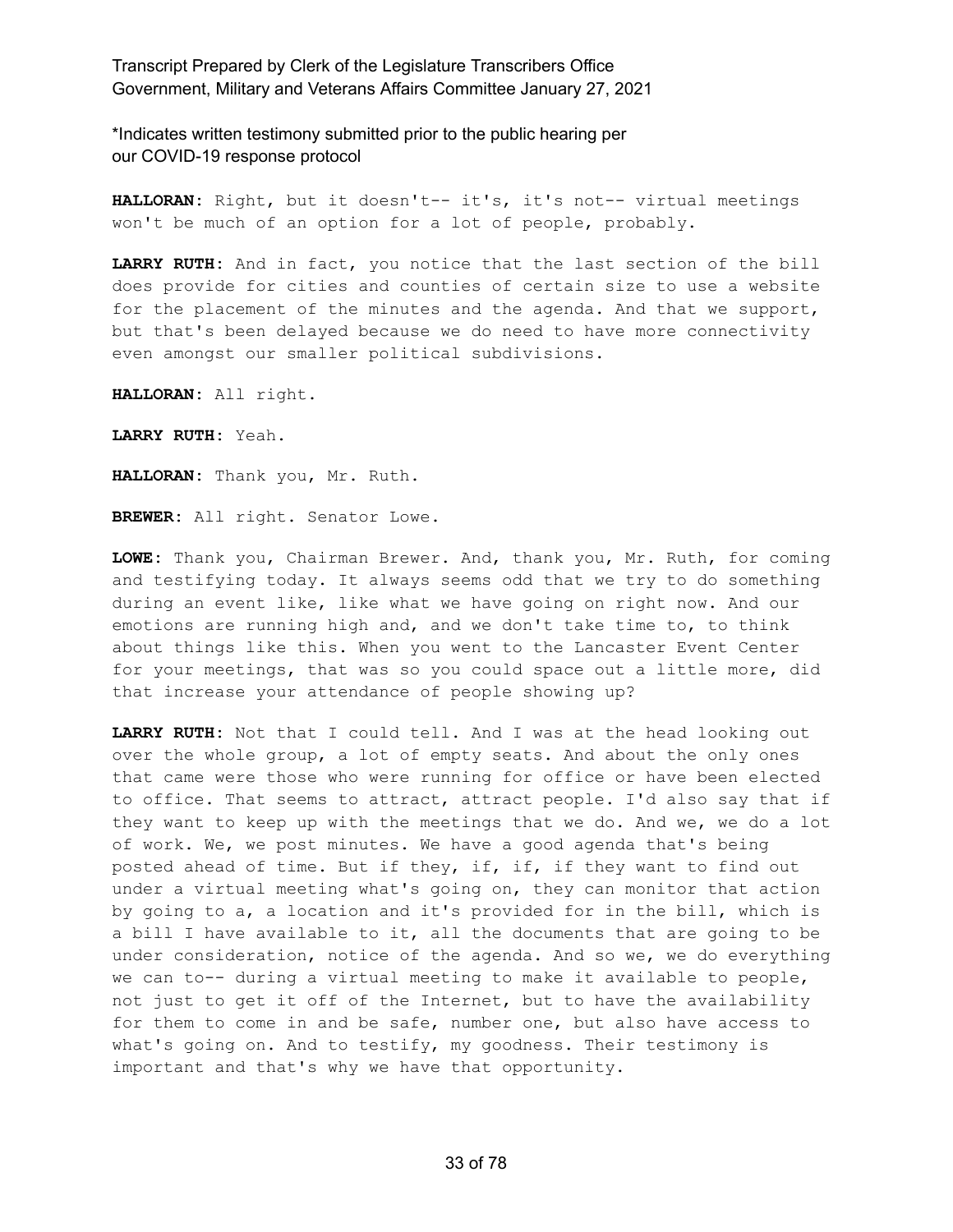\*Indicates written testimony submitted prior to the public hearing per our COVID-19 response protocol

**LOWE:** I am-- I'm a proponent of a meeting like this. I think all of us are. Because being on Zoom meetings this whole year, you can turn your, your video off and you might be talking with somebody in the room or something else and you're not really paying attention to the meeting. You can turn your microphone off and do, do that. Or if, if the video is on, I've seen this many times that, that you're not paying attention to what's going on in the meeting. You're working on your laptop, you're, you're doing something else. In a setting like this, it kind of puts us out in front of everybody. And so I'd like to see something like that also included in the bill that there-- there's some responsibility for the board members to be actively taking part and not, not turning their camera off, turn their microphone off and- because there may also be some outside influence on the other side of that laptop telling him what to do, telling them how to vote that the other members in the committee can't see. So--

**LARRY RUTH:** Well, all I can say is the-- our NRD never had that, that problem. We have a hard enough time to make decisions on our own without having to have someone tell us what to do.

**LOWE:** But we're just not talking about NRDs.

**LARRY RUTH:** I know we aren't. Yeah.

**LOWE:** We're talking about all governments. Thank you.

**BREWER:** All right, any additional questions for Larry? All righty, thank you for your testimony.

**LARRY RUTH:** Thank you.

**BREWER:** All right, we'll have the cleanup crew hit it real quick. Shelley, welcome back to the Government Committee.

**SHELLEY SAHLING-ZART:** Thank you. Good afternoon, Senator Brewer, members of the Government, Military and Veterans Affairs Committee. For the record, my name is Shelley, S-h-e-l-l-e-y, Sahling-Zart, S as in Sam -a-h-l-i-n-g hyphen Z-a-r-t. I'm vice president and general counsel for Lincoln Electric System here in Lincoln. And today I'm representing the Nebraska Power Association, which is a voluntary association representing all of Nebraska's more than 160 public power systems, including municipal electric systems, public power districts like NPPD and OPPD, Rural Public Power Districts, Public Power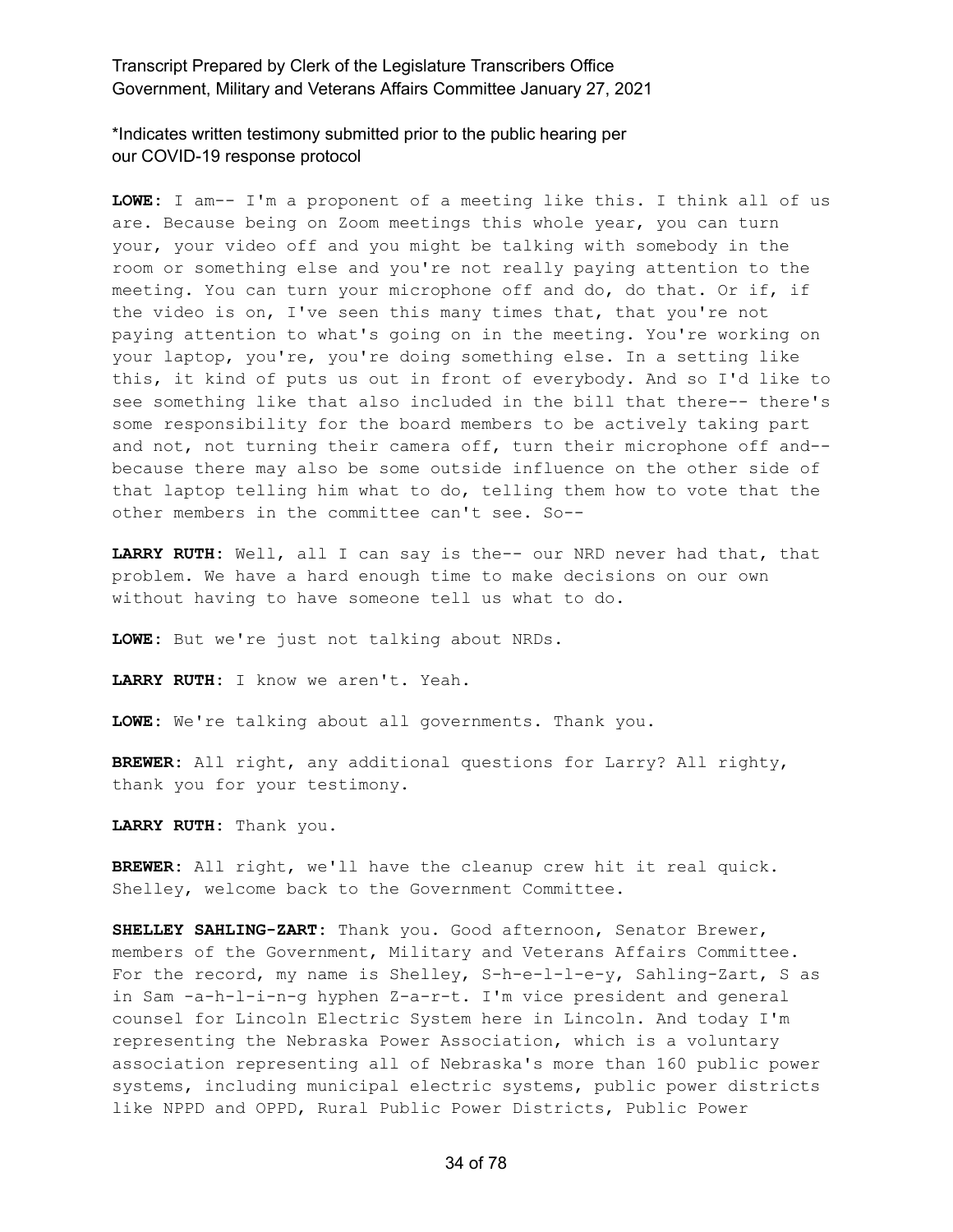# \*Indicates written testimony submitted prior to the public hearing per our COVID-19 response protocol

Irrigation Districts, and Rural Electric Cooperatives. So all of us. And I, I-- we have letters from a number of us in from the NPA that have some points. And I'm going to try and use a lot of my time to address some things that have come up. First of all, thank, thank you to Senator Flood for introducing this. Thank you to Media of Nebraska for understanding and appreciating the need for this kind of legislation. I've been doing, I've been doing my job for 32 years and I've never seen anything like this. And I'm quite sure none of you have either. I work in a utility industry where we have plans, we have contingency plans for contingencies. We do a lot of planning and we do a lot of plans we never hope to use. This is what this is. This is not about ordinary kinds of meetings, we all want to have those in-person meetings. They are much more effective. So I want you to think about this legislation. This is about being able to continue doing the public's business, the public's business in moments of extraordinary disruption. So Section (5) of existing statute, you have emergencies that happen. You know, there's a water main that breaks and you've got to call an emergency meeting to deal with that emergency so you can take action to authorize some emergency funding to repair the water line. It's not what this is about. This is about those extraordinary moments like a pandemic that go on for months. We all-- I never envisioned we would send more than half our workforce home to work from home for months. Never envisioned that. It was even odder to me that we would deem it unsafe for our employees to be at work and send them home, but we'd be in a position to require our board members to come-- have to come in and hold a board meeting. That doesn't make any sense. It didn't make sense that we would want our members of the public to risk their public health and safety to come in. This is about safety. Safety is a core value in the utility industry. And we see this bill as first and foremost about public health and safety. And it's about transparency. We were adamant when we all got together in this coalition. There were two primary objectives: one, do the public's business, keep the continuity of business going; but two, maintain the very level of transparency that is expected of all of us in ordinary times under the Open Meetings Act. And we tried to do that. The other thing we tried to do is we tried to change as little as possible. So in the bill, these are emergencies. These are not the snow emergency our Mayor declared last night so we could get the streets cleaned and people move their cars. It's not that. These are emergencies declared under the Emergency Management Act. Nebraska Revised Statutes, 81-829.39: An emergency means any event or the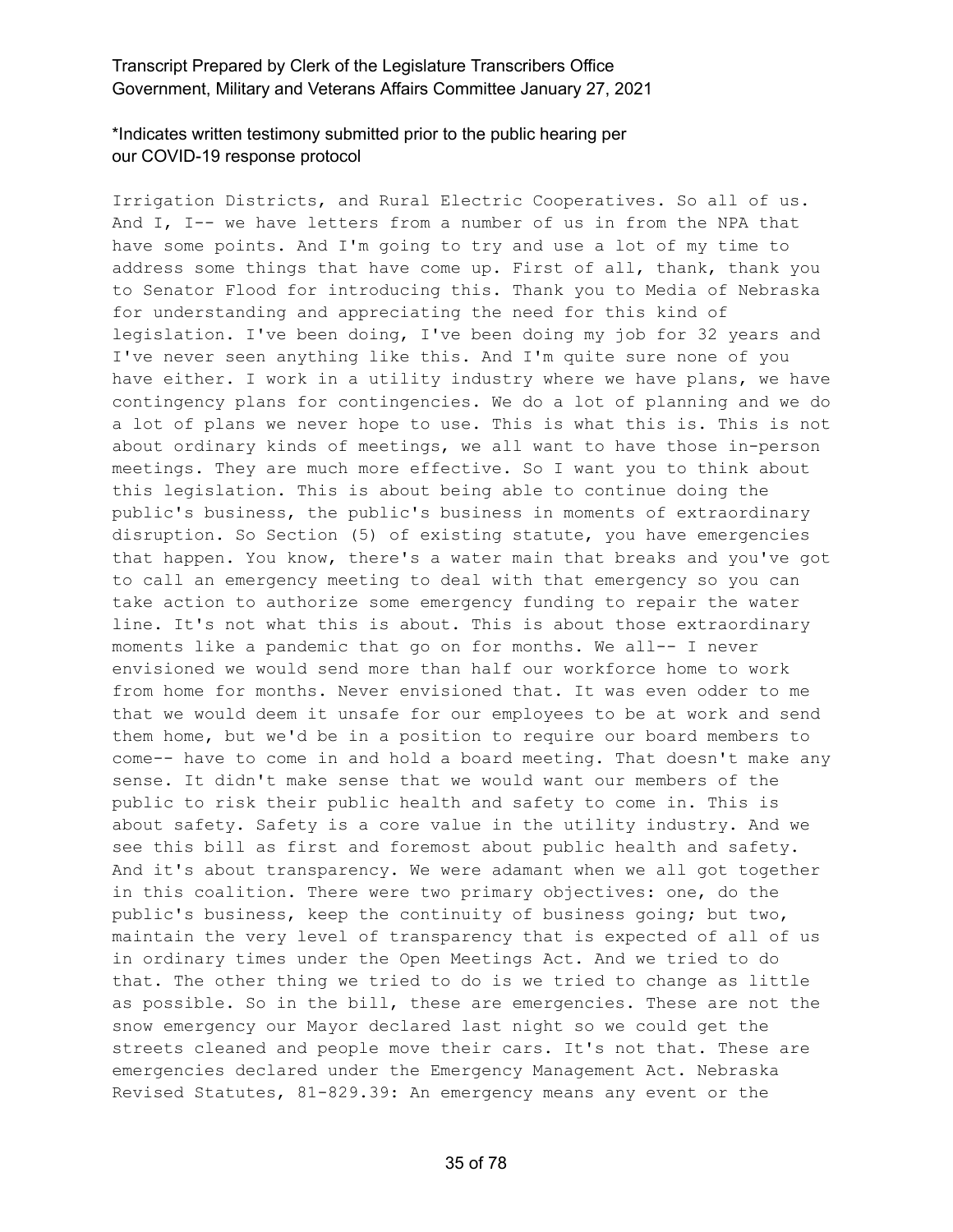# \*Indicates written testimony submitted prior to the public hearing per our COVID-19 response protocol

imminent threat thereof causing serious damage, injury, or loss of life or property resulting from any natural or manmade cause which, in the determination of the Governor or the principal executive officer of a local government, requires immediate action to accomplish the purposes of the Emergency Management Act. So those things that rise to the level of the Emergency Management Act like the COVID-19 pandemic. I got to tell you, I hope, I hope-- I know this is the heat of the moment, but I hope we never have to use it. But by God, if there's another strain of this or if another pandemic comes, I'm gonna feel a whole lot better that we have thought about it. And we've done that necessary emergency planning. And we've, we've tweaked the things we need to tweak to make sure that we can operate better. Senator Halloran, to your point, is everybody going to be able to take advantage of this? No, and that's unfortunate. And, and hopefully, hopefully there's a lot of legislation will address some of the broadband issues so that more people can. That's not a reason to take that toolbox out of the, out of the toolbox for other public entities, though. Let's try and keep as many people across the state as safe as we can. And to me, I think this bill actually encourages public engagement. We have had far more people from the public jump on our meetings. We've been meeting in person, but we did open up our meetings and we made sure that members of the public wouldn't have to come in in person, that they would be able to monitor and participate in our meetings virtually. And they've been providing comment. It's not required that I do that under the Open Meetings Act. We went that extra step, even though we required our board members to come in in person. I think that increases engagement. But folks that are serving on these, that are being public servants and serving on these boards shouldn't have to put themselves at risk to do the public's business. So let's do this. Let's keep the public business moving expeditiously. Let's keep people in the public safe while we do it. So I'd be happy to answer any questions.

**BREWER:** Thank you, Shelley, for that testimony. We'll real quick see if we have questions? Well, you took a topic that was kind of a little muddy and cleared it up a lot. So thank you for doing that. And thank you for your testimony.

**SHELLEY SAHLING-ZART:** Yep, thank you. Be safe. Stay positive, test negative.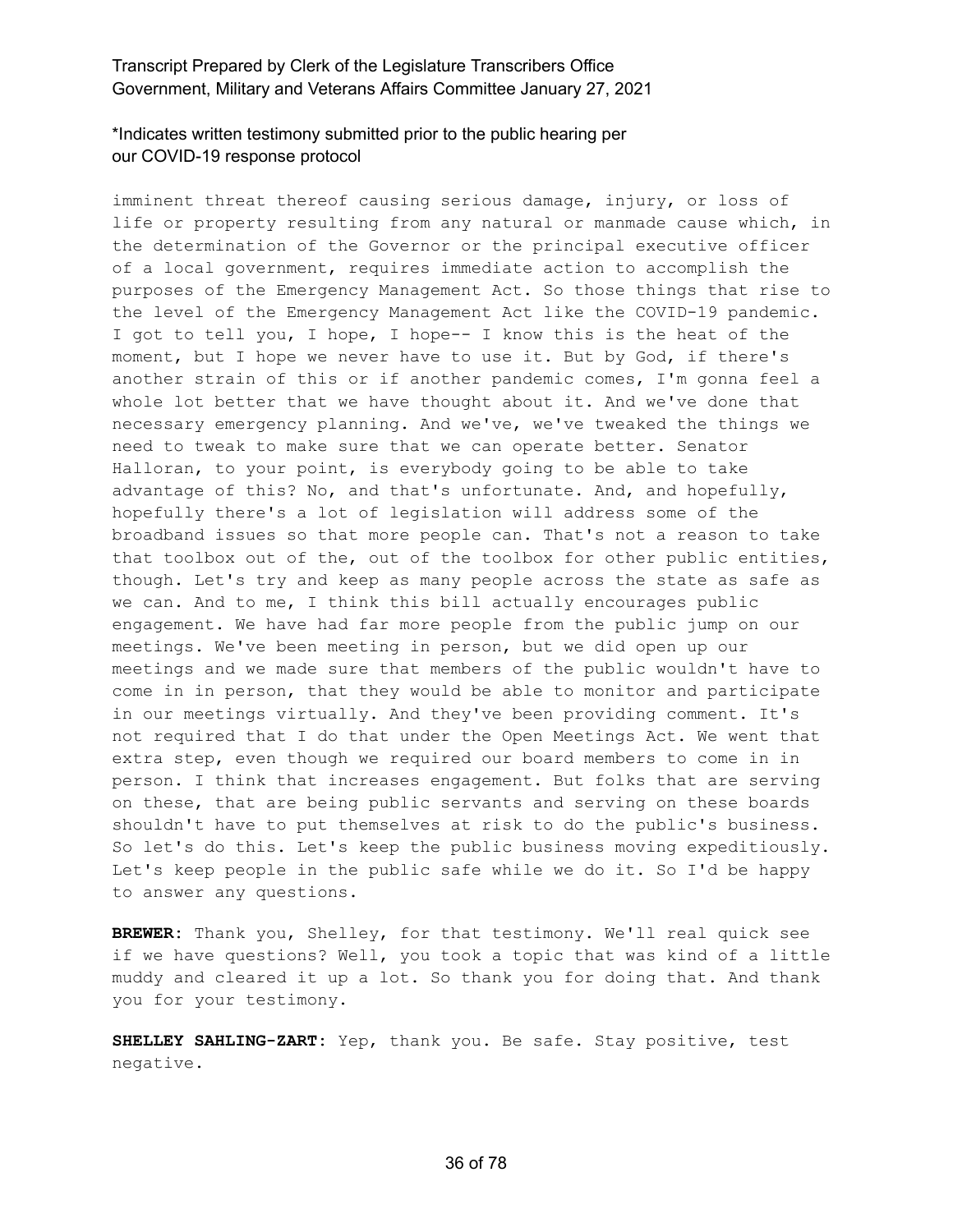\*Indicates written testimony submitted prior to the public hearing per our COVID-19 response protocol

**BREWER:** All right, we got our cleanup crew hitting it here. There we go, we got the paperwork. Welcome to the Government Committee.

**MIKE ROGERS:** Thank you. Good afternoon, Chairman Brewer, members of the committee, my name is Mike Rogers. That's M-i-k-e R-o-g-e-r-s. I'm a bond attorney at Gilmore & Bell. We are bond counsel to numerous political subdivisions around the state. And I practice exclusively in Nebraska as a bond attorney. I'm here today at the request and on behalf of the city of Lincoln, one of my clients, and testifying in support of LB83. Compliance with the Nebraska Open Meetings Act is a critical facet of any public body. As you may know, the penalty for noncompliance includes criminal, criminal penalties for the members or people who participate knowingly in violation. But also one consequence of noncompliance is the potential for action taken at a meeting to be voided by a court rather easily. Bond attorneys like me live in a very black and white world. We need certainty because our, our opinion standards are so high when we deliver an approving opinion on, on a bond issue. Any dispute or gray area in a, in a, in a particular area of law, including the Open Meetings Act, is-- makes it difficult for us or any other bond attorney to feel comfort- comfortable proceeding with a transaction. And there is some disagreement, as was mentioned earlier, as to whether the Governor's executive order was effective in allowing political subdivisions to meet virtually and some have, have continued to do that in accordance with the Governor's order. This has had real-world consequences for us and I'm sure for other issuers of municipal bonds, including a delay in a bond issue or a set of bond issues for the city of Lincoln, which were scheduled to go forward with the refunding issue earlier in 2020. But they were put on hold until the city council decided to meet again in person. And when you're talking about refinancing of a-- of an outstanding bond issue to save money, a delay of a month, month and a half has, has an impact. The capital markets move quickly, interest rates change every day. And a delay like that can mean a loss of a significant amount of savings for political subdivisions. I've spoken with, as mentioned earlier, there is some disagreement about whether the Governor's orders are effective. And so LB83 would clarify how meetings can be held virtually in a, a state of emergency, which would help political subdivisions conduct their ordinary business, including authorizing bond issues, and importantly, refunding issues to continue operating and conducting the business of political subdivision. That's all I have now, I think other matters have been covered well before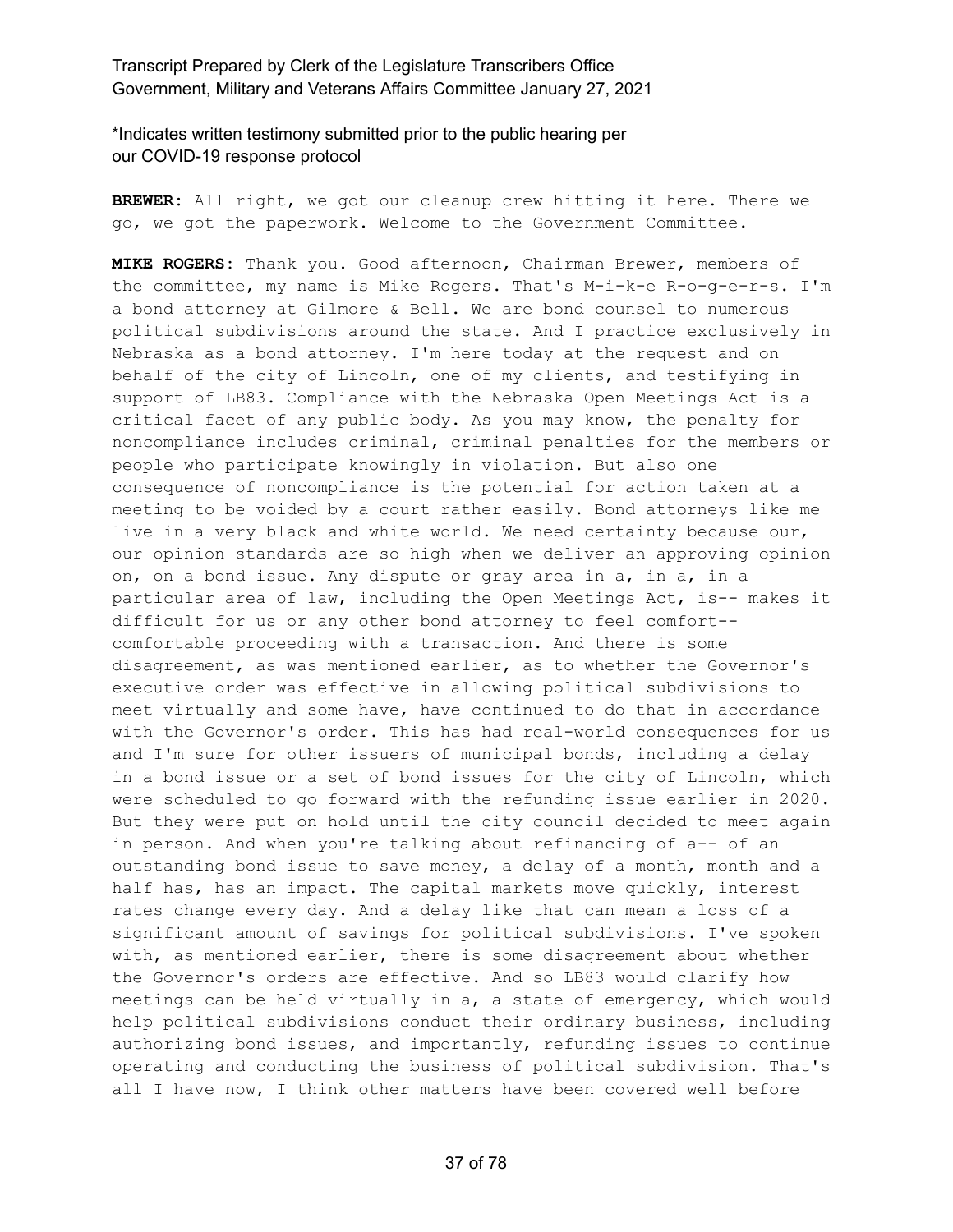\*Indicates written testimony submitted prior to the public hearing per our COVID-19 response protocol

me, and my scope is very narrow here, so please let me know if you have any questions.

**BREWER:** All right, Mr. Rogers, thank you. All right, questions? Questions? Well, it looks like you're going to get off easy. Thank you again.

**MIKE ROGERS:** Thank you.

**BREWER:** OK, we will have the crew up here. Lynn, come on up.

**LYNN REX:** Thank you.

**BREWER:** Welcome to the Government Committee.

**LYNN REX:** Thank you, sir. Appreciate that. Senator Brewer, members of the committee, my name is Lynn Rex, L-y-n-n R-e-x, representing the League of Nebraska Municipalities. We really appreciate your time this afternoon. And I'd like to first start by saying this, the League and many other organizations pleaded with the Governor to issue these executive orders. We were so grateful when he did it in March. That one did expire on June 30, 2020. We had members that really wanted that to continue because of the concern that they either couldn't get a quorum and some of them couldn't. Also, people that were ill that didn't want to come and also to protect the public. That being said, I cannot begin to tell you how grateful we are that he has reinstated them. And he's been very collaborative with us and we appreciate it. As Mike Rogers said, there have been some attorneys that have expressed concern about the ability of the Governor to waive any part of the Open Meetings Act. The Governor's got all kinds of executive powers as in executive orders to do other things, but the issue was that. So we've asked all of our municipalities that have done anything virtually. And of course, under current law, that means videoconferencing or telephone conference calls to have them ratified. So they've gone back to ratify. As a former mayor and former city council member, just the notion here of on an agenda at a meeting when they are in person for an in-person meeting, for example, one of those agenda items would be, please ratify all actions taken at meetings held as outlined in the minutes on these following dates. But he threw us a lifeline and he is throwing us one now and we appreciate it. But I think the clarification is important. And I did want to underscore a couple of things, and I really appreciated the testimony today by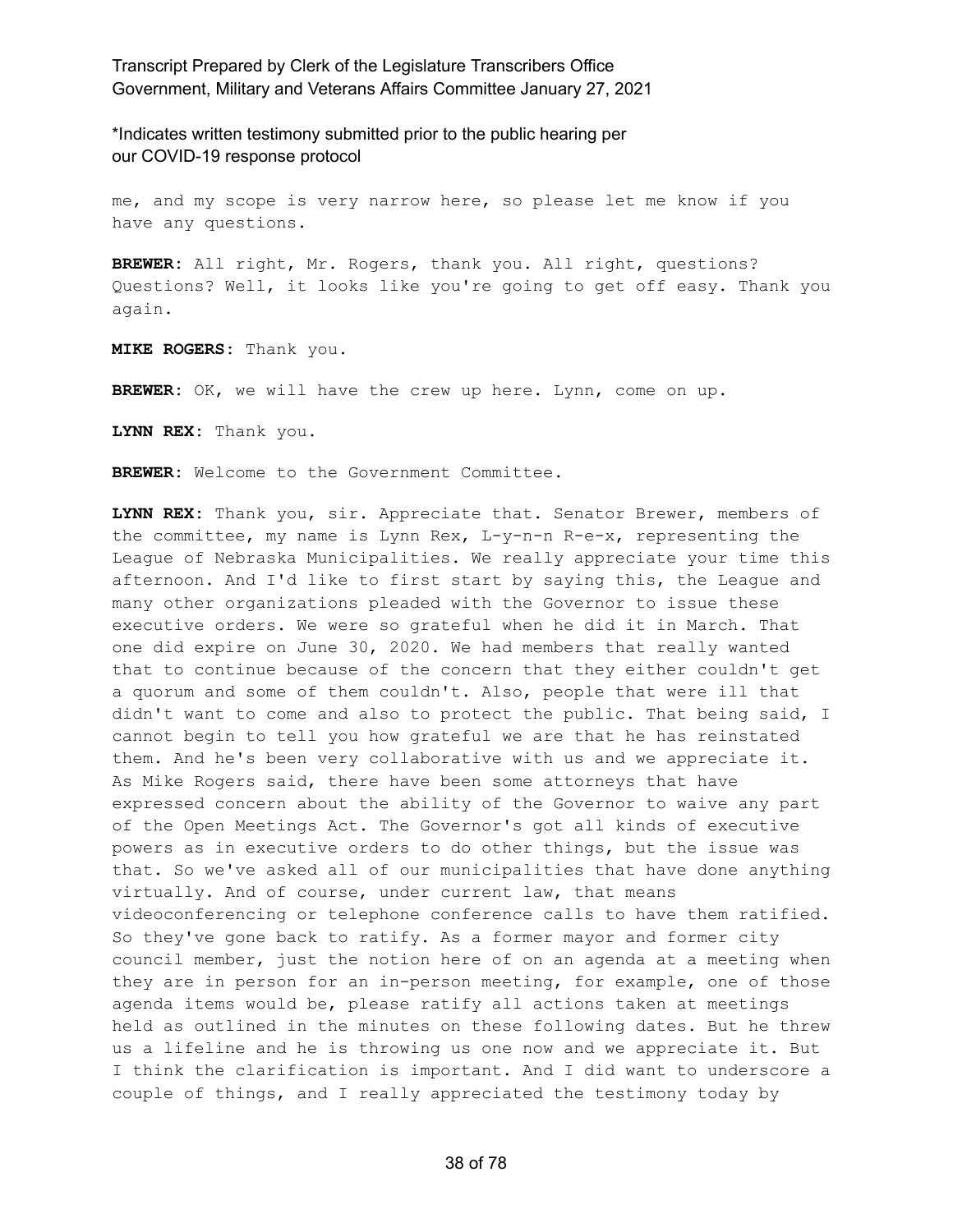# \*Indicates written testimony submitted prior to the public hearing per our COVID-19 response protocol

everybody. And I'm going to ask you if you'd be kind enough to look on page 10 real quick. Page 10, this bill does two major things in terms of modernizing the Act, using the term virtual conferencing instead of videoconferencing, instead of telephone conference calls. So virtual conferencing encompasses both. So if you look at the list on page 10, starting on line 14, essentially what you have there, these are the same entities that already have the authority for videoconferencing and/or telephone conferencing. The exception here is on line 30, "local public health department." That's new, but that's regional. It fits into this regional group as opposed to a stand-alone group like a city council, county board, school district. And by the way, I do want to indicate, too, I'm not only testifying for the League, but I've been asked to testify on behalf of the Nebraska Association of School Boards in support of this. And then 31, adding natural resources districts. And the amendment that Senator Flood gave you gives you two more to this list that are also regional, a metropolitan utilities district and a regional metropolitan transit authority. So to be blunt, page 10, everything you have here is merging two sections. So if you look at all the language that is being deleted, starting like on line 12, you think, oh, my gosh, look at all the stricks-- all the things, all the lines being stricken. They're merging the two provisions, one for videoconferencing, one for telephone conferencing. All the requirements are essentially there. There is one that instead of having to have a board member present at every one of the sites to say that it-- they would have to have one site at-- where the public could come in addition to doing virtual meetings. And these public bodies, by the way, have had and still would be required to have no more than half their meetings. Now it's videoconferencing or telephone conferencing. When this bill passes, it would be virtual conferencing so they don't get an increased number of meetings that they can hold virtually. It's the same number of meetings, it's just that we're calling it virtual conferencing, and under essentially all the same requirements. The major exception being you have to have one person in the-- where the public body-- so, so the public can come to one physical location. And in addition to that, one of the things that we put in, as Senator Flood noted, "or his or her designee." And the reason for that, we have-- and I know that my former folks here that I've represented over the years, Senator, Senator Flood, Senator Sanders, that many, many-- and this is not theirs-- this is not their story. We have hundreds of villages where folks are over the age of 70. They all are over the age of 70. So we have issues dealing with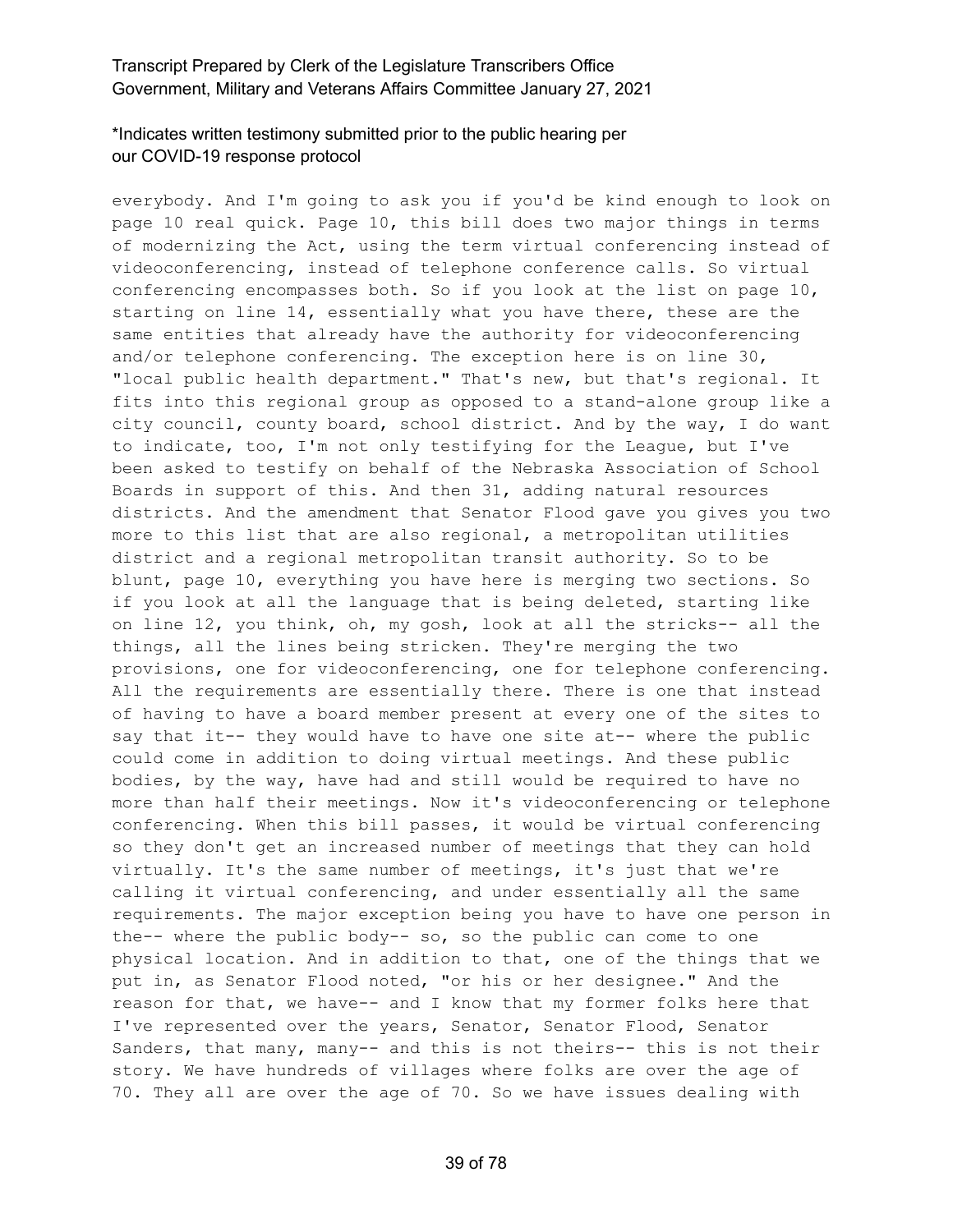# \*Indicates written testimony submitted prior to the public hearing per our COVID-19 response protocol

that. And in this era of COVID, they don't feel comfortable coming. And so this would let them designate somebody. So again, in short, we're dealing here with same entities that can do it now. Same entities, with the exception of those four additions, health departments, NRDs, and metropolitan utilities district, and also, as we discussed earlier, adding the regional transit authority. So all the rest of that's pretty clear. But if you go to page 16, and I really appreciated Shelley and Larry Ruth's explanation of this. On page 16, if you'd be kind enough to look at this. Page 16, starting on line 1, this talks about emergency meetings now. This is current law, currently. So if you look on, on page 16, line 1, but note this: without reasonable advance publicized notice. Example, Pilger tornado. What they could do-- they did not have reasonable advance publicized notice. They got people together. They could do it by phone. So they could do that by phone. But what can they do? It can only pertain to the emergency. So if you look on line 4: any formal action taken in such emergency can only pertain to the emergency. That is current law. But as Shelley pointed out to you, the dilemma is you also have to conduct business. Pilger also had to make payroll. They had trouble getting a quorum. They also had to pay bills and meet FEMA deadlines. That's different and distinct from what they had to do. So that's also one of the reasons why we have-- and that is one of the major reasons why we have the new subsection (7) starting on line 15. So this is basically the second type of emergency meeting authorized under LB83. This is for those types of extraordinary circumstances that Shelley and others have talked to you about today, which is, again, in this pandemic, in a flooding situation, in a tornado, you need to conduct the public's business. It's about transparency, is about conducting the public business. But here is a huge distinction, as you note on line 4, it says that-- oh, I'm-- time is up here. If someone would ask me a question, I would like to just finish that thought, if you don't mind. I'm sorry. I didn't see the red. I'm sorry.

**BREWER:** That's all right. You've-- you, you have special flexibility here, Lynn. All right, Senator Lowe.

**LOWE:** Yeah, thank you, Chairman Brewer. And thank you, Ms. Rex, for being here. Could you finish your statement?

**LYNN REX:** I really appreciate it. Thank you so much for your-- so being so gracious with both of you and the committee. So this is a really important distinction. And again, the paren (5) authority for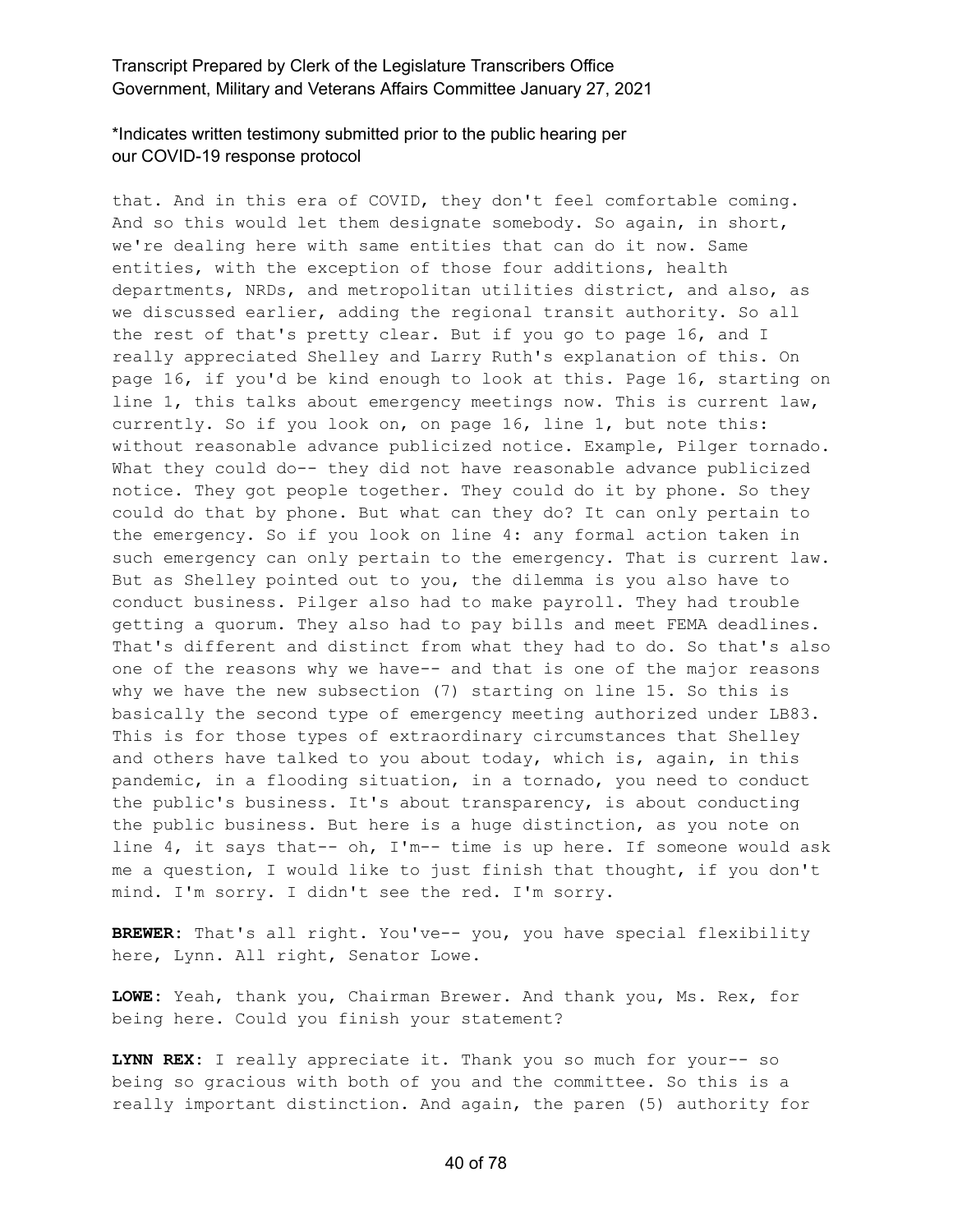# \*Indicates written testimony submitted prior to the public hearing per our COVID-19 response protocol

an emergency meeting, which we already have in state law. And that is whether you're a standalone, like the city council, or whether you're a regional meeting. This applies to both. But again, without reasonable advance publicized notice. It's urgent you got to do it now, but it's only in the flood. How many sandbags can we buy? That's it. You're done. So then let's look on line 15, on page 16. These are the emergencies that have been described to you, where it's a kind of an ongoing thing. Not that you're going to have just virtual meetings nonstop, but rather this requires a major distinction. Look on line 20, "the public body gives reasonable advance publicized notice." The notice, what does the notice look like on line 21? And again, in deference to-- I thought, the great job of these executive orders and outlining what we're required to do now under the executive orders, which is it will include the access information for the public and the news media in addition to any-- and this is really key, line 22 to 26. This is the definition of what constitutes a meeting in 84-1409 of the Act, which is: In addition to any formal action taken pursuant to the emergency. Starting with right now, quote, the public body may hold such meeting for the purpose of briefing, discussion of public business, formation of tentative policy, or the taking of any action by the public body. What does that mean? That means public's business. That means making payroll. That means meeting deadlines. That means paying claims, doing the things you need to do, authorizing publications in newspapers, all of that. So big distinction between the very limited emergency type meeting we could have now versus what we have with-- if this bill passes. And I think some of the points that have been raised here, 231 of our 529 cities responded to a survey. And I'll just wrap up with this, the issue being, did you hold meetings by videoconferencing or tele-- telephone conference calls? This is just a little survey. We did nothing fancy by survey monkey, 75.6 percent said yes. Those that said no, basically, it's because of the issue you raised, Senator Halloran. Unfortunately, they don't have broadband. We had some that tried to use landline phones. Doesn't work all that great, as you can imagine. In addition, I think that why they did it, 41 percent said to get a quorum; 66.87 percent, and they could pick more than one, obviously, said a lack of space; 93.87 percent said to protect citizens. And I will tell you, anecdotally, more than, more than probably a dozen members have just told me personally they had folks that participated on these conference calls and Zoom meetings that have never come to a board meeting before. And I don't know if it's just because they were bored because of COVID-19, but,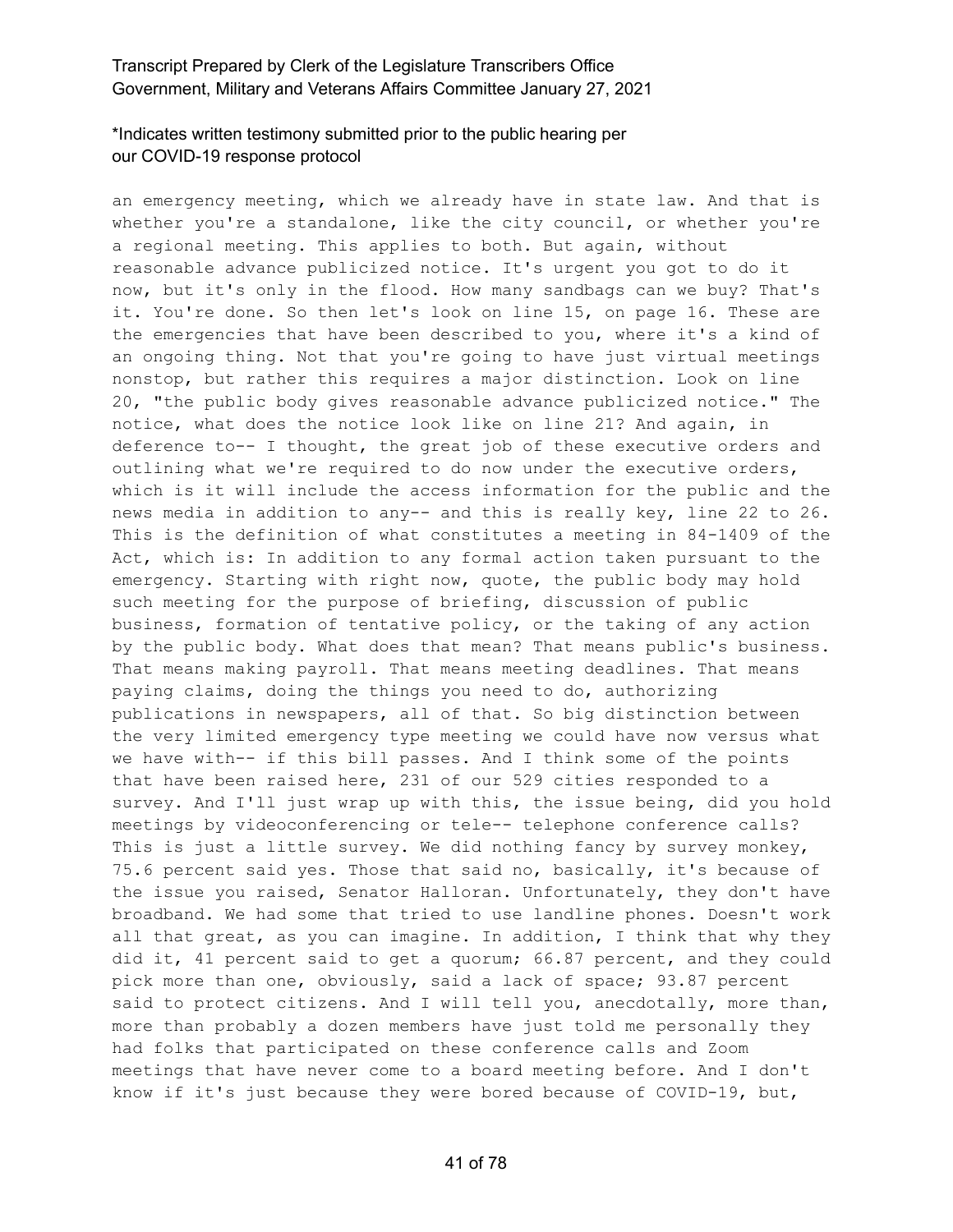# \*Indicates written testimony submitted prior to the public hearing per our COVID-19 response protocol

but they were tying into that. So just in closing, I mean, we had 32.84 percent having meetings for medical reasons, underlying conditions; 36.57 percent older adults. This is why they did it virtually, and 73.88 percent at the request of the citizenry or because it was going to be convenient for them. So this is just a huge bill. I've been involved in the last 40-plus years and a number of basically rewrites of this bill. One of the reasons why it's so important to modernize it is because, and the League is guilty of this as many, which is that when you go in to make a change, you limit the number of statutes you amend. You make-- put in the fewest amount of words. But as a consequence, sometimes it's not very readable. So this bill is a lot more readable and we would just really appreciate it. And I think, too, to underscore this point in closing, that it is so critically important that if you have-- and these are real instances, four blocks of Hastings, Nebraska, burning to the ground. You don't have time to contact the Governor to see if he's willing and able to make-- if he's even available to make an emergency declaration under the Emergency Management Act. And Shelley Sahling read into you-- read to you what the definition of emergency is in Chapter 81-829.39. It's very tight. And if someone says, oh, they're going to abuse it. Well, look at 84-1414. There are penalties for noncompliance here. And the overriding one, in addition to personal penalties for misdemeanor offenses, is you get down to the point of if it-- if any action is brought challenging what you've done, and that's brought within 120 days of the data which that alleged violation occurred, a judge has no choice. A judge, a judge voids it. It doesn't matter how substantive it is. It doesn't matter how technical it is. And this is 84-1414. It's not in this bill, but it's in the Open Meetings Act. So, again, we really appreciate it, really appreciate, Senator Flood, doing it. And I, again, cannot emphasize enough what it's meant--

**BREWER:** All right.

**LYNN REX:** --to our members to have the executive orders.

**BREWER:** Questions for Lynn? This sheet here where you've consolidated all of those on your coalition and put your point of contacts, this is very handy. Thank you for this.

**LYNN REX:** Yes, the handout, Senator, represents nine statewide organizations and another eight or nine individual entities like the university and others. Sorry, to get so emotional, but--

#### 42 of 78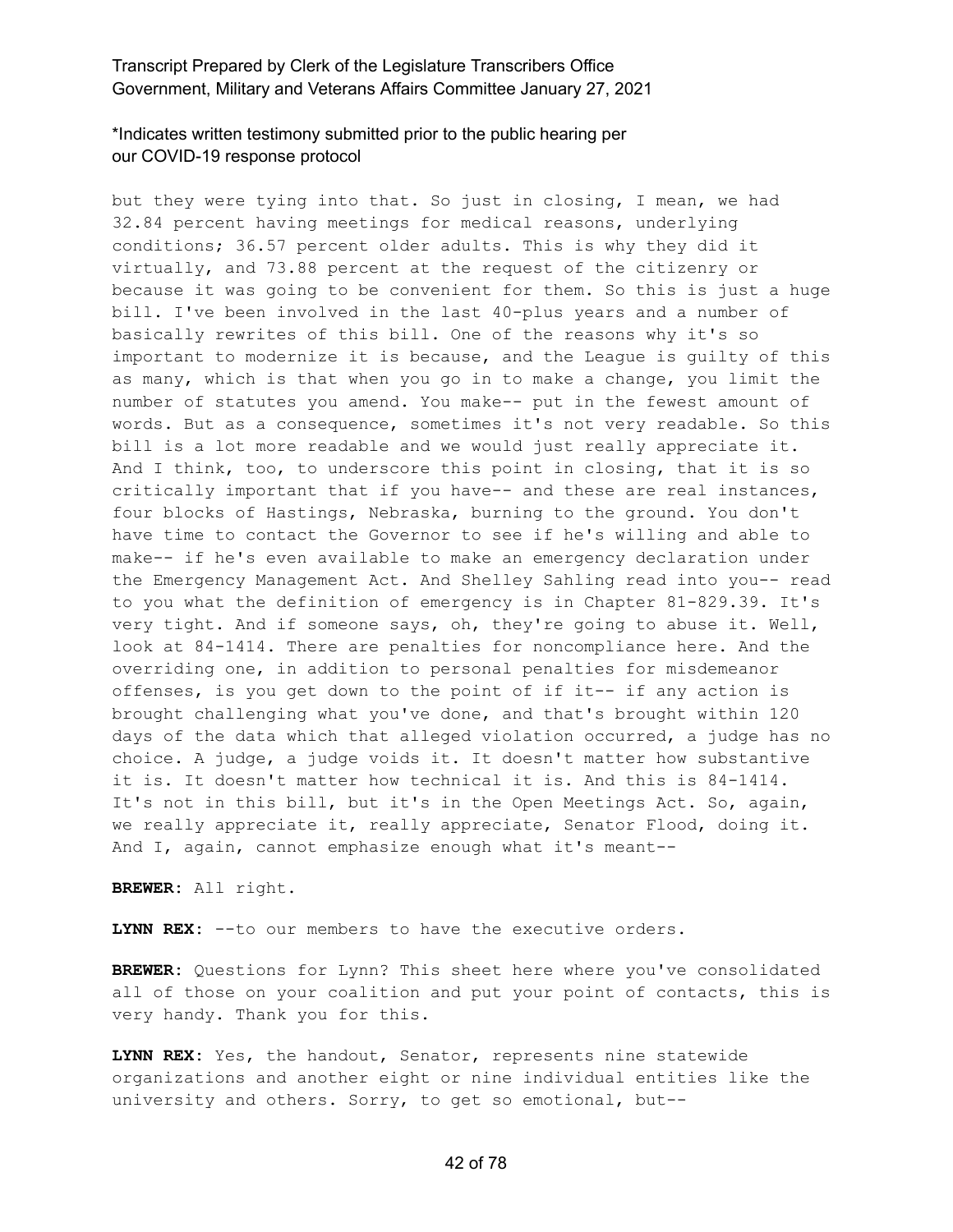\*Indicates written testimony submitted prior to the public hearing per our COVID-19 response protocol

**BREWER:** No, actually this--

**LYNN REX:** --it's been a very big deal.

**BREWER:** --this gives you the direct line and who to talk to there, it's quick, it's easy, it's the right way to do it. All right, seeing no other questions. Thank you for your testimony.

**LYNN REX:** Thank you so very much for your consideration today.

**BREWER:** OK, we've got our crew. What we've got is our next testifier for LB83. The paperwork is done, clean up is done. Come on up.

**SEAN KELLEY:** Chairman Brewer--

**BREWER:** Welcome.

**SEAN KELLEY:** Thank you.

**BREWER:** Welcome to the Government Committee.

**SEAN KELLEY:** Chairman Brewer and members of the Government, Military and Veterans Affairs Committee, my name is Sean Kelley, S-e-a-n K-e-l-l-e-y, appearing today on behalf of the Douglas County Board of Commissioners in support of LB83. The Douglas County Board has utilized virtual conferencing throughout the pandemic. We just want our support on the record, and thank Senator Flood for introducing this bill. I'm happy to answer any questions.

**BREWER:** And I like these short and sweet. All right, questions?

**SEAN KELLEY:** It's hard to follow Miss Rex.

**BREWER:** All right, seeing none, you are in the record.

**SEAN KELLEY:** Thank you.

**BREWER:** Welcome to the Government Committee.

**EDISON McDONALD:** Hello, my name is Edison McDonald. I'm the executive director for the Arc of Nebraska. We're a nonprofit with 1,500 members covering the state of Nebraska advocating for people with intellectual and developmental disabilities. We support LB83, because we believe that it will help to ensure that there are more opportunities for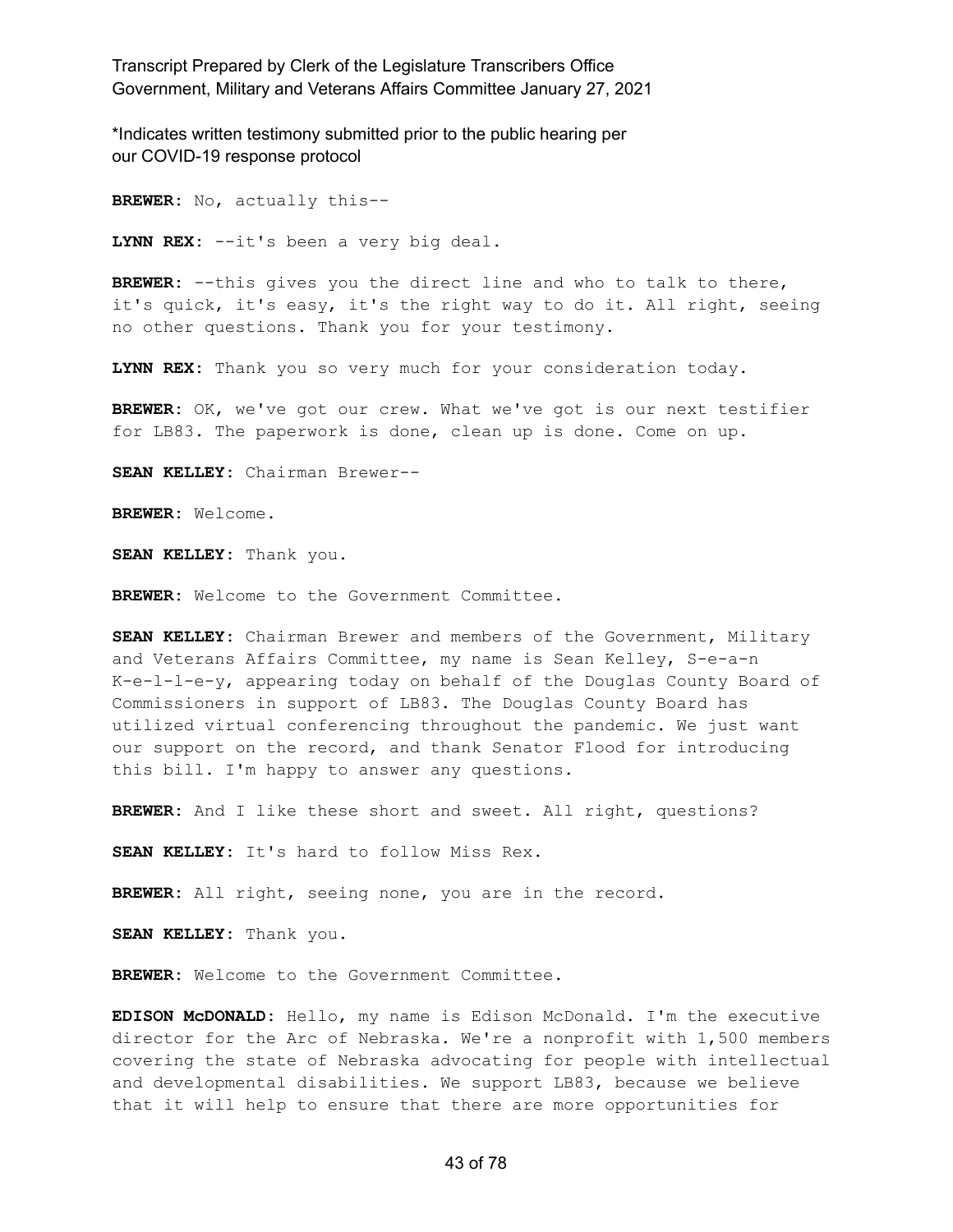# \*Indicates written testimony submitted prior to the public hearing per our COVID-19 response protocol

engagement for people with intellectual and developmental disabilities and their families. Since the pandemic hit, we rapidly found ourselves dealing with many barriers for people with disabilities, exponentially increasing and creating many brand new issues. These issues range from utility shutoffs to closing service providers who are vital to protect services. In order to ensure families opportunities to engage safely in public dialog, they need that opportunity to be able to engage digitally. Entities like OPPD have implemented this smoothly and quickly. In particular, the higher impacts on COVID on people with Down syndrome that found in early studies that with findings that from a large international survey found that people with Down syndrome were hospitalized with COVID-19 who are 40 and older bear most of the increased risk with the mortality of 51 versus 7 percent for those under 40. In order to comply with the requirements around ADA for-- or the Americans with Disabilities Act for reasonable accommodations, the easiest pathway is by allowing for more digital or remote testimony to be included. Should the Legislature not take action, we expect a significantly larger number of ADA violations being filed with the Office of Civil Rights that may lead to corrective action from the federal government. But more importantly, this shuts out the voices of people with disabilities and their families during a tremendously important time period to have their voices at the table. I'd also like to point out that I think this is going to put a lot of those entities in some really fuzzy positions. In particular, two entities that I know that are subject to the Open Meetings Act, including the Governor's Developmental Disability Advisory Council and the Statewide Independent Living Council that are required to have people with disabilities on those entities by statute. However, then if they're not able to have those members participate, again, they're going to be put into conflict with both the Americans with Disabilities Act and Section 504 of the Rehabilitation Act. So for those reasons and more, we strongly support LB83. It's a good first step. Thank you. Questions?

**BREWER:** Thank you, Edison. And I apologize when you come in between the mask and the COVID look, you're always this all-American proper haircut,--

**EDISON McDONALD:** I've got the red hair. It's easy.

**BREWER:** --and I just-- I missed it, so I apologize. Questions for Edison?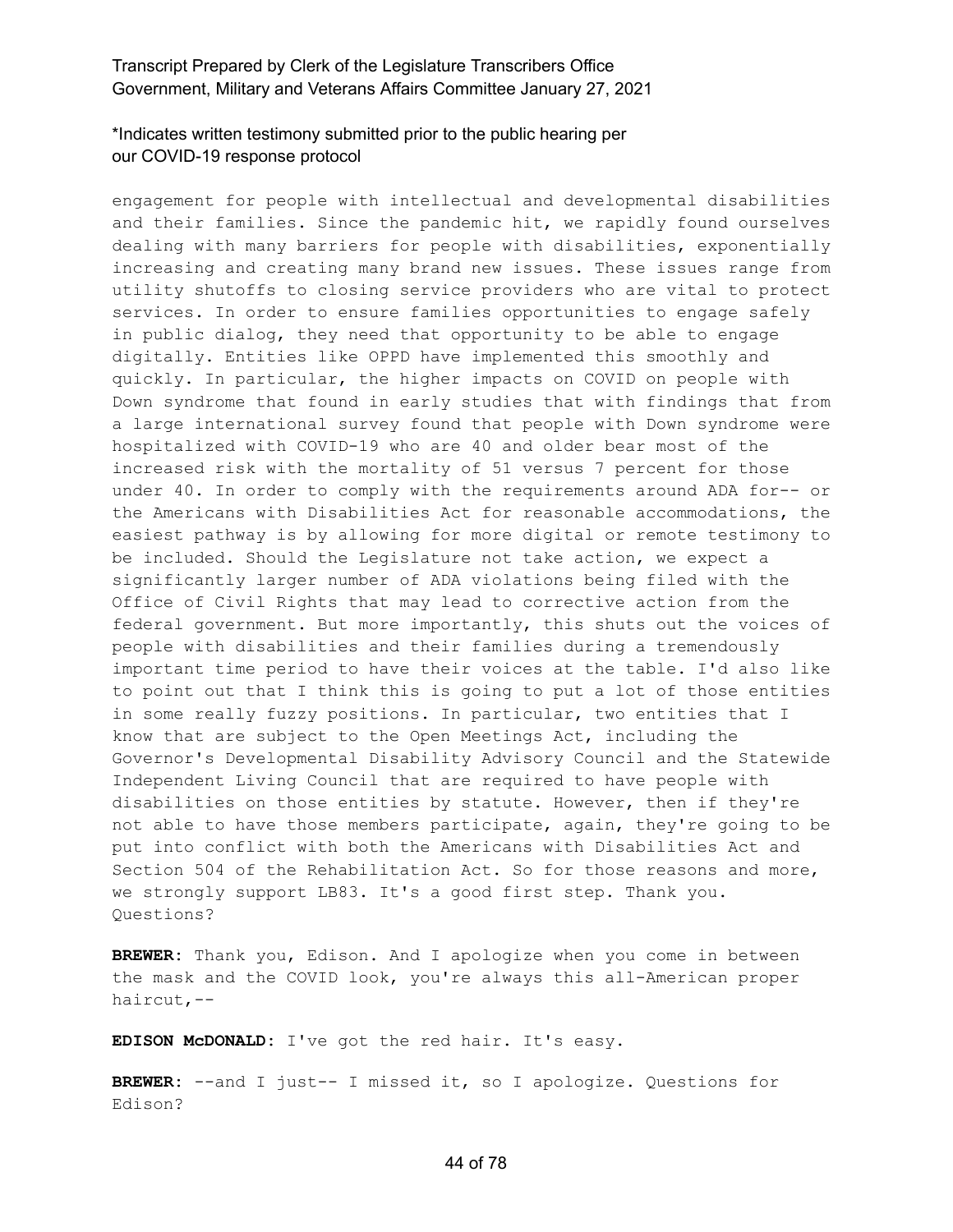\*Indicates written testimony submitted prior to the public hearing per our COVID-19 response protocol

**EDISON McDONALD:** Nice to see you.

**BREWER:** All right, thank you for your testimony. All right. We should get one of those chairs, like in the doctor's office, where you just rip off the paper.

**BLOOD:** Good idea, actually.

**BREWER:** Welcome to the Government Committee.

**DANIELLE CONRAD:** Hello. Hi, Senator Brewer, members of the committee, my name is Danielle Conrad. It's D-a-n-i-e-l-l-e, Conrad, C-o-n-r-a-d. I'm here today on behalf of the ACLU of Nebraska in support of this important measure. We'd like to thank Senator Flood for his leadership on this issue and not to duplicate the testimony that's come before, but to put a fine point on it. This is a classic good government bill. This is about increasing transparency, participation, and accessibility. It provides key uniformity and clarity to critical stakeholders, including our public citizens, to participate in their government when times are sometimes the most exigent and important to facilitate that kind of, of meeting and business to serve the public interest. We're also pleased to hear that there are amendments being proposed to ensure that there can be an appropriate balance for privacy for those Nebraskans that are experiencing domestic violence or have and are happy to work with the committee and Senator Flood and the other esteemed stakeholders in any way to advance this important legislation and hope that it is indeed a, a first start in catching up our, our law and our technology to ensure a more robust participation.

**BREWER:** All right, thank you for your testimony and--

**DANIELLE CONRAD:** Thank you.

**BREWER:** --and we have so few good government bills, we-- all right, questions? All right, next testifier for LB83.

**\*KRAIG LOFQUIST:** Dear Senator Brewer and Members of the Government, Military and Veterans Affairs Committee: My name is Kraig J. Lofquist, (that's spelled K-r-a-i-g-J-L-o-f-q-u-i-s-t) and I am the Executive Director of the Educational Service Unit Coordinating Council (ESUCC). I work closely with each of Nebraska's seventeen (17) ESUs. It is on behalf of all of Nebraska's ESUs that I submit this testimony in support of LB83. I would respectfully ask that if the committee and/or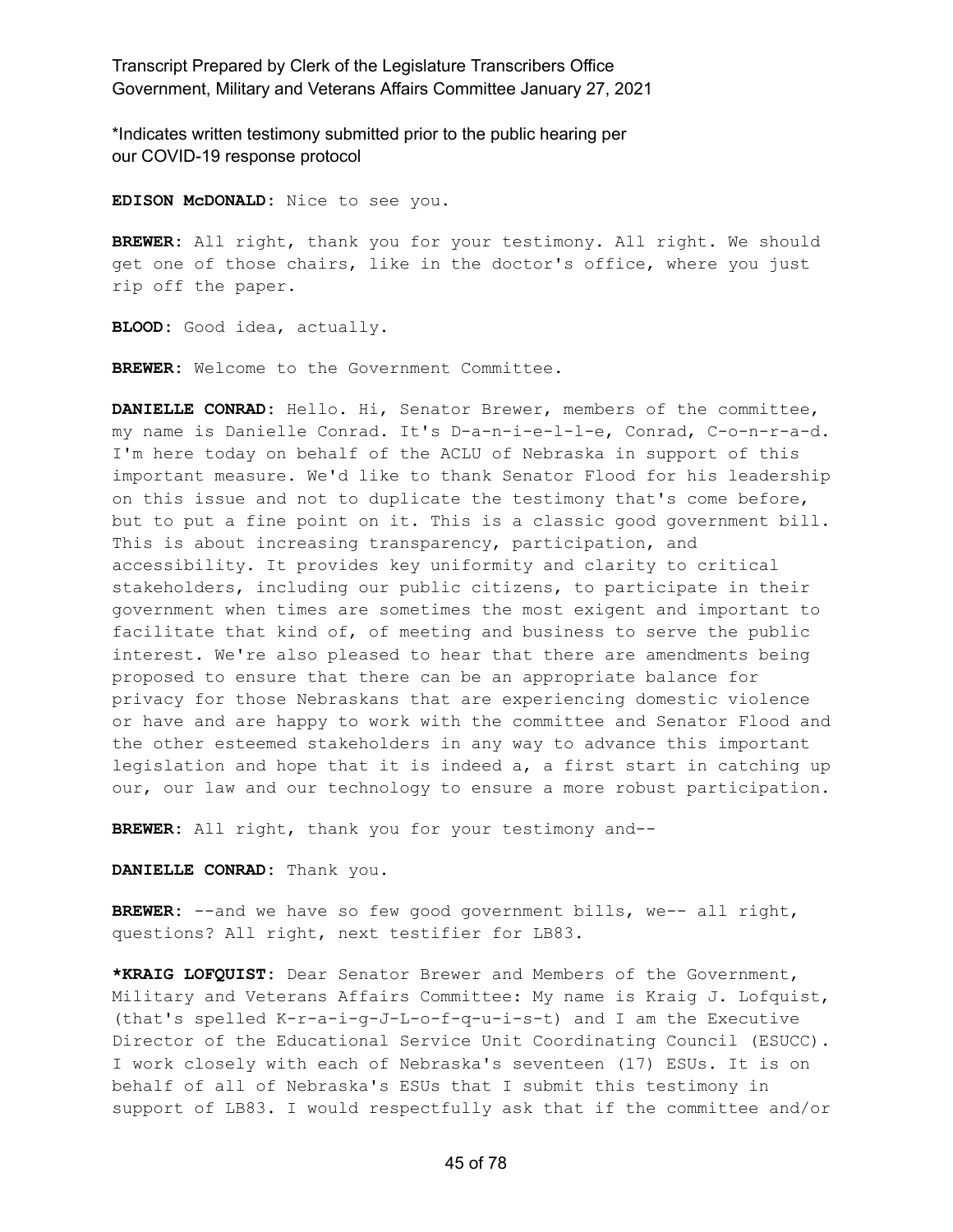# \*Indicates written testimony submitted prior to the public hearing per our COVID-19 response protocol

Senator Flood entertains additional amendments, we would ask you to consider our unique situation and take the bill further, which could save the taxpayers unnecessary travel dollars by increasing the ESUs use of virtual conferencing from fifty (50) to seventy-five (75) percent. To add some perspective, I will share that prior to my current position, I was the administrator at ESU 9 located in Hastings, Nebraska, so I understand the ESU world well when it comes to the requirements of "open meetings." As political subdivisions located across the State of Nebraska, the ESUCC and the ESUs are pleased that you are updating the language in the law due to the constant changes in technology. The proposed changes within LB 83 continue to honor the public's right to receive adequate notice of meetings, to address public boards and to have copies of written materials accessible for those that wish to view them in that format. As you are well aware, the pandemic facilitated executive orders by Governor Ricketts which allowed public agencies to meet via video conferencing. The ESUCC and the ESUs learned several significant lessons from holding our meetings in this format. First and foremost, the ESUCC and the seventeen ESU Boards saved significant tax dollars, because board members did not have to spend time, energy and money traveling to the aforementioned meetings. Required reimbursements declined precipitously. Moreover, we found that members of the public were just as inclined to join our public meetings via video conferencing. Such meetings also allow for more productivity and increased safety due to reduced travel time. Finally, although we support LB 83 as it is currently written, we would respectfully request that you consider the unique circumstances relative to Nebraska's ESUCC and ESUs. Specifically, we are much more sparsely located than most, if not all other Nebraska political subdivisions. For example, ESU 13 in Scottsbluff is located 444 miles from ESU 3, which is located in LaVista. It is not uncommon for an ESUCC board member to have to travel for a couple of days to attend the required ESUCC public meetings. To a lesser extent, a regional ESU board member, such as ESU 9 in Hastings, may travel over an hour to attend a required public meeting, then have to travel the same distance to return home. These are just two examples of many unique circumstances that we can show that the required travel is avoidable. During this difficult pandemic, we are all striving to decrease costs and increase the safety of Nebraskans. This change would allow both. For these reasons, we would like you to respectfully consider an amendment to LB83, which would permit the ESUs to conduct up to 75% of their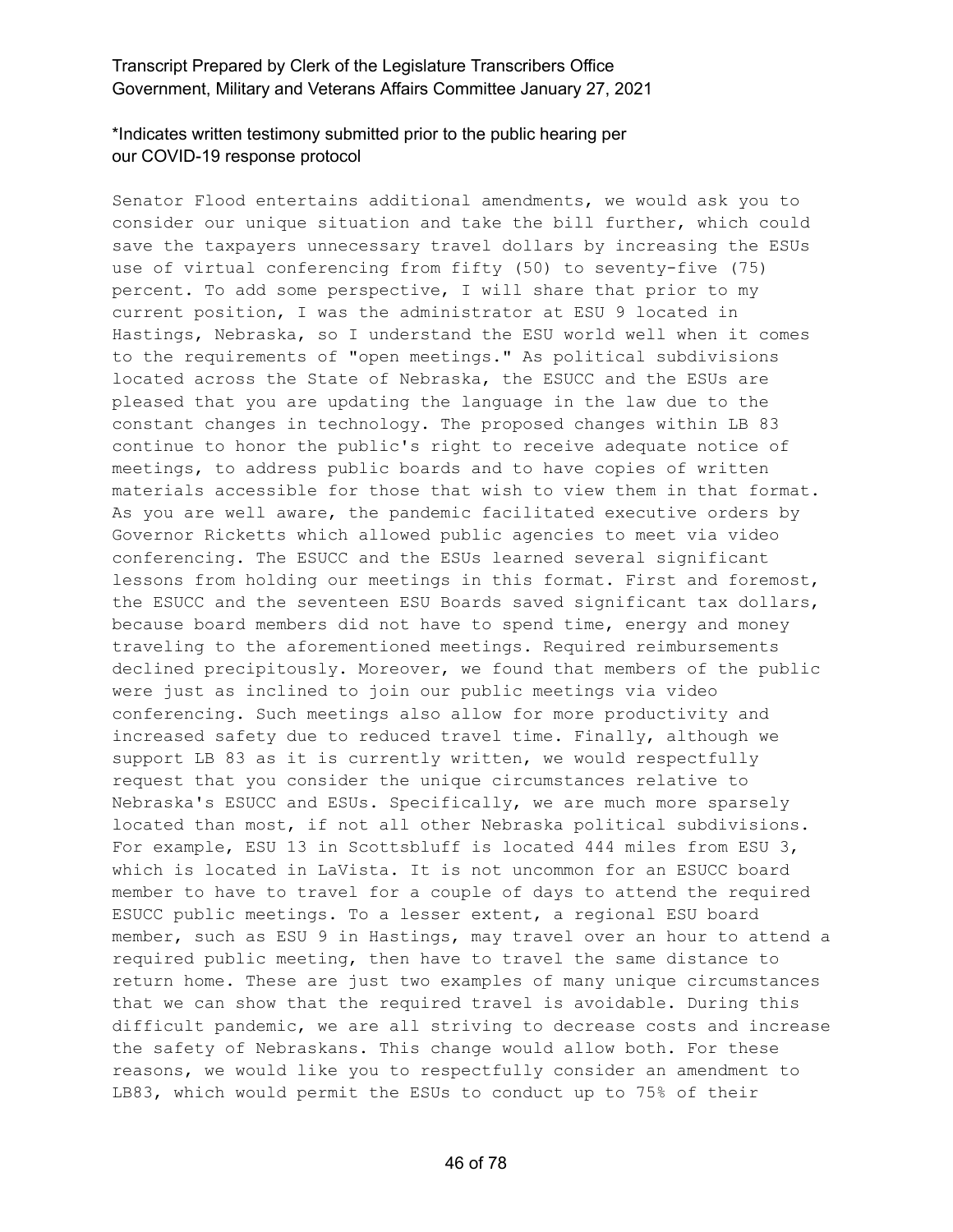### \*Indicates written testimony submitted prior to the public hearing per our COVID-19 response protocol

meetings via virtual conferencing, which ultimately saves dollars, promotes safety and still allows us to conduct the required business of our educational system. If you would like to discuss the increase in cost efficiency because of video conferencing, please feel free to contact me. Again, thank you for your consideration of LB83.

**\*JOE KOHOUT:** Good afternoon, Chairman Brewer and Members of the Government, Military and Veterans Affairs Committee. My name is Joseph D. Kohout and I am the registered lobbyist for the Nebraska Association of Regional Administrators and I appear before you today in support of LB 83 on behalf of the same. We ask that this testimony be made part of the official testimony of the committee on this issue. We do not normally appear before this committee, so please allow a moment to explain: Nebraska is split into six "regions" for the delivery of behavioral and mental health services. These are local units of governments that the state Department of Health and Human Service - Division of Behavioral Health partners with to engage in planning and service implementation. Each county is part of a region and as a result appoints one county commissioner to sit on a regional governing board. They will represent that county and participate in the decision making of the board. The regions purchase services from providers in their area. If necessary, services are purchased from other service providers across the state. The region is staffed by an administrator who in turn hires additional personnel to manage and oversee those contracts and services. We applaud Senator Flood for bringing forth LB83 as it represents a needed change in the Open Meetings Act. Those changes came to light as a result of the Covid-19 crisis but they remain as we continue to deal with the emergency. Our governing boards range in size from Region 4 with 22 counties reaching from Cherry County in the west to Burt County along the Missouri River to Region 6 with 5 counties in east central Nebraska from Dodge to Cass. With large geographic coverage, the updates contained in LB83 are absolutely necessary to protect the health, safety and welfare of our board members. We greatly appreciate the time that you have committed to hear this important bill.

**\*KATHY HOELL:** My name is KATHY HOELL from Papillion. I want to thank Senator Flood for introducing LB83, it is time to update the Open Meetings Act. I am a person with a significant disability that wants to have my say before this body or any organization that must comply with the Open Meeting Act in a safe, accessible manner. This bill as written allows virtual conferencing for half the meetings I believe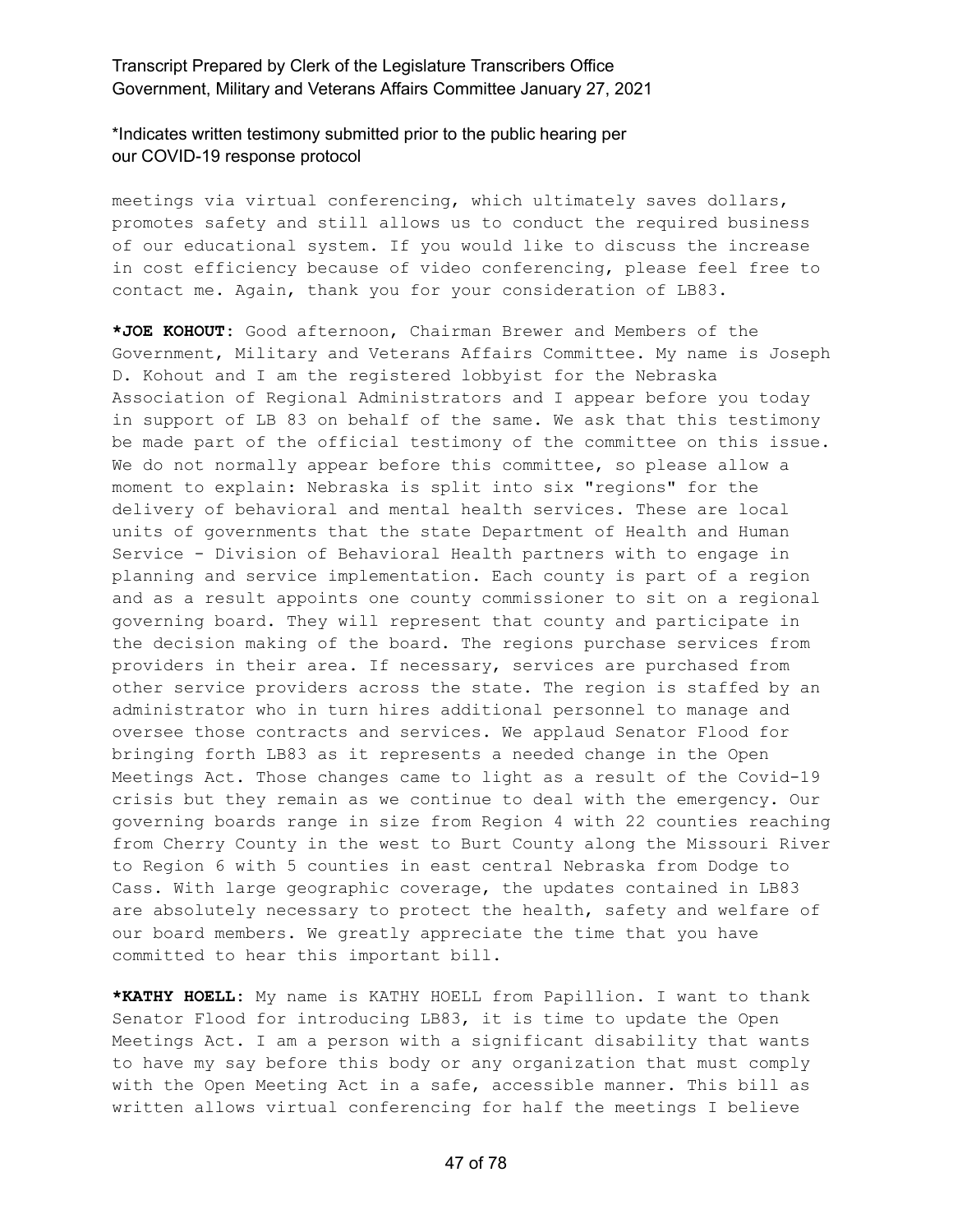### \*Indicates written testimony submitted prior to the public hearing per our COVID-19 response protocol

for there to be participation with any type of body it is vital for there to be accessibility for people with disabilities, engagement from rural communities, and full transparency for the citizenry. From my own experience since several organizations have been using Zoom because of the pandemic it has been possible for more people to attend meetings from every corner of the state. Therefore, I would like to see this bill amended to allow virtual conferencing to be used all year around. With the transportation issues we have in Nebraska it would allow people with disabilities or people that live in rural or far western portions to attend meetings that affect their lives. The ideal situation would be a hybrid model of participation that is both live and virtual conferencing. It is imperative that the public be able to access meetings this way. I hope you will consider the changes that I am recommending and pass LB83.

**\*MONIKA GROSS:** Chairperson Brewer and members of the Government, Military, and Veterans' Affairs Committee, my name is Monika Gross and I am the Executive Director of the Foster Care Review Office (FCRO). I offer this testimony in support of LB 83. The FCRO is an independent state agency, not affiliated with the Department of Health and Human Services, the Courts, or any other child welfare entity, created by the Legislature in 1982. The FCRO's role under the Foster Care Review Act is to independently track children in out-of-home care, review children's cases utilizing local, volunteer citizen review boards, collect and analyze data related to the children, and make recommendations on conditions and outcomes for Nebraska's children in out-of-home care, including any needed corrective actions. The FCRO is governed by a five-member Foster Care Review Office Advisory Committee, which is a public body subject to the Open Meetings Act. The FCRO Advisory Committee is required by statute to meet at least four times per calendar year, and is specifically authorized to hire and fire the FCRO Executive Director and to support and facilitate the work of the Office. Advisory Committee membership is open to qualified candidates statewide and does not depend upon geographic location, although current members reside in the Omaha/Fremont or Lincoln areas. Our Advisory Committee typically meets in the conference room of our downtown Lincoln office, which provides sufficient space during normal times. However, during the Covid-19 pandemic, the room does not allow for adequate social distancing, even with a relatively small number of participants. We have been grateful for the Executive Order that has permitted the Advisory Committee to meet virtually in order to conduct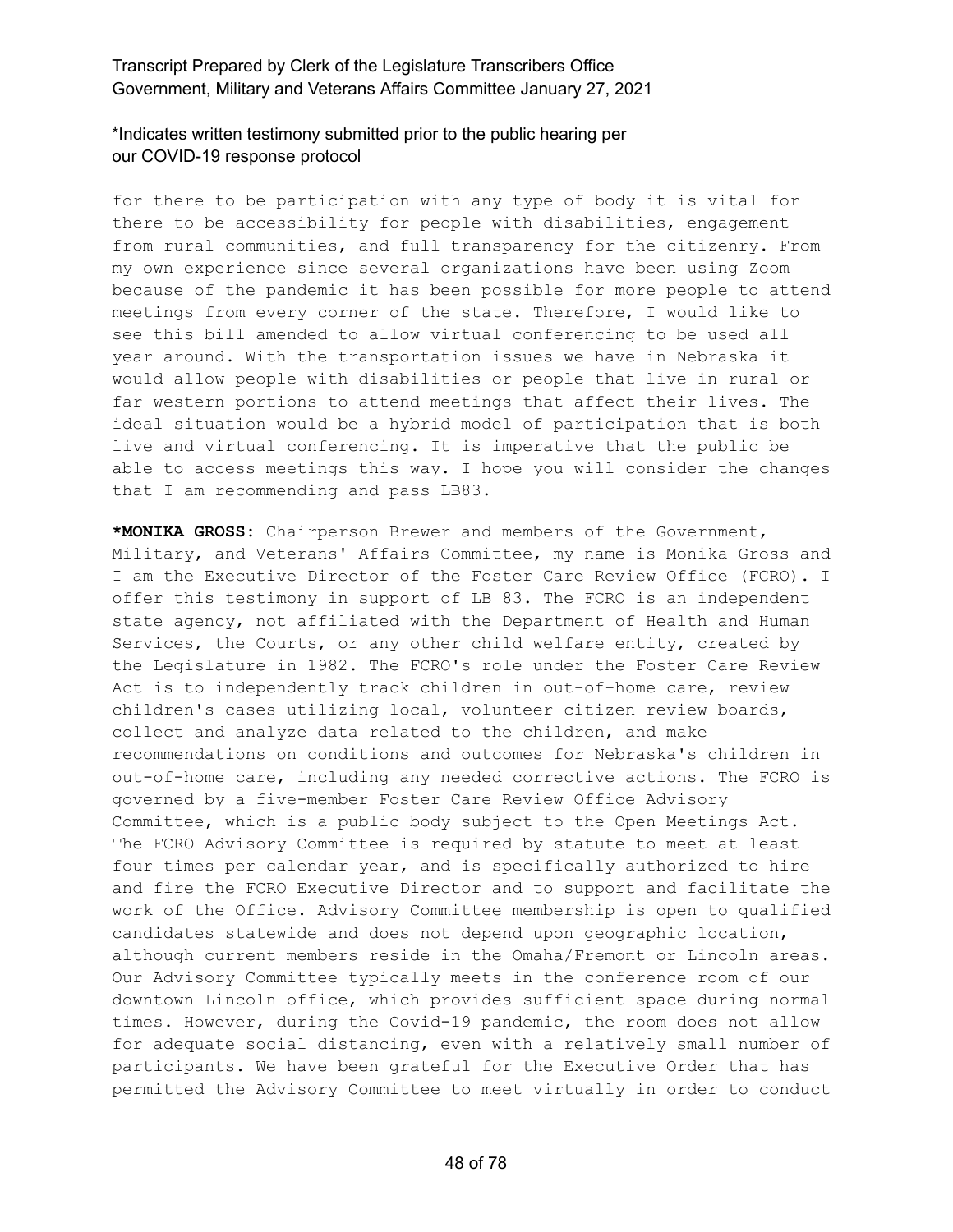#### \*Indicates written testimony submitted prior to the public hearing per our COVID-19 response protocol

its business and still be accessible to interested members of the public or the press. No one had to travel or take extra time away from their jobs or families. And everyone was able to keep themselves, their co-workers, and loved ones safe from coronavirus exposure. In addition, the FCRO was able to save a modest amount on mileage reimbursement. Assuming the current Executive Order expires while the Covid-19 pandemic is still ongoing, we will be forced to identify a meeting location where the advisory committee and any members of the public or press could meet in a socially-distanced manner, and there would very likely be an associated cost for such a meeting location. Since our Advisory Committee members include working professionals and a parent of young children, they would appreciate the flexibility of participating in meetings via virtual conferencing when necessary. The FCRO supports LB 83 as it offers flexibility and accessibility, promotes public health, and is fiscally responsible. We wish to thank Senator Flood for his leadership on this issue.

**\*ERIC GERRARD:** Chairman Brewer and members of the Government, Military and Veterans Affairs Committee, my name is Eric Gerrard and I am representing the Friends of Public Health in Nebraska. Our organization is in strong support of LB83. We thank Senator Flood for introducing this important proposal for so many political subdivisions and constituents across Nebraska. Friends of Public Health in Nebraska is made up of the 18 local public health departments in Nebraska that were created by LB692 from the 200 I Nebraska Legislature. LB83 would allow public bodies to hold virtual conferences if it is within the jurisdiction that has an emergency as defined by Neb. Rev. § 81-829.39. This change modernizes the existing Open Meetings Act but is also a prudent statutory change as it relates to public health pandemics, similar to what we have experienced over the past year. The ability to meet virtually is a benefit to board members and the public during a public health crisis. Additionally, we are appreciative to be included in the added provisions of Neb. Rev. § 84-1411, which would allow local public health districts to meet by virtual means for no more than one-half of the public meetings held each year. This will be especially beneficial for our local public health districts who cover large geographical areas and include multi-county jurisdictions. For example, the Panhandle Public Health District spans over 12 different counties and has a county commissioner from each of these counties on the board of health, as required by statute. The ability to meet virtually when necessary will be extremely beneficial for these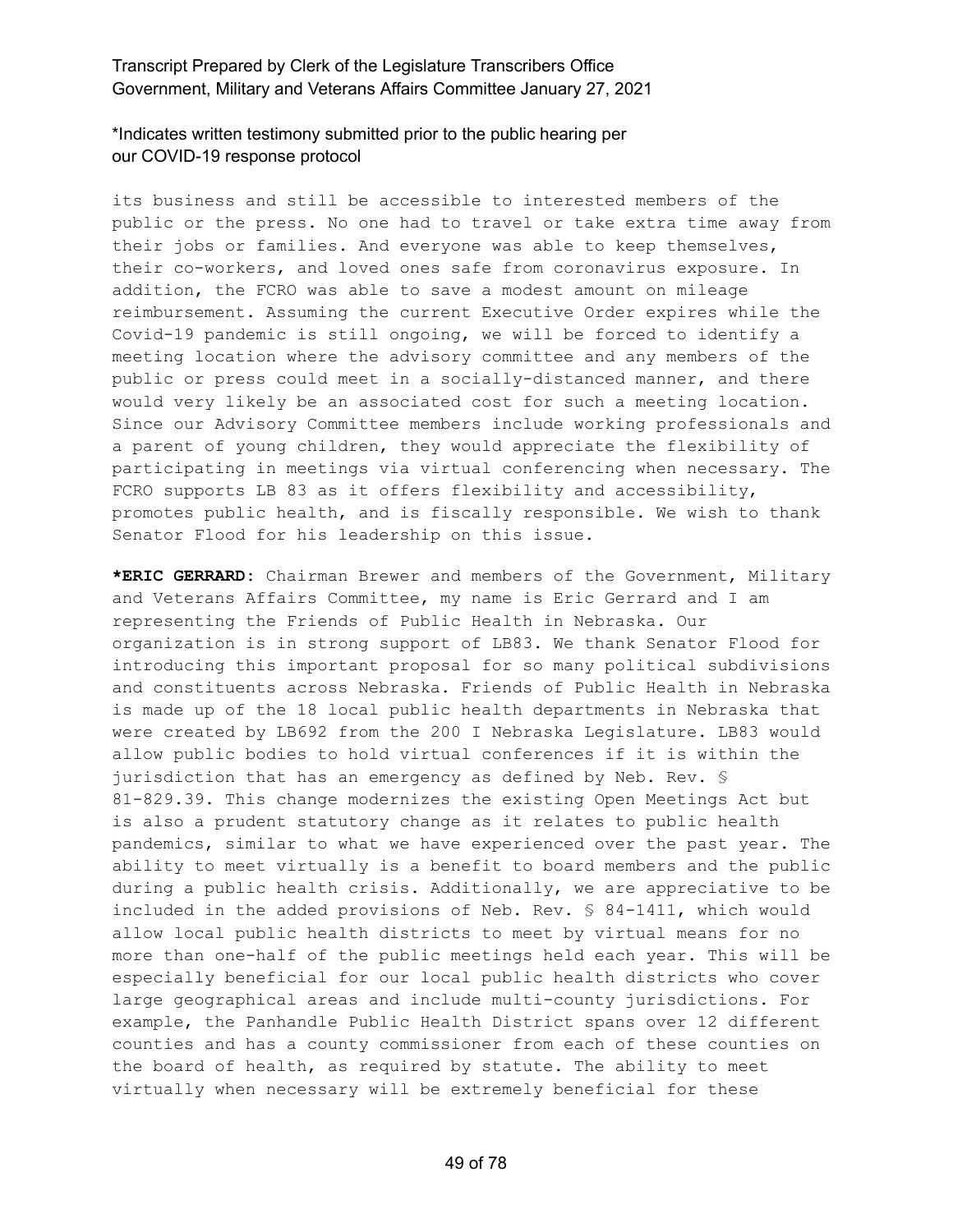\*Indicates written testimony submitted prior to the public hearing per our COVID-19 response protocol

multi-county districts. Lastly, many of the local public health boards have experienced more participation from the media and members of the public during the meetings that have been held virtually. We believe that if utilized correctly, and pursuant to the Open Meetings Act, that these changes can lead to increased participation and we welcome that participation. We urge this committee to advance LB83 to General File and we would welcome any questions from the committee. Thank you.

**\*COLBY COASH:** Chairman Brewer and members of the Government, Military & Veterans Affairs Committee: My name is Colby Coash and I represent the Nebraska Association of School Boards who would like to be on record in support of LB83. This bill represents a needed modernization in the way public bodies hold virtual meetings and creates a statutory framework to have virtual meetings during a declared emergency. We appreciate Senator Flood bringing this bill and encourage the advancement of LB83 to the floor for consideration. Thank you.

**\*JON CANNON:** Chairman Brewer and esteemed members of the Government, Military, and Veterans Affairs Committee, good afternoon. My name is Jon Cannon, and I am the Deputy Director of the Nebraska Association of County Officials, otherwise known as NACO. We are here today to testify in support ofLB83, which would make revisions to the Open Meetings Act to provide greater flexibility to our public officials that serve on public bodies, and greater transparency to the public. NACO supports the general idea behind LB83. This past year has demonstrated more than ever before how interconnected we all can be even when we don't occupy the same physical space - and still conduct the people's business. NACO supports leveraging our technological capability so that this business is conducted openly and transparently. This bill makes provision to ensure that the public and the press are still afforded the same ability to observe and participate in our public meetings. NACO would note that not all counties have the same technological capability, however, and that Arthur County's ability to host Zoom meetings may be a little different than Sarpy's. Some of our smaller counties have not found updating their web sites to be as useful for their community, and so limiting some of the notice requirements for all meetings to counties over a population threshold just makes sense. NACO urges this committee to advance LB83. If you have any questions for me, please do not hesitate to contact me directly.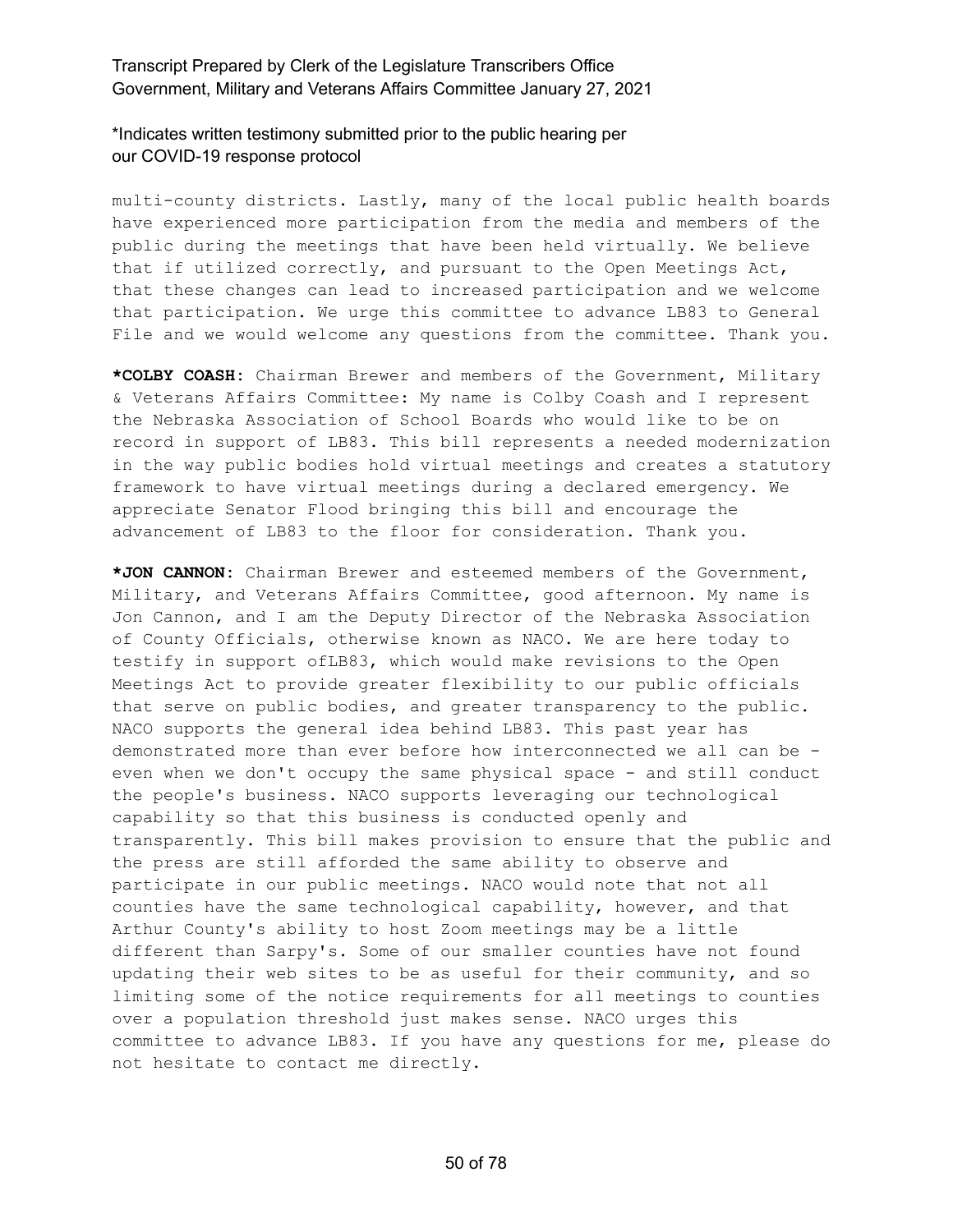\*Indicates written testimony submitted prior to the public hearing per our COVID-19 response protocol

**\*NATHAN BEACOM:** Dear Chairman Brewer and members of the Committee, The Center for Rural Affairs is a private non-profit organization, established in 1973 and based in Lyons, Nebraska. The Center works to promote and strengthen rural communities. A significant part of this work is engaging with people about the decisions that affect the future of their communities and the quality of their lives. Virtual conferencing in public meetings can help rural people to better participate in government. Ours is an expansive state, where it may take seven hours or more to drive from a town like Scottsbluff to an important meeting in Lincoln; it might even be a drive to get to the county seat. Add to this the pandemic conditions and rural work that makes it hard to get away in the middle of the day, or even to make it to evening meetings, and you have a number of barriers to participatory government for rural people. A number of these conditions apply to urban folks as well, particularly in a time when in-person meetings are complicated by public health concerns. In many rural parts of the state, broadband speeds are slower and access is unreliable, with most of our rural counties lacking widespread access to speeds of 25 mbps or more. In Omaha or Lincoln, speeds of 100 mpbs or more are ubiquitous. In a number of rural Nebraska counties, there is less than 50% access to broadband, and in the far west, some counties have less than  $10\%$ . Nationally, 31 % of rural households lack access to broadband, and 35% of tribal households do. All of this points to, of course, the continued need for improving rural broadband. In the context of this bill, it points to the need to ensure that teleconferencing remains an option on all virtual meetings. We recommend language to this effect, guaranteeing an option for participation in areas with poor internet access. Ultimately, this bill is an improvement in sound governance, updating the Open Meetings Act in a way that accounts for present technology and providing a better means for participatory government during the ongoing health emergency. In the interest of an engaged and informed citizenry and a government responsible to its constituents, and with an eye toward technological developments in virtual conferencing that make this even more possible, we urge you vote LB83 out of committee.

**LANCE MOLINA:** Is it opposition yet?

**BREWER:** What's that?

**LANCE MOLINA:** Is it opposition now?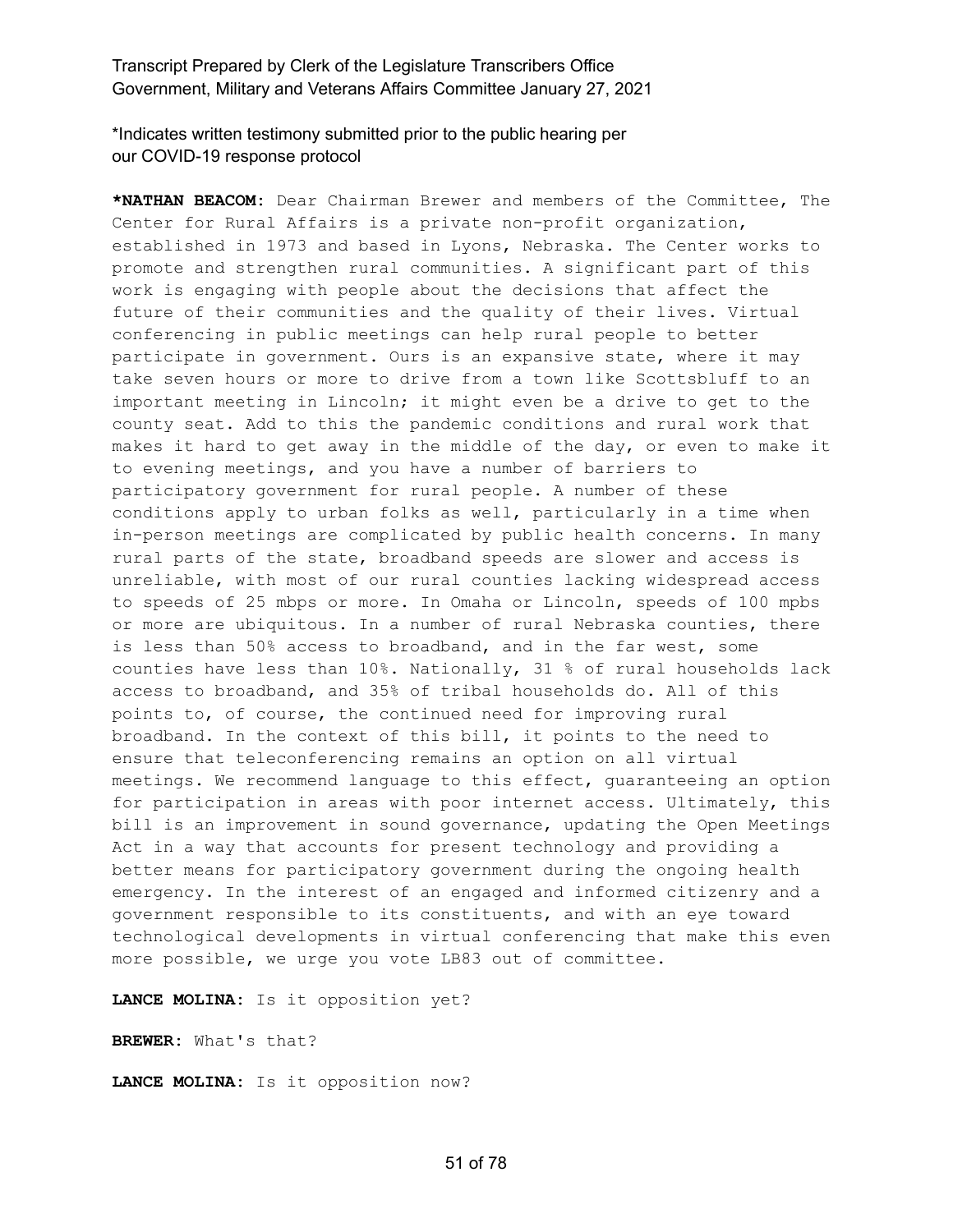\*Indicates written testimony submitted prior to the public hearing per our COVID-19 response protocol

**BREWER:** Just, just those that are, are proponents. We'll, we'll jump over here to opponents. All right, if no more proponents, we will transition to opponents. Oh, hang on, I got to read in some stuff here first. Where because of the new policy of written testimony, that's different from the letters that come. I need to read these in. Let's see, on LB83, there are 11 proponents: Jerry Stilmock, Seth Voyles, Nathan Beacom, Colby Coash, Jon Cannon. Let's see, where we at here, Eric Gerrard, Kathy, is it Hoell, Heath Mello, Joe Kohout, and Monika Gross. So [INAUDIBLE] that. Now we will transition to opponents and we've already done the clean up. So if you got the paperwork there. Welcome to the Government Committee.

**LANCE MOLINA:** Good afternoon, Chairman Brewer and members of the Government, Military and Veterans, Veterans Affairs Committee. I wish to thank you for giving me the-- oh, my name is Lance Molina. That's L-a-n-c-e, Molina, M-o-l-i-n-a. I wish to thank you for allowing me the ability to speak against LB83. As Senator Lowe had a concern earlier about turning off the microphone during a meeting, electronic conferencing allows a body of government to mute any member of the public if they do not agree with their viewpoint. During this pandemic, the city of Gretna and Gretna Public Schools both were involved with a very expensive public project. This involved several rounds of meetings that were conducted via the Zoom video platform, or electronic conferencing. The first meeting went on-- the first meeting went where both proponents and opposition were granted access to the meeting. However, during rounds two and three of the meeting, the meeting was limited to only being able to text in questions. The proponents, however, were allowed unlimited access, while the opponents had their comments filtered by the school superintendent. I fear that virtual meetings will allow the government body to filter any public comment or any content to only those which align with their views. Passage of LB83 would give the local governing bodies more abilities to filter the public. So I do not support this bill, and I'm open to any questions.

**BREWER:** All right, thank you for that testimony. Questions? On the case of the, of the Gretna example that you gave, were you personally involved with that or--

**LANCE MOLINA:** I was personally involved. I was the opposition of a very large, expensive school bond and public city project of, of millions of dollars. I was the leader of the opposition.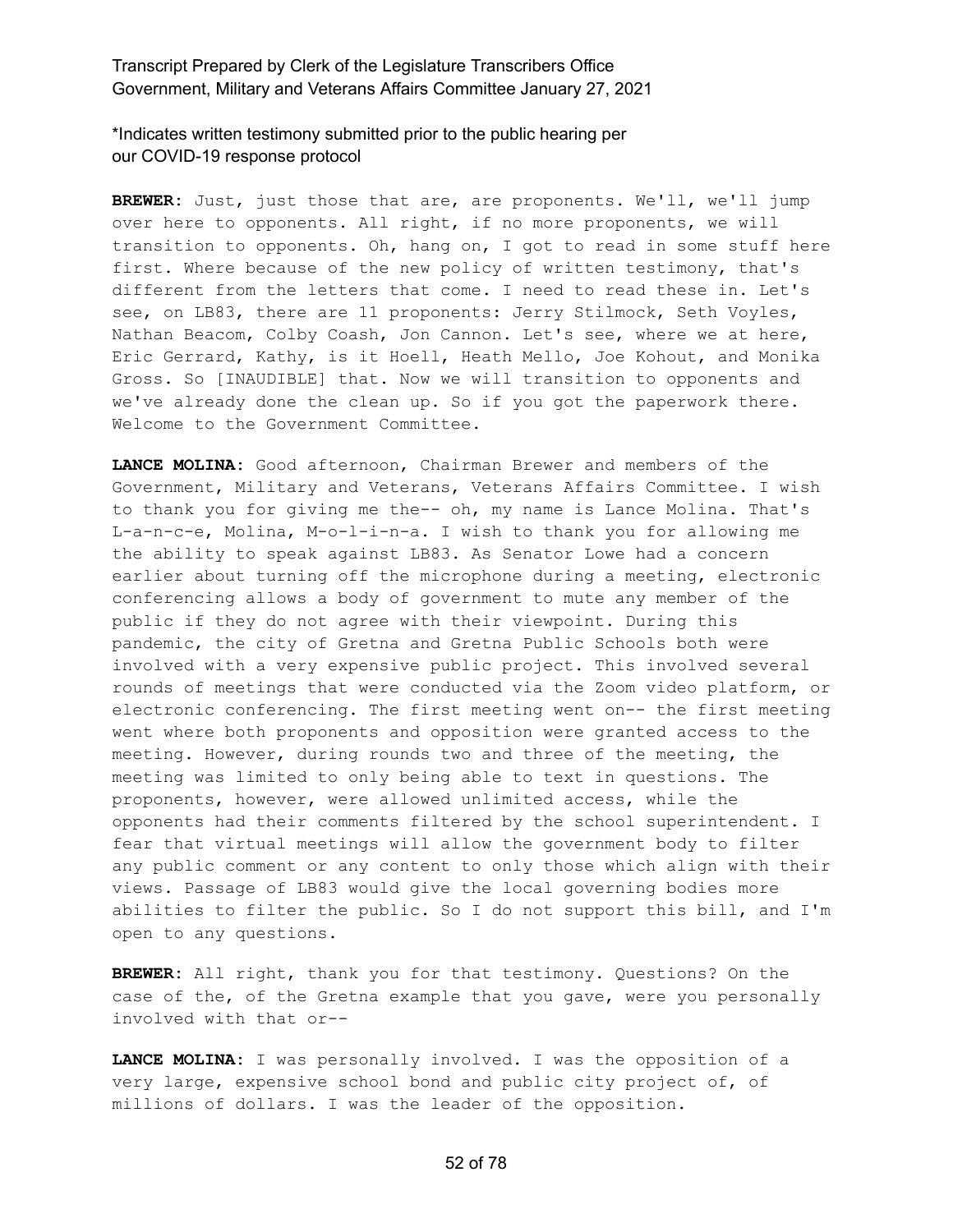\*Indicates written testimony submitted prior to the public hearing per our COVID-19 response protocol

Unfortunately, the proponents, they were basically given carte blanche to say and provide any information they wanted. As the opposition myself, I had to send my information through a text, type it in, and they could choose whether or not they wanted to answer the question. If they didn't want to, not even-- the public had no idea because only the superintendent of schools and the city of Gretna were able to see that. So there are still questions, unfortunately, that the public did not even know that could have influenced this information. But because of the way that they handled the meeting, unfortunately, that information was not given to the public.

**BREWER:** So that's the filtering part. Was anyone actually turned off in the sense of not--

**LANCE MOLINA:** Yes.

**BREWER:** --allowed to speak?

**LANCE MOLINA:** Yes, I was not allowed to speak at all during any of these meetings. Only the proponents were. We basically could see the proponents and what they were giving and the superintendent and the, the-- essentially, because of the way they set it up, the superintendent and the city they could control and click who could see, who could talk, who could do this. But if they didn't like you or you didn't, you didn't align with their views, you had basically-- it would be like me standing here and this wall being essentially not a wall that I was able to talk to you through because nobody could hear me.

**BREWER:** All right, that is concerning. OK, yes, Senator Lowe.

**LOWE:** Thank you, Chairman Brewer. And thank you, Mr. Molina, for being here. Was there an excuse that they give-- gave that you could only do a text and not--

**LANCE MOLINA:** No, they did not, did not provide it. It just the way they did it.

**LOWE:** They didn't say they were running out of time or anything?

**LANCE MOLINA:** No, this was, this was at 7:00 p.m. on, on Zoom, and they went well until like 8:00 or 9:00 on one of the meetings. But if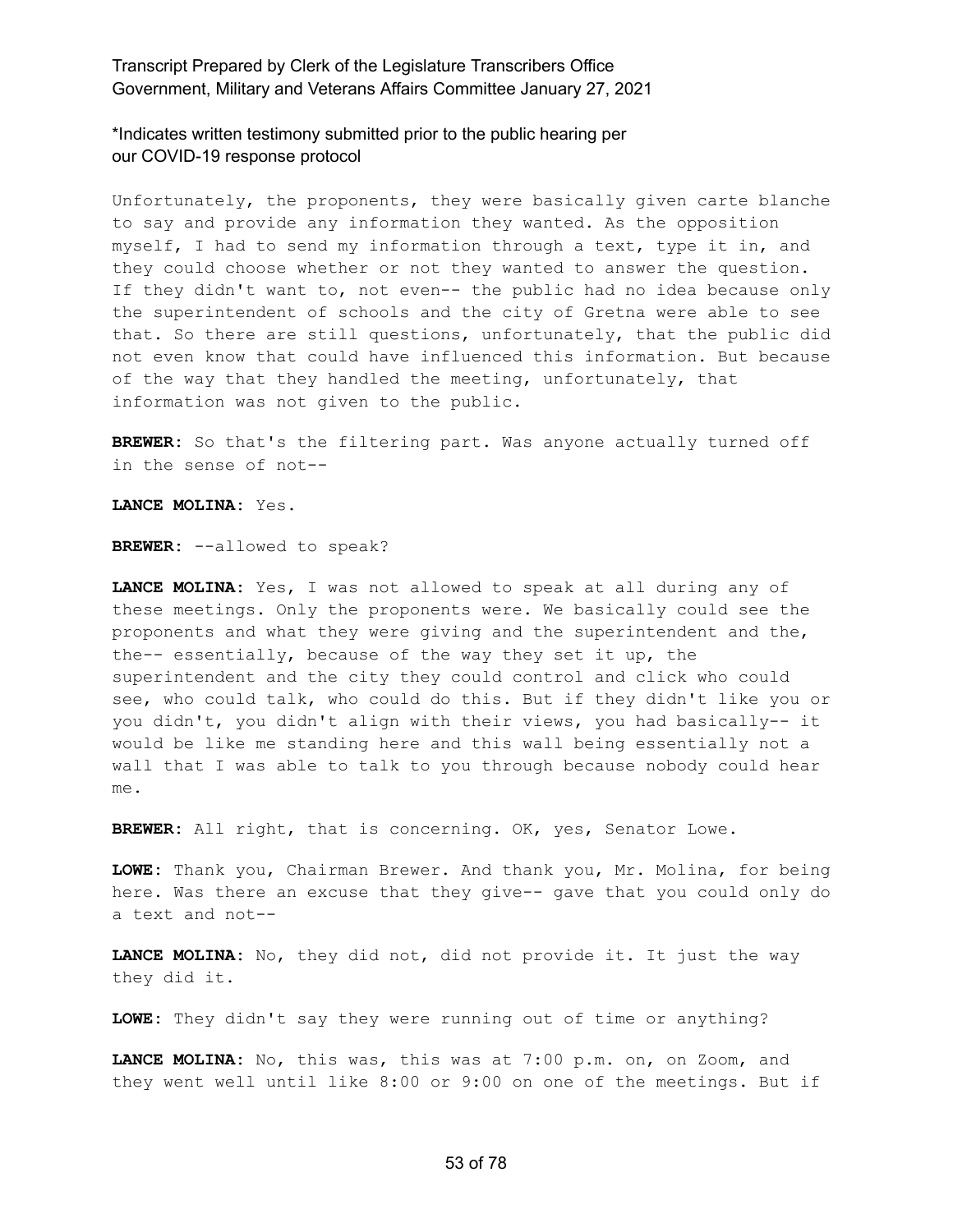\*Indicates written testimony submitted prior to the public hearing per our COVID-19 response protocol

you-- like I say, there was plenty of time for the proponents to get their information across, but not the opponents.

**LOWE:** Thank you.

**BREWER:** All right, any additional questions? Thank you for your testimony.

**LANCE MOLINA:** Thank you.

**\*MATT MILTENBERGER:** Chairman Brewer and members of the Government, Military and Veterans Affairs Committee. My name is Matt Miltenberger, and I am Governor Ricketts' Chief of Staff, testifying in opposition to LB83. The Governor agrees with the intent of LB83, to protect the continuity of government during times of a declared emergency. That is why only four days after the Governor declared a state of emergency due to COIVD-19, he signed an executive order waiving numerous public meetings law requirements. This allowed governing bodies to meet by videoconference, telephone conferencing or other electronic communication, while protecting the health and safety of everyone involved. The Governor respectfully requests that three specific amendments be made to the bill. The primary opposition to LB83 is the provision that would extend the power to waive public meetings requirements to local officials who declare local emergencies. LB83 does require a public body to provide a dial-in number or a link to the virtual conference when a meeting called during a declared emergency, but the heart of the Open Meetings Act is to assure the citizens may exercise their democratic privilege of attending and speaking at a public meeting. A declared local emergency does not intrinsically mean it is unsafe for a public body to meet in person. It is also important to note §84-1411 (5) already allows a public body to respond to an immediate emergency and hold a meeting without reasonable advance public notice. LB83 would extend current law by authorizing a public body to conduct routine business during a declared emergency. Second, LB83 states there must be one designated site in a building open to the public for participation in a virtual conference, and for the location to be identified in the public notice, but strikes the requirement that at least one member of a public body be present. The Governor requests that at least one member of the public body be required to be present at the one location designated for the public to appear. Third, setting an operative date for sections 1-12 of the bill would allow the public and governing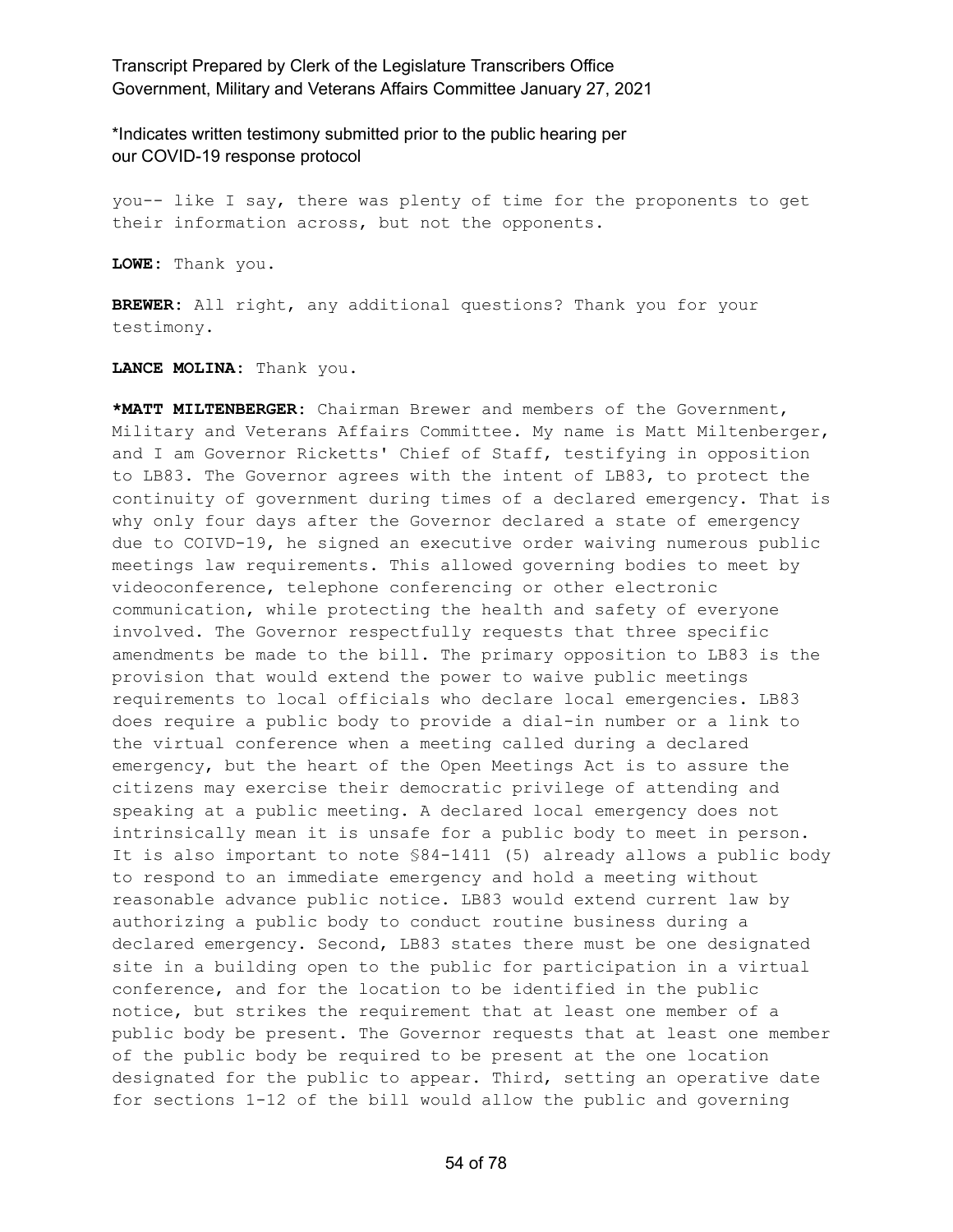\*Indicates written testimony submitted prior to the public hearing per our COVID-19 response protocol

bodies to have a clear date when the law goes into effect and would allow the Attorney General time to prepare guidance documents. The current Executive Order waiving the meeting requirement ends on April 30, 2021. This order can be extended if the bill is not enacted by this date. Thank you for your consideration. The Governor stands ready to work with Senator Flood and the Committee to ensure that Nebraska's open meetings law can be modernized while continuing to provide Nebraskans and the media with access to their governments.

**BREWER:** Again, we are on opponents to LB83. Do we have any additional opponents? Do we have any in the-- oh, we have one opponent who sent in a letter, Matt Miltenberger from the Governor's Office, his chief of staff. All right, are there any in the neutral position? There we go, got our paperwork. Have a seat. Welcome to the Government Committee.

**TIM TEXEL:** Thank you, Senator Brewer, members of the committee. My name is Tim Texel, T-i-m, last name is T-e-x-e-l. I'm the executive director and general counsel for the Nebraska Power Review Board. The board is the state agency with primary jurisdiction over electric utilities in Nebraska. The board itself wishes to remain neutral on LB83, but they did authorize me to bring up three technical issues for your consideration. And first of all on-- I think my pagination and lines are different based on what I heard so far because I printed it off. It's not a green copy, but on the print off, it's on page 11, line 16. It's-- and I can give this to committee counsel later, but they're all from Section 11, subsection (2)(b) and then sub Roman numeral (iii). It states that, "At least one copy of all documents for the meeting is available," etcetera. My concern is it's not entirely clear what the phrase "all documents for the meeting" includes. Under current law, the phrase that holds that place says, "all documents being considered at the meeting." And that's a well-established phrase that's been in place for many, many years. And all of us that operate in public meetings knows, I think, what it means. That the fact that it's being changed would indicate to a court that something different is being mean-- being met by that. I don't know if that's true. I wasn't part of the drafting of the bill, but I wanted to bring that up. And I think, as I said, all of us have a pretty clear understanding of the current meaning. So I'm not sure the need for the change or if that was intentional or an oversight. Also, that new phrase is inconsistent with the language appearing just three lines later on my copy, in my copy line 19, where it requires the public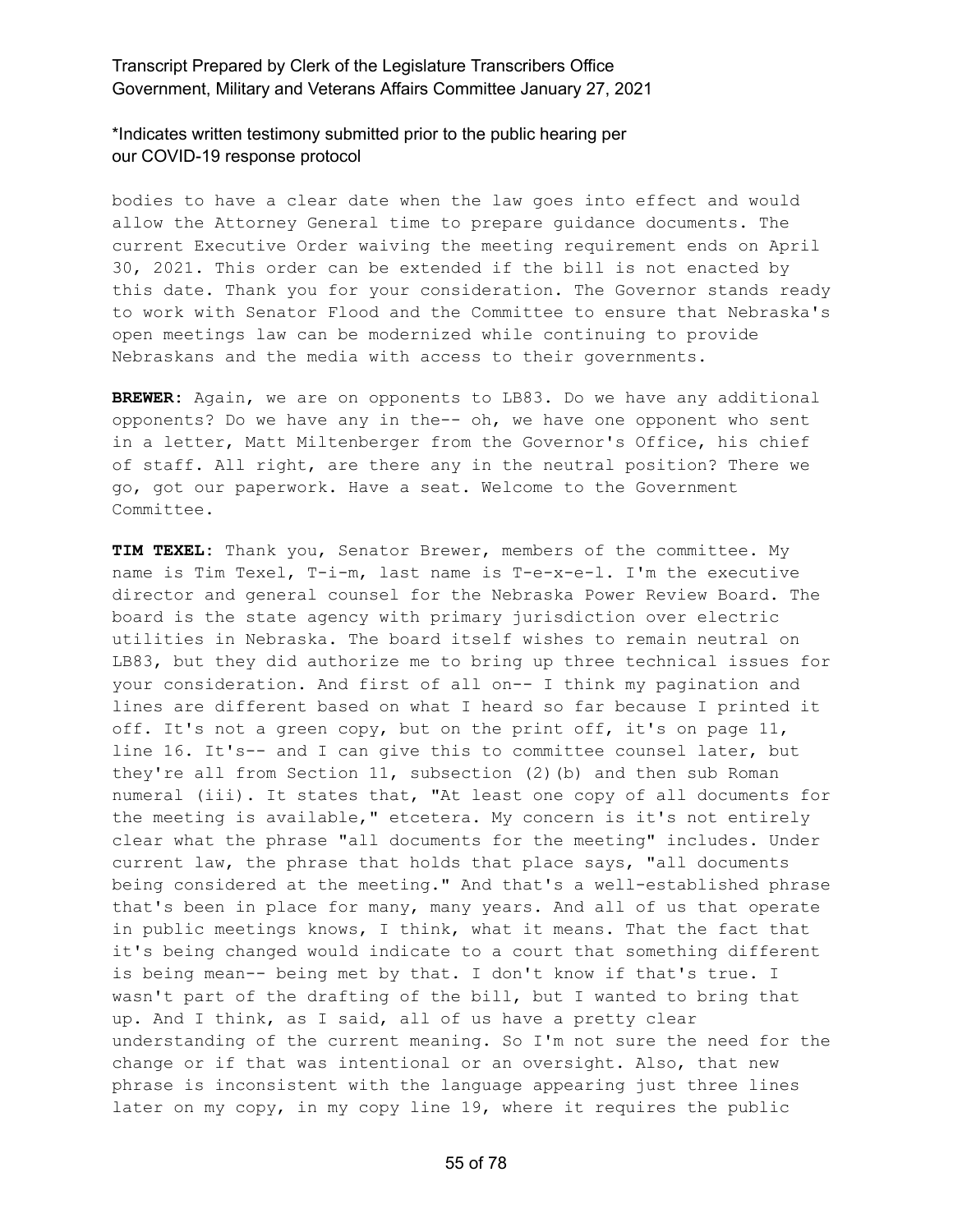# \*Indicates written testimony submitted prior to the public hearing per our COVID-19 response protocol

body to provide a link to all documents being considered at the meeting, which is consistent with the current state of the law. So for consistency and clarity, I would submit it might be preferable to go with the "all documents for the meeting," as in current law. I'm sorry to go with the "being considered at the meeting," as under current law, to be consistent and clear to those of us who know-- who operate in this area. My guess is that was a drafting oversight, but I, I don't know and I don't want to speak for the Drafters of the bill. And then on what's page 11, line 17, and this is the same subsections I cited to previously. It's-- it says that: At least one copy of the documents for the meeting must be available at any physical site open to the public. It's not entirely clear to me if "any" means every site or if it means at least one of the sites. And so, again, people like me will have to decide. And I would not want that to be inconsistent between different agencies, NRDs, and such. I think it would help to say either way, whether that means every site or one of the sites. My board and I have no preference, but it would help us when we implement it to know which the committee and the Legislature and the Drafters would want. And I think for clarity, it would help to, to specify which one. Lastly on, what's my page 11, line 18, same subsection as, as I cited to previously, requires the public body to, quote, provide links to an electronic copy of the agenda, close quote, and etcetera. It's not clear to me how this is to be accomplished to provide a link. Does it mean that a link or a URL address must be provided to the public for the meeting in a public notice, or does it mean it has to be provided on the public bodies website or both? And I'm not entirely clear which way to do it with that instruction. So to clarify, that would be very helpful. Again, my board and I have no real preference which way, but I don't know how to implement it. I'm concerned other public bodies wouldn't know also. And we just need some direction from the Legislature, which you would prefer. My thought was it gets-- and depending exactly what the Drafters in the Legislature wanted to accomplish, but it could say something like the notice for the meeting shall include information regarding how the public and media can access the meeting. If the public body has a website, it shall publish a copy of the agenda, all documents to be considered at the meeting and the current version of the Open Meetings Act on its website. Close quote. I'm not wedded to that language, but it's an option, maybe a point of discussion that the committee could consider for clarity. So with regard to the overall bill, I know these are technical points and getting into the weeds, but they help-- hopefully-- they would help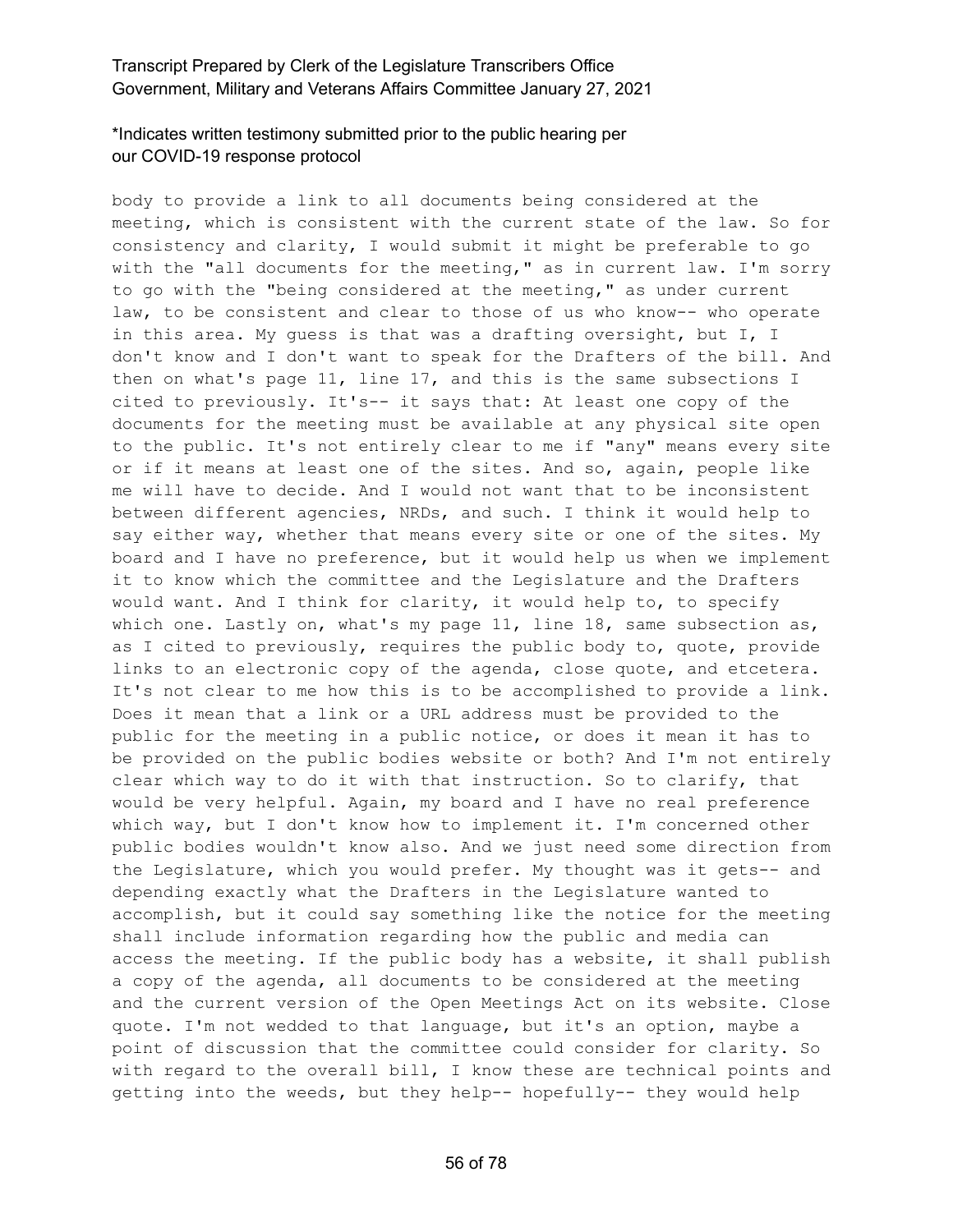\*Indicates written testimony submitted prior to the public hearing per our COVID-19 response protocol

me. And I think they would help other people that deal with these meetings with these clarity and consistency points. They are not intended as a criticism of the bill. Just to help clarify these points. It's my experience that it's better to clarify them in the bill stage than trying to do it when people are arguing with you about what it means or having a court interpret it and decide what it means without all of you, the Legislature, deciding it and, and telling us how to implement it. So those are the points I wanted to bring up. Be happy to answer any questions.

**BREWER:** All right. Thanks, Tim, for the testimony. On these three points, so we don't eat up time here, can you get with Dick,--

**TIM TEXEL:** Sure.

BREWER: --phone call, email whatever? Just make sure that we, we match them and that we get them addressed, because I, I think you're right. I think some of it's just maybe an oversight and, and not a big deal. We just need to make sure that that final version we get cleaned up.

**TIM TEXEL:** I'd be very happy to work with Dick on that. And, and I'll check against the green copy to make sure my cites-- the sections were correct, but I'm not sure about the pagination.

**BREWER:** All right. Again, any questions? Seeing none, thank you again for your testimony.

**TIM TEXEL:** Thank you.

**\*WALT RADCLIFFE:** Chairman Brewer and members of the Government, Military and Veterans Affairs Committee, my name is Walt Radcliffe and I am testifying today on behalf of Media of Nebraska in a neutral capacity on LB83. Media of Nebraska is composed of the following five organizations: Nebraska Press Association, Nebraska Broadcasters Association, Nebraska Publishers Association, Omaha World-Herald and the Lincoln Journal Star. Media of Nebraska is neutral on LB83 as originally introduced, including the amendment relating to the Metropolitan Utilities District. Representatives of Media of Nebraska recognize the need to modernize how public bodies hold "virtual" meetings, defined as conducting or participating in a meeting electronically or telephonically. In addition, the pandemic underscores the importance of expressly allowing "virtual" meetings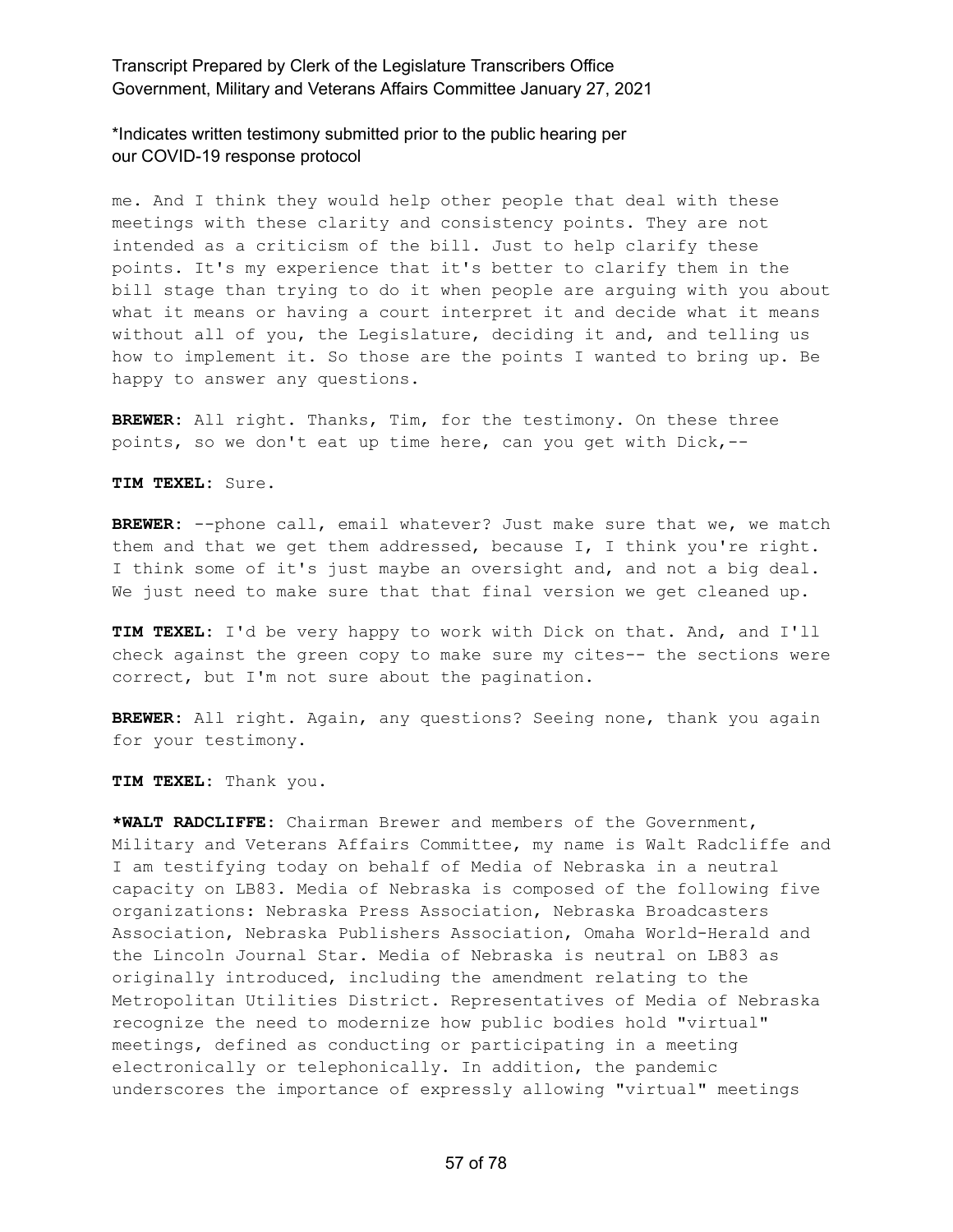### \*Indicates written testimony submitted prior to the public hearing per our COVID-19 response protocol

with reasonable advance publicized notice if an emergency as defined in Section 81-829.39 is declared pursuant to the Emergency Management Act. During such emergencies, public bodies need to be able to hold meetings by "virtual" conferencing for the purpose of briefing, discussion of public business, formation of tentative policy or the taking of any action by the public body. Currently, public bodies may have an emergency meeting by means of "electronic or telecommunications equipment" but only can take action pertaining to the emergency, not other necessary business. Media of Nebraska has a negotiated agreement with an "Open Meetings Act Coalition" which includes a number of statewide organizations and others representing public bodies subject to the Open Meetings Act. Pursuant to our negotiated agreement, Media of Nebraska and the "Open Meetings Act Coalition" will oppose any amendments that are not agreed upon by both parties.

**BREWER:** OK, and in the neutral capacity, [INAUDIBLE], Walt Radcliffe, and he's testifying for Media of Nebraska. All right, that would complete our testimonies. Is-- he's going to waive closing on LB83. So we will transition now from LB83 to LB112. Kind of a reversed order there. Yeah, you can go ahead. We got it, we got it all cleaned and ready for you. Oh, we do have quick read-ins I need to do on LB83. These again were the letters that were sent in advance. We had 19 proponents, zero opponents, and one in the neutral on LB83. And with that, we will go ahead and move over to LB112. Senator Albrecht, welcome to the Government, Military and Veterans Affairs Committee.

**ALBRECHT:** Thank you, Chairman Brewer. Chairman Brewer, members of the Government Committee, for the record, my name is Joni Albrecht. It's J-o-n-i, last name Albrecht, A-l-b-r-e-c-h-t. I represent the 17th District, which is Wayne, Thurston, and Dakota counties in northeast Nebraska. Chairman Brewer, members of the Government, Military and Veterans Affairs Committee, I introduce to you LB112, after hearing numerous times from individuals and organizations who often do not feel that their voices are being heard by officials they have elected, that they have elected and they are spending their money. So LB112 promotes transparency, accountability in government and offers members of the public an opportunity to trust that they will be heard. LB112 makes two simple changes within the Open Meetings Act found in the Nebraska Revised Statute, 84-1412. Number one, Section 1, LB112 adds one sentence which says, "a public body shall allow members of the public an opportunity to speak at each meeting." And number two,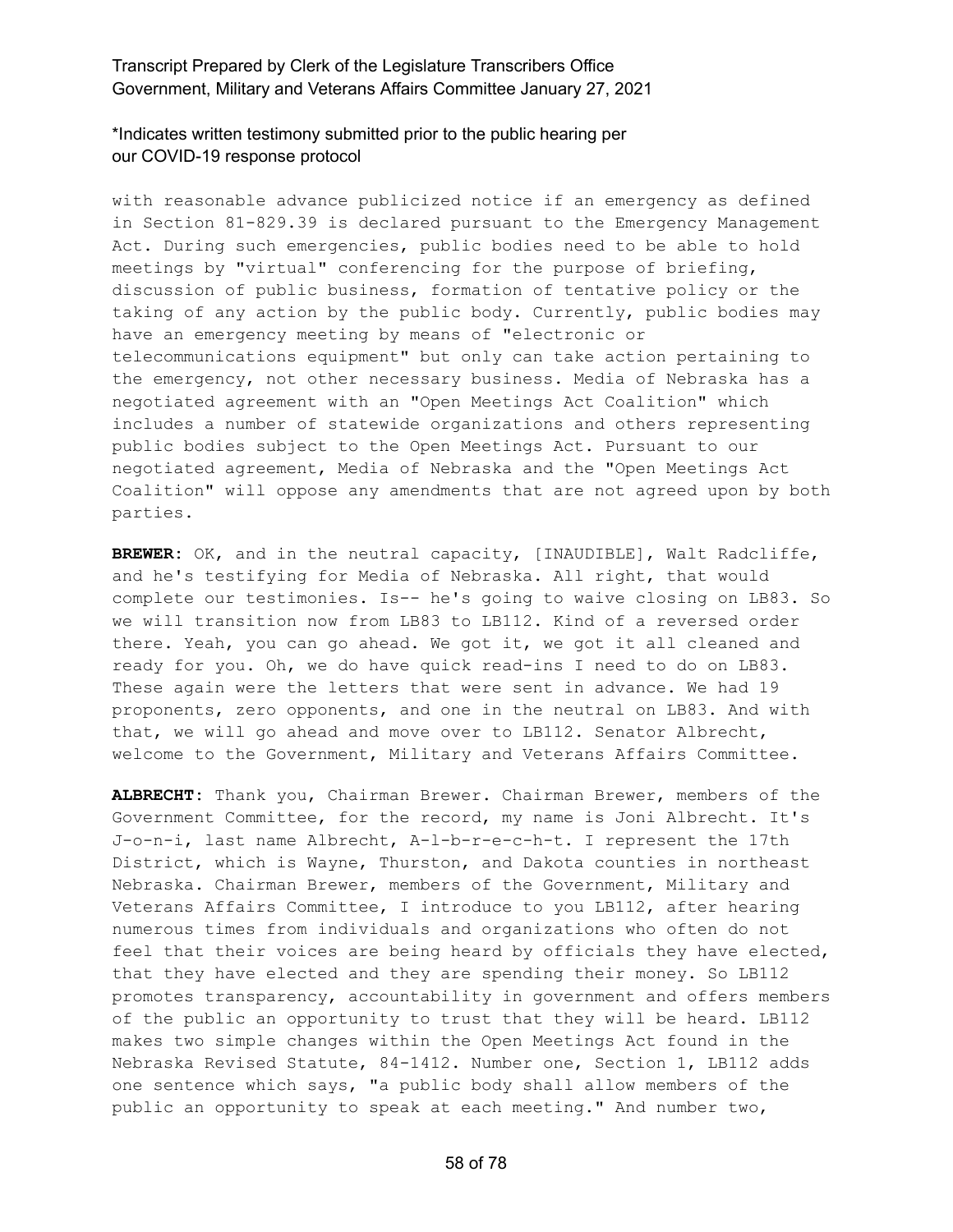# \*Indicates written testimony submitted prior to the public hearing per our COVID-19 response protocol

Section (2), LB112 deletes one sentence that reads, "A body may not be required to allow citizens to speak at each meeting, but it may not forbid public participation at all meetings." The change is simple and the goal is clear. If you have been elected by the people and if you're able to decide how to spend the people's money, then you are expected to listen to the voices of the people. Members of your public deserve it, and this is a change that requires it. And furthermore, governing bodies will benefit from it. Good ideas, in fact, some great ideas come from listening to the people on the items that are being considered by a governing body and items that are not being considered, but perhaps should be. As an example, when I served on the city council in the great city of Papillion, we had 15 hours of testimony. Now this is, this is about a bill that, you know, was brought before us that we had to have our public hearings. We had 15 hours of public hearing and the planning board, and we had another 15 hours. You know, so-- I mean, when you're elected to that position, you need to hear from all the people. And it went way late, I mean, really late into the hours of the night. But everybody was heard. What we're proposing here is simply to ask you to carve out in your agenda, no matter what type of meeting it is to give ten minutes at the beginning of your meeting or ten minutes at the end of the meeting. If you want everybody to stick around all-- the whole time, have it at the end. If you want everybody to state their case and possibly leave, then have it at the beginning of the meeting. But if you're chairing the committee or you're the, the president of the council or whoever's leading the meeting, they should be able to just take the time to listen to the people, whether it's one minute or two minutes. And it doesn't have to even be about what's on the agenda. It's simply the public coming in to state their case about what's on their mind. They might be thanking the police department for coming to the rescue of their dog that was, you know, run over in the street, or if-- it could be, you know, snow removal. Talking about how great it is that somebody's done such a great job like they did here in Lincoln in the last two days. So all I'm saying is give the public the opportunity to, to do what they need to do and to, to be heard. And again, if there's something that, you know, a lot of people will say they're worried about talking about one of the members, that they've done something terribly wrong. Well, you know, you can let them know you don't talk about other people. You don't talk about, you know, a work issue that's private. You don't talk about it. If we're in-- if you're in litigation with someone, you don't talk about that, you know, but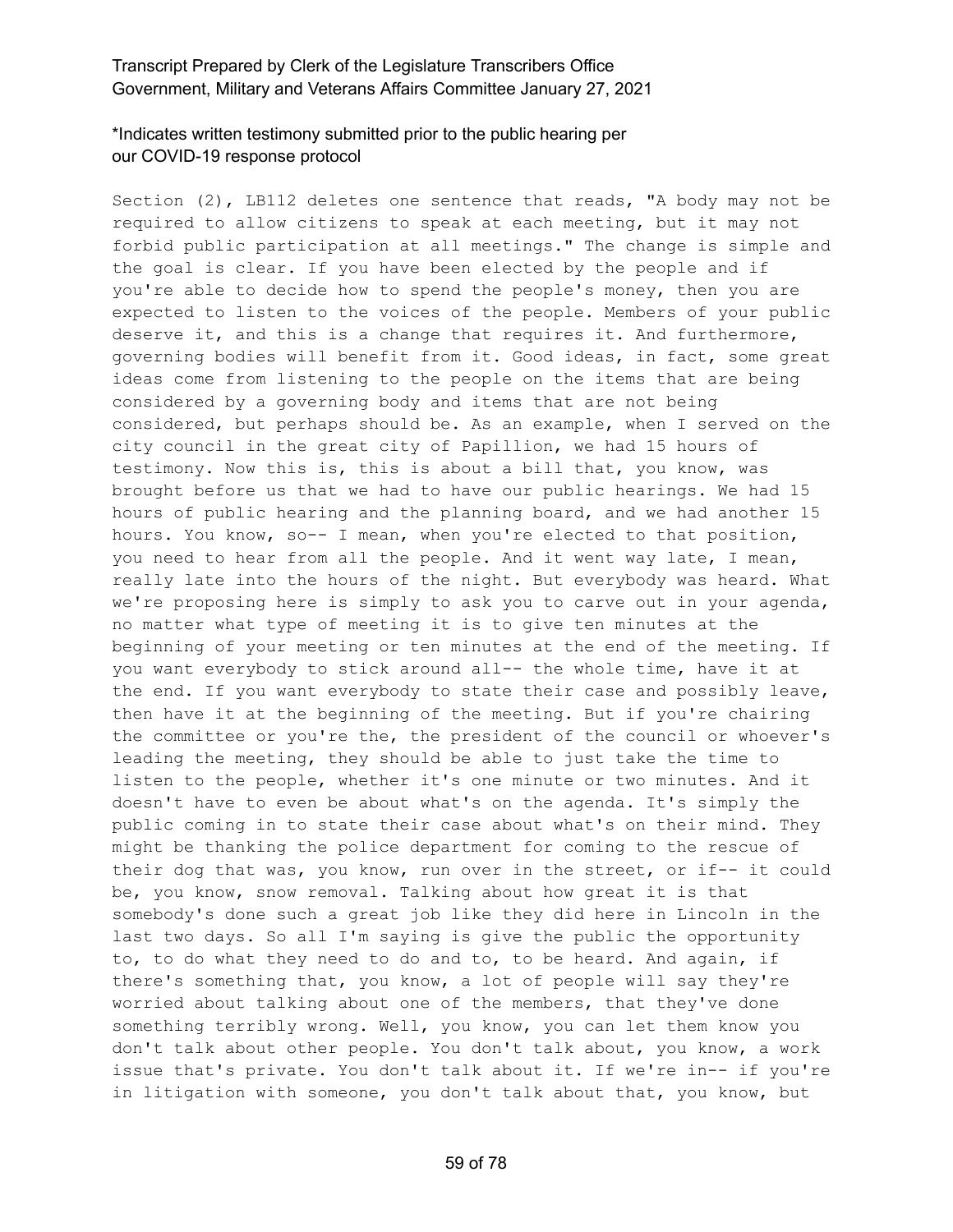# \*Indicates written testimony submitted prior to the public hearing per our COVID-19 response protocol

you lay the ground work just like you do in this meeting here, Senator Brewer, about how we conduct business in this room. So, again, the body's free to schedule a time at the beginning, middle, or end of the meeting. The body's free to allow time for each speaker in accordance with the number of people expected to speak. And by putting it on the agenda for every meeting, the public knows that there's an opportunity and they know that for some reason, if they miss the opportunity, it'll be there next week or the next month. They can trust that they'll have an opportunity again at the next meeting. And in exploring this issue, my office found out that there are some governing bodies that have already had public comment as an item on their agenda. However, we also found examples of bodies suspending public comment for an indeterminate amount of time and others where public comment is infrequent or inconsistent, or where members of the public have to jump through hoops to be assigned a place on the agenda. Many people don't know whether or not that they will be allowed to speak at a meeting or not. After testifying-- after I testify, I'm sure you'll hear from others who can share their stories about a need to have an opportunity to speak in front of governing bodies that affect their lives. I invite you to listen. I believe that we can all agree many people feel frustrated in the current state of politics, and this is an opportunity for them to be heard. And we can have more confidence and trust in our government that you are acknowledging that there is a problem or that they're just happy that you're doing the job that you're doing. So with that, take other questions.

**BREWER:** All right, thank you for that opening. Questions? I know I've got one county where that was an issue. The county board had set aside a very small window, and I remember it was five or ten minutes, and there would be a number of people who would show up. And then when the time was up, the time was up and the trip they made was for not. So I, I, I do think that does happen in certain places. All right, will you sticking around for closing?

**ALBRECHT:** Sure. Yes, sir.

**BREWER:** All right, thank you.

**ALBRECHT:** Um-hum.

**BREWER:** All right, we will start with proponents of LB112.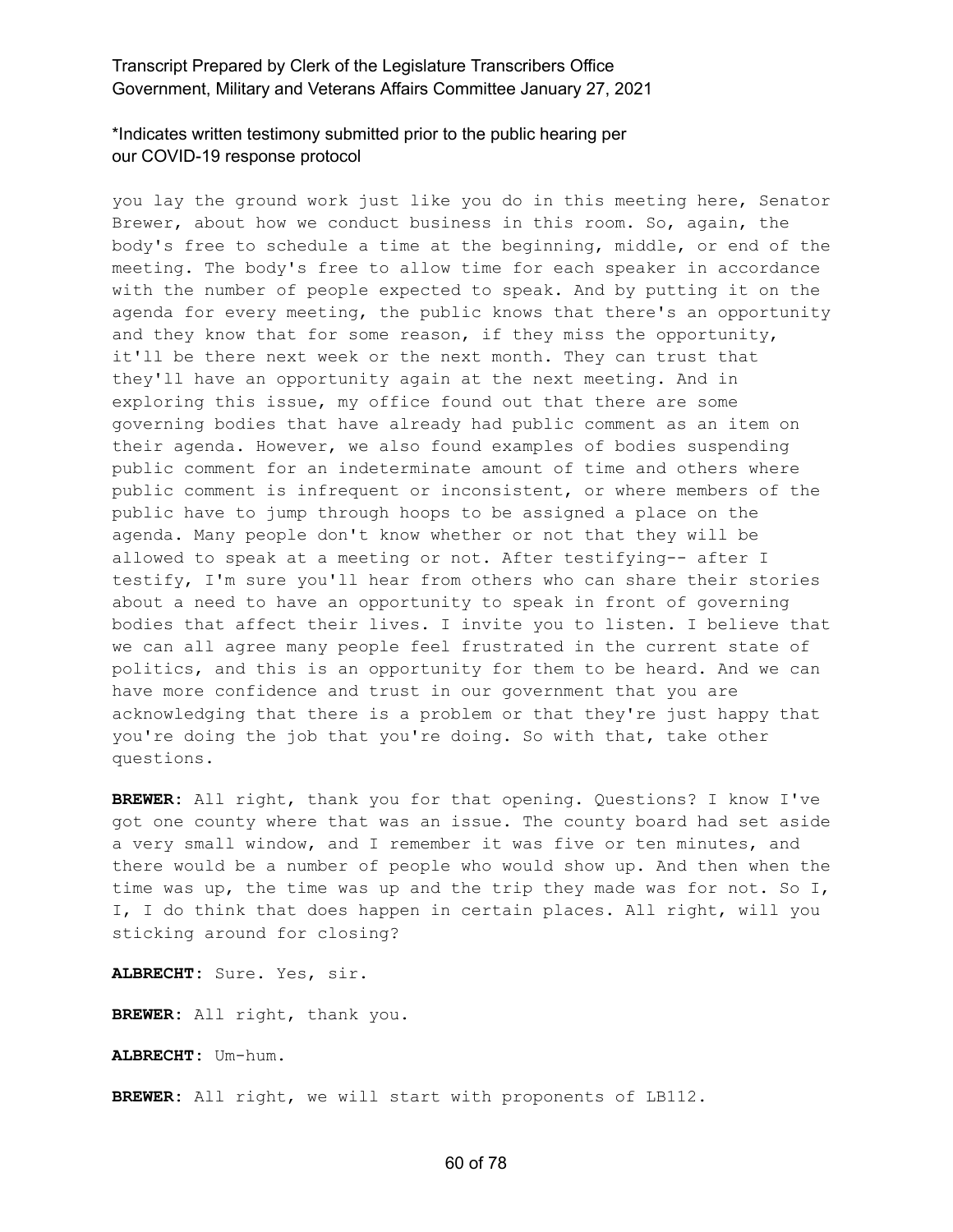\*Indicates written testimony submitted prior to the public hearing per our COVID-19 response protocol

**LANCE MOLINA:** Exactly the reason why I came down here today. All righty.

**BREWER:** Welcome back to the Government Committee.

**LANCE MOLINA:** Thank you. Chairman Brewer, members of the Government, Military and Veterans Affairs Committee, my name is Lance Molina. That's L-a-n-c-e, Molina, M-o-l-i-n-a. I wish to thank you for giving me the opportunity to speak in front of a government body. Unfortunately, this has not been afforded at other government bodies that ran-- or other government meetings ran recently. I live in Gretna and I have not been allowed to speak at meetings in front of two government bodies within my city. These two government bodies are the Gretna City Council and the Gretna Public Schools meetings. On November 24 of last year, the Gretna City Council held an emergency meeting regarding masks. There was a posted notice indicating that the public would be heard at a public hearing. Many members of the public showed up to this meeting to voice their support or dissent regarding this measure. And I specifically wanted to voice a concern with the ordinance as it was written. Our former mayor, Jim Timmerman, said in the meeting that he would not allow the public to speak. He then went on the record to KETV news after the meeting, stating that it was not indeed a public hearing. This was despite the public notice indicating that they would be heard at a public hearing. The council passed the legislation without allowing any of the numerous in attendance to speak. This was in stark contrast to the other cities that have been considering local ordinances in the same matter. This does appear to be a more systematic problem within Gretna, as the school board has had several meetings regarding that same proposed school bond issue. There are many flaws that are too numerous to go into regarding that issue, given the limited number-- limited time that I am afforded. But the main concern was the meeting was held using the Zoom platform. This meeting was hosted by the school and I, being a member of the public, wanted to bring up how the school had chosen an architect firm without competitive bidding. The members of the public were muted while the architectural firm in question and the proponents were provided with unbridled access to the meeting, the public was restricted to texting in questions of which the superintendent of schools could choose to read if he so desired. Many questions were not answered during this, and the public was less informed as a result of this restrictive measure. I urge this body to pass LB112 so that the public doesn't have to ask for permission from our government to speak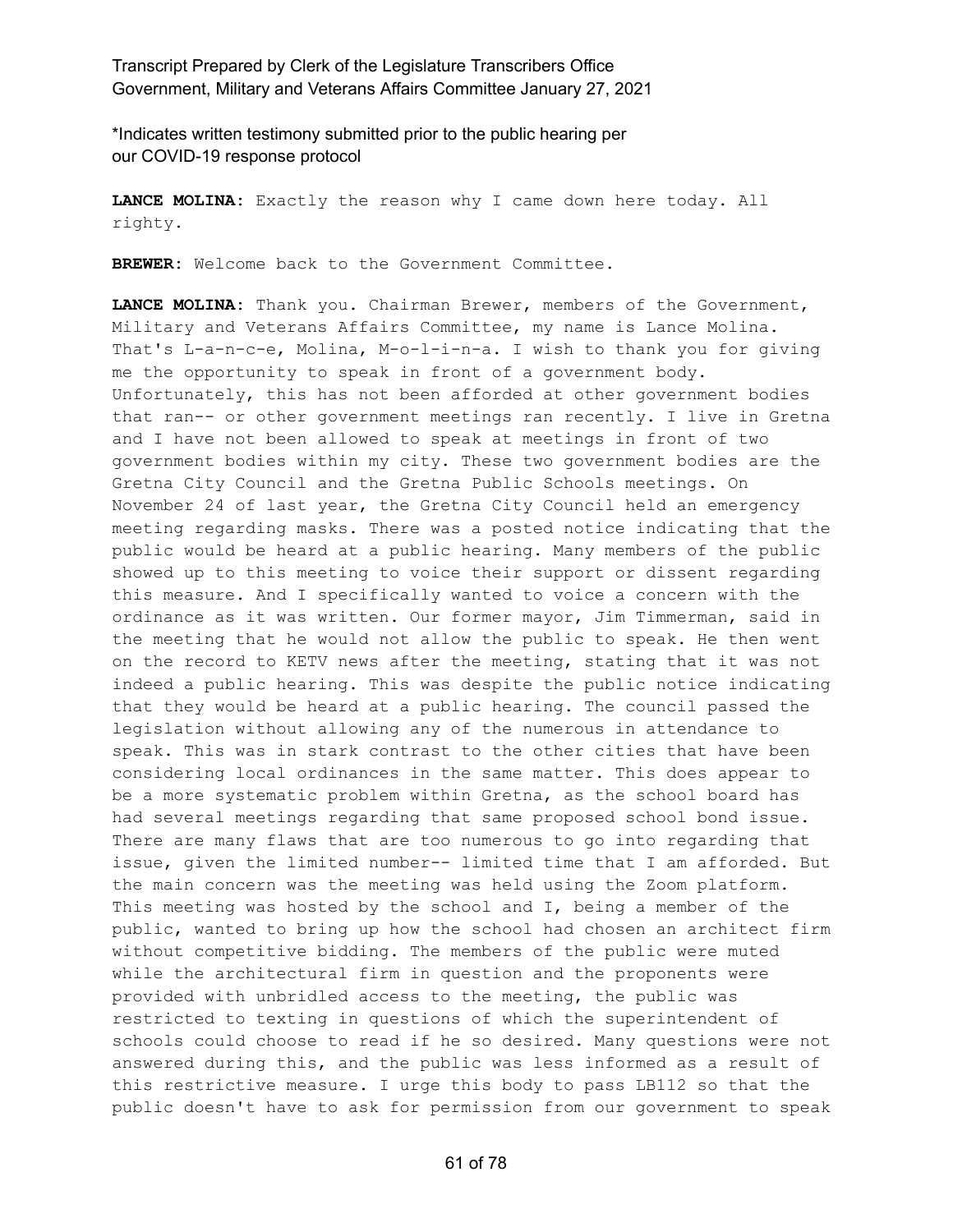\*Indicates written testimony submitted prior to the public hearing per our COVID-19 response protocol

in their meetings. Without this legislation, as has been demonstrated in Gretna multiple times within this past previous year, a government body has the ability to silence the public. Thank you. And I am open to any questions.

**BREWER:** The individual that you mentioned, it was a city councilman, was it Jim?

**LANCE MOLINA:** Jim Timmerman was our former mayor. He has--

**BREWER:** Oh, mayor. OK.

**LANCE MOLINA:** --he is no longer the mayor.

**BREWER:** Was that of his choice?

**LANCE MOLINA:** He did not run for reelection. However, the other city council member who did-- didn't allow the public to speak, was not elected to be the replacement mayor, so.

**BREWER:** So there's, there's the downside to not listening to people.

**LANCE MOLINA:** Downside to not listening to the public.

**BREWER:** All right, questions? All right, thank you for your testimony--

**LANCE MOLINA:** Thank you.

**BREWER:** --again. All right, we got the crew coming up here. Hang on. This will be the next proponent for LB112. Welcome back to the Government Committee.

**DOUG KAGAN:** Thank you, Senator. Good afternoon, Doug Kagan, D-o-u-g K-a-g-a-n, representing Nebraska Taxpayers for Freedom. LB112 is very important to our group and its members who, including myself, frequently speak at local government, council board, and commission meetings. Although the current Open Meetings Act does not require such entities to allow public comment at all meetings, there are actually several local subdivisions in the Omaha area that do allow comments on agenda items and on agenda items not specifically noted on agendas. In fact, a few officials actually encourage citizen input and seek to work with public comment speakers on issues. However, we believe the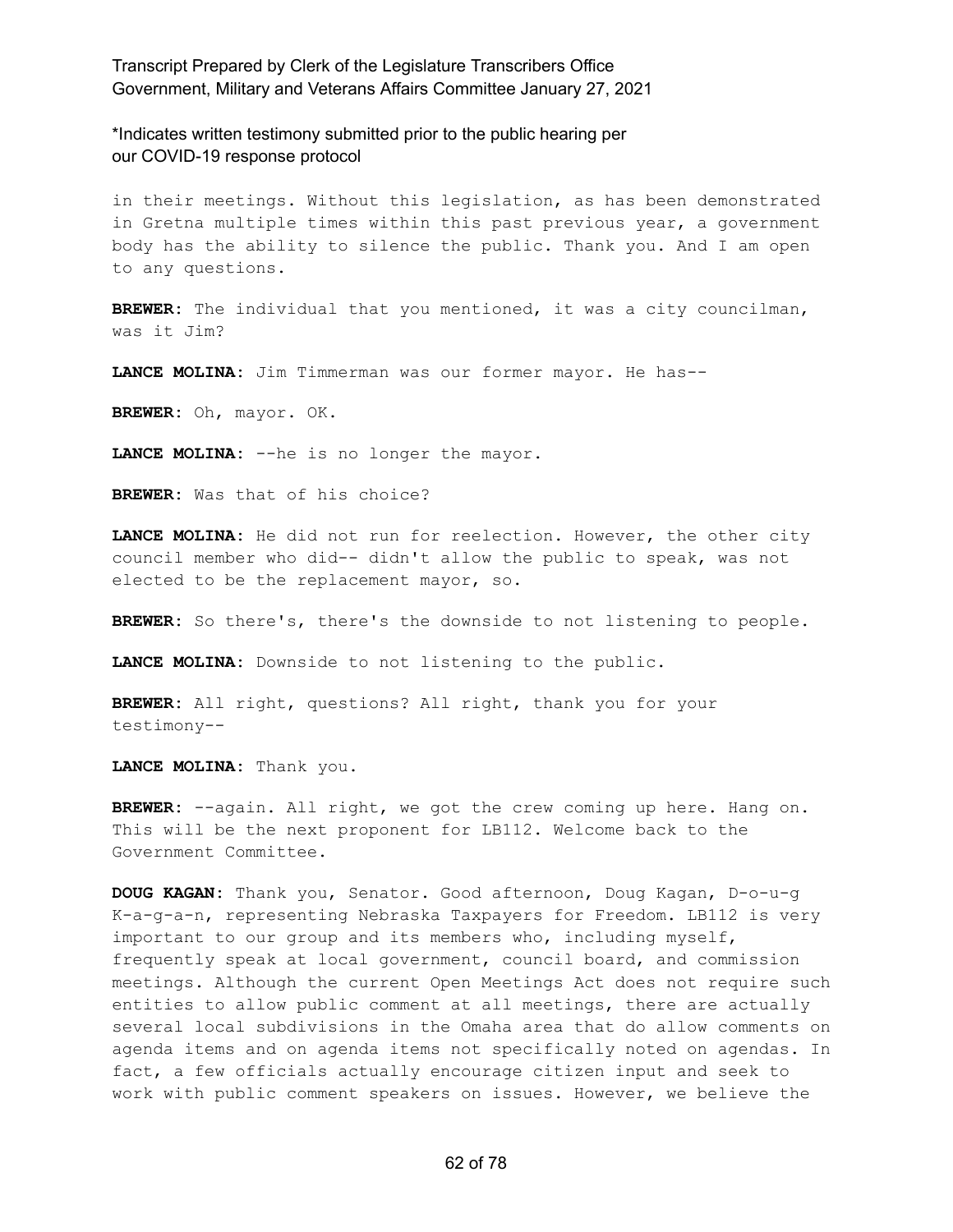# \*Indicates written testimony submitted prior to the public hearing per our COVID-19 response protocol

Legislature should mandate allowing public comments at every meeting only because of entities that refuse to allow it or make it difficult. Our members relate problems occurring in several categories, such as burdensome advance notice requirements in order to speak, it is cumbersome to include a nonagenda item to ask that it be placed on the agenda, difficulties accessing audiovisual equipment to display testimony. Because some public officials do not respond well or at all to emails, phone calls, or letters, constituents feel the need to speak to them publicly. Then they find that some officials prefer to muzzle public commentary, not wanting to accept criticism or suggestions. Unfortunately, there are elected officials who simply do not want to hear or listen to public rebuke and unreasonably deny public commentary or limit numbers of speakers. Local officials also foster resentment when they remove discussion items from the agenda at the last minute or add them shortly before a meeting, thereby depriving the public of the opportunity to comment on these issues. Some consider themselves public masters rather than public servants, making people so unwelcome that they no longer wish to participate in the political process. Officials should anticipate planning a longer meeting for a controversial subject. During public comment time, they might actually learn something from speakers. This bill would not impose micromanaging rules governing public comment. Local officials can implement reasonable rules enabling individuals to exercise their First Amendment rights adequately without needlessly delaying or disrupting a meeting. If someone wishes to pursue an issue at length with a public official or discuss a personnel matter, public comment time would offer a place to introduce the topic and request a personal meeting with the official or in a closed session. We encourage you to advance LB112 to a-- for full discussion by the Legislature for both in-person and videotaped public meetings. Thank you.

**BREWER:** Thank you, Doug. All right, questions for Mr. Kagan? Just as a quick note, I agree with you in the sense that we purposely manage certain bills that we know are going to be-- how should I say it, long and difficult so that, you know, we have a window of time and that folks are ready for it. Because at the point that-- I mean, you can, you can force the issue by trimming the time. But what we've seen with some of the bills is if you take the five minutes to three minutes, which is standard, you can get some information shared. I mean, you did it in your time in about three minutes. So you, you would have still been able to stay within that. But a lot of them will even trim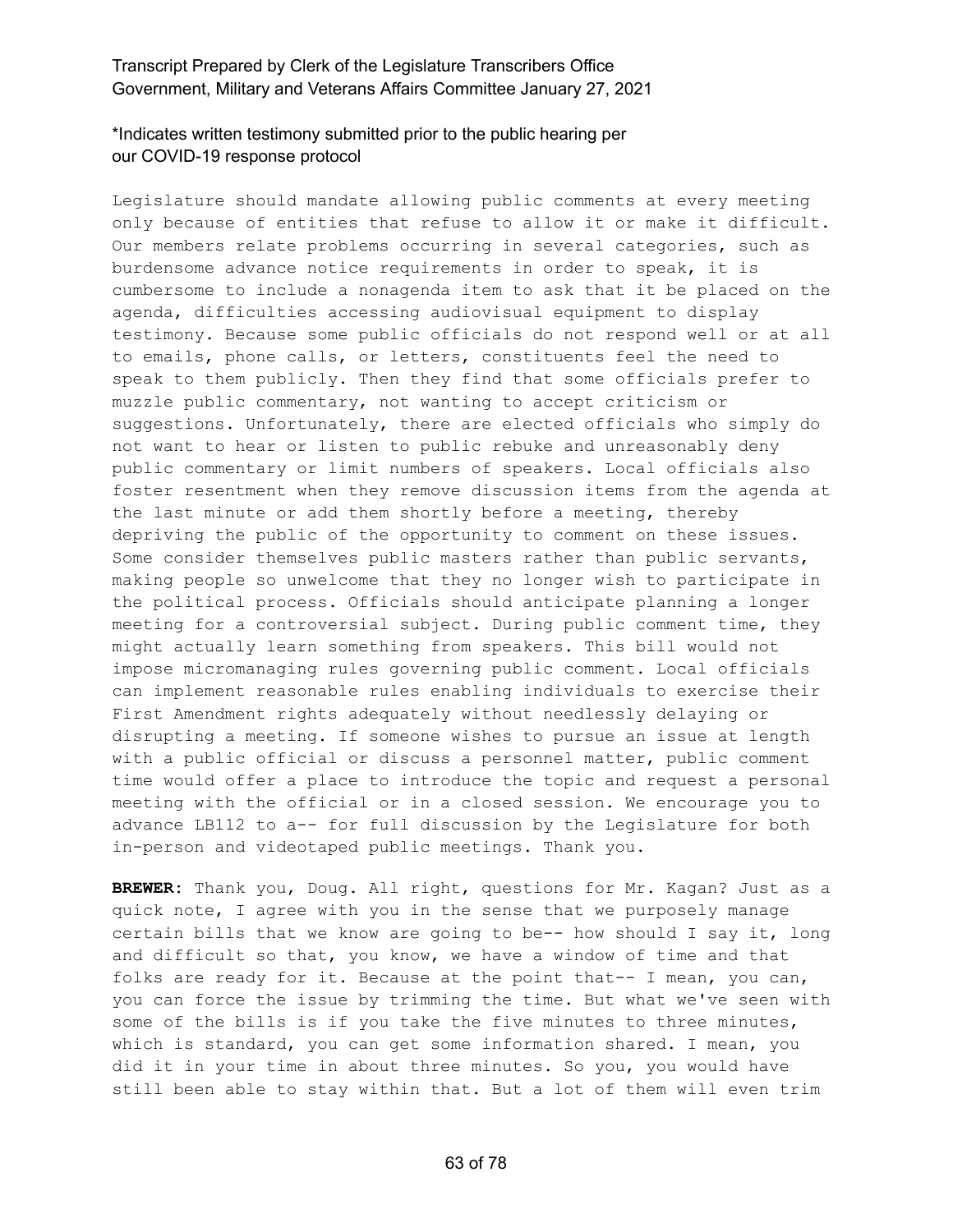\*Indicates written testimony submitted prior to the public hearing per our COVID-19 response protocol

it to half of that to either go to a minute and a half or two minutes. You really don't get much more of an intro in if you're not really able to do a very, you know, extensive job of, of sharing the information.

**DOUG KAGAN:** That's true.

**BREWER:** So, you know, it's just one of those that you have to put people in the right mindset, that it's part of the job. It's a commitment you made to listen to what people have to say, because at the point you don't, people no longer have a voice.

**DOUG KAGAN:** True.

**BREWER:** Anyway, thanks. All right, got the crew headed up. Next proponent.

**DANIELLE CONRAD:** You said proponent, right? OK, got you. Hello, again.

**BREWER:** Welcome back.

**DANIELLE CONRAD:** Hi, my name's Danielle Conrad. It's D-a-n-i-e-l-l-e, Conrad, C-o-n-r-a-d. I'm here today on behalf of the ACLU of Nebraska. First of all, I'd like to thank Senator Albrecht for her leadership in reintroducing this important legislation. We had the pleasure to testify in support of this last session and, and we're glad to see it back through introductions this year. The ACLU has a long track record, record, record working on open government issues. And of course, as you know, we all take a great deal of pride in our strong tradition of open government here in Nebraska. We really believe that this is a commonsense, common ground, low-cost proposal to expand participation and democracy before our public entities in Nebraska. I'll tell you that one of the issues that we hear most about in our legal intake is questions from citizens across the state and across the political spectrum about open record and open meetings. And this is a topic that there is a lot of interest and sometimes confusion about. So providing clarity and uniformity to provide an opportunity for public input at each hearing, I think would really go a long way in addressing some of those concerns and points of confusion. Also, from a practical standpoint, sometimes in response to breaking issues in a-- in the community or in the news, there may not be time for the citizens to work with their representatives or the local clerk, for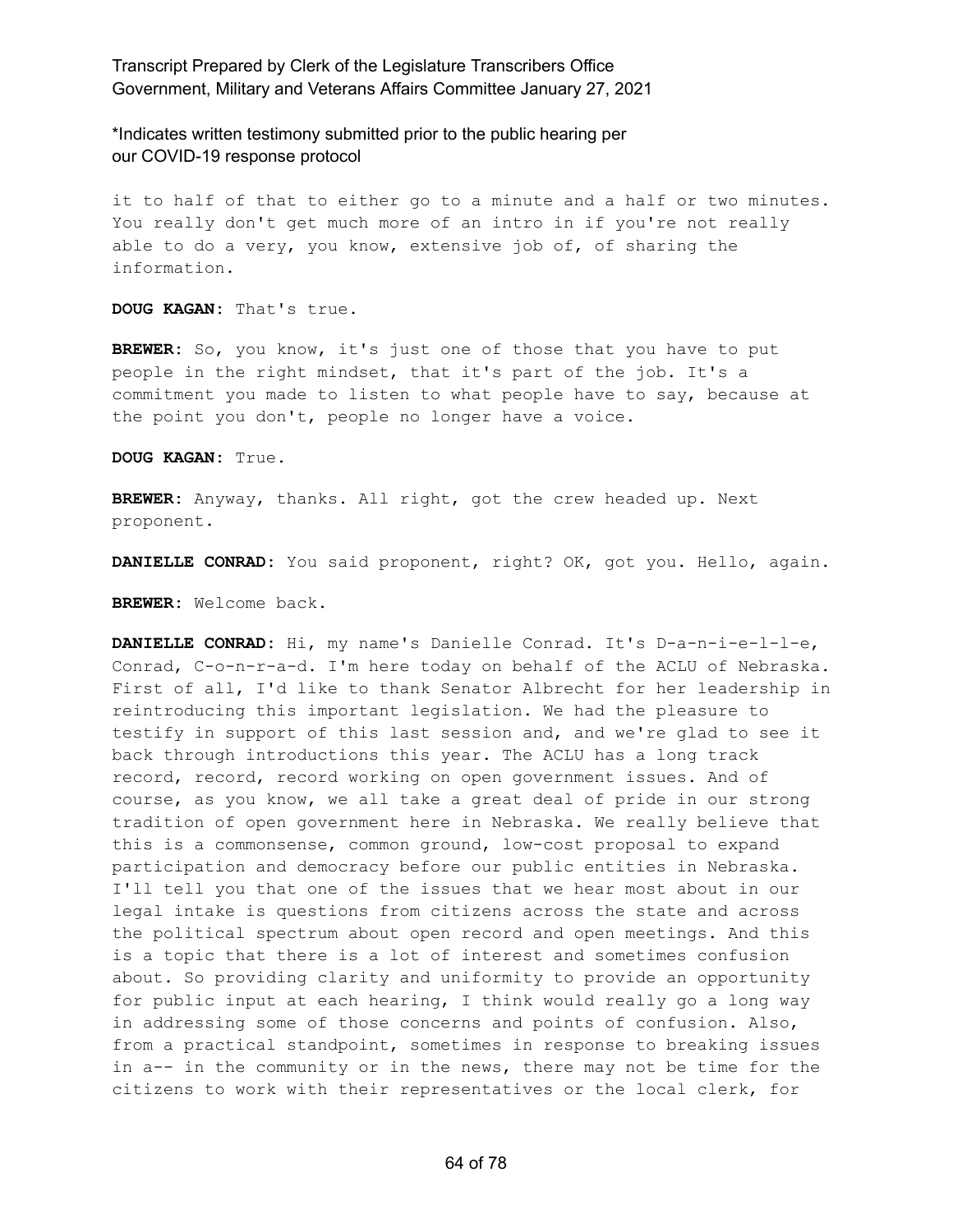\*Indicates written testimony submitted prior to the public hearing per our COVID-19 response protocol

example, to go through the normal agenda process. So this, again, provides kind of a default or a safety valve to take into account maybe some, some breaking issues that might be happening in the community. So we thank you for your time and consideration. We look forward to working with you and Senator Albrecht on this issue. And, and we think this is a great, a great, good government bill.

**BREWER:** All right, thank you, Danielle.

**DANIELLE CONRAD:** OK, thank you.

**BREWER:** All right,--

**DANIELLE CONRAD:** Oh.

**BREWER:** --Senator Halloran.

**HALLORAN:** Yeah, thank you, Chairman Brewer.

**DANIELLE CONRAD:** Hi.

**HALLORAN:** Thank you for your testimony, Senator. So I, I, I gather, it's my assumption, it's been for some time that the ACLU is a very strong proponent of transparency. And much of this is about transparency.

**DANIELLE CONRAD:** Um-hum, that's right.

**HALLORAN:** OK, I just wanted to clarify that and thank you for that.

**DANIELLE CONRAD:** Yes, absolutely. Thank you so much. I think that transparency is really a hallmark of a strong democratic system. And, and this is, is one component of that when it comes to our open meetings laws.

**HALLORAN:** Thank you.

**DANIELLE CONRAD:** You bet.

**BREWER:** Any other questions? Seeing none, thank you again.

**DANIELLE CONRAD:** Thank you, thank you so much.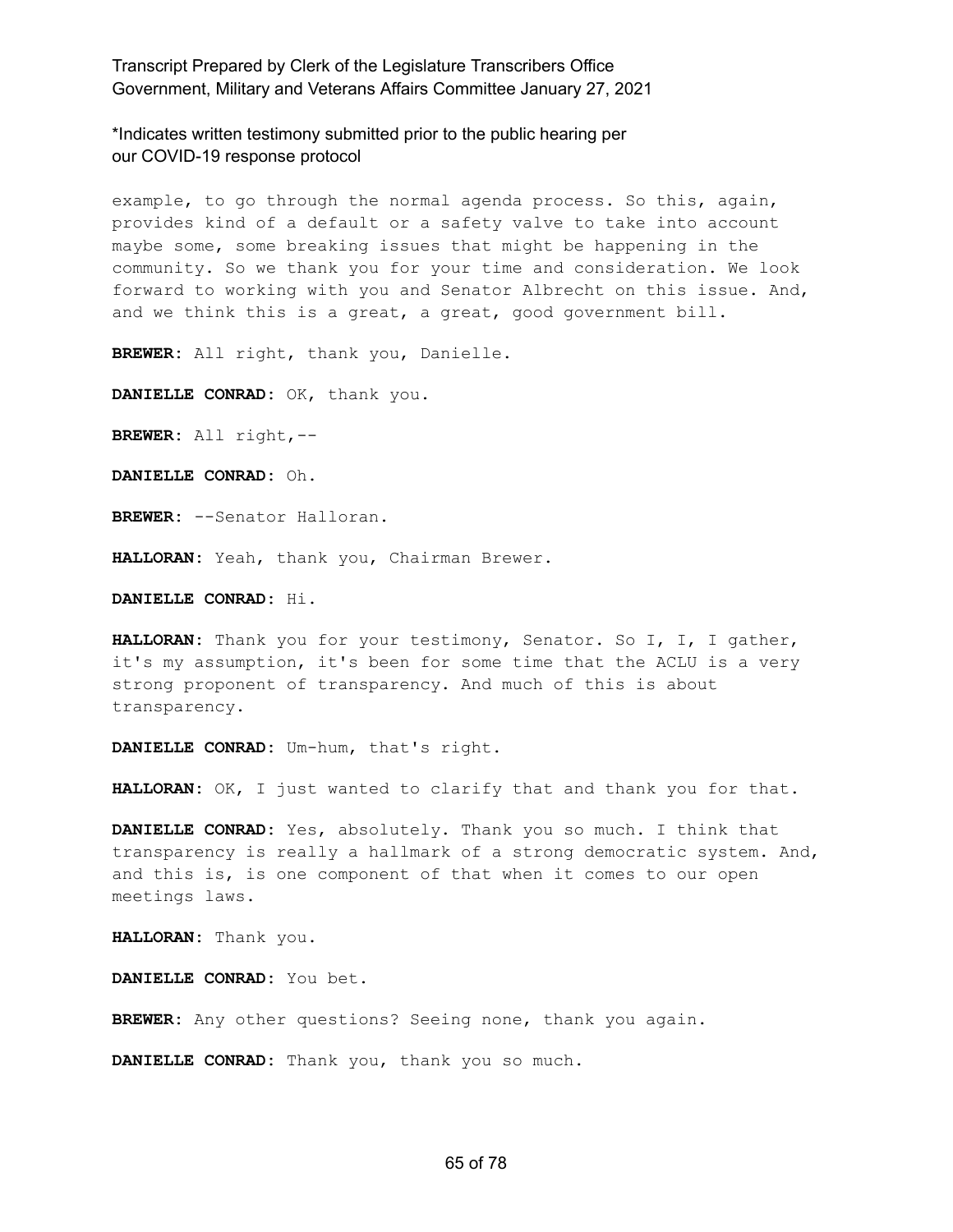\*Indicates written testimony submitted prior to the public hearing per our COVID-19 response protocol

**\*GREG LEMON:** Dear Chairman Brewer and Members of the Government Committee: I am writing this letter as Director of the Nebraska Real Estate Commission to express the Commission's support for the LB112. LBl12 would amend the open meetings law to require that members of the public be allowed to speak at each meeting subject to the Open Meetings Act. The Commission feels that this provision is consistent with the principles of open meetings and accountable and accessible government. I would also add that we have been practicing this policy for several years now, with an agenda item for members of the public to come forward and speak on any items not otherwise on the agenda at each meeting. We try to accommodate reasonable requests to place items on the agenda, so this is not used very often, but it also does not interfere with the efficient conduct of Commission's business and was not burdensome to implement.

**\*JENNI BENSON:** Good afternoon, Senator Brewer, and members of the Government Committee. For the record, I am Jenni Benson, President of the Nebraska State Education Association. NSEA supports LB112 and thanks Senator Albrecht for introducing the bill. The bill will require, under Neb. Rev. Stat., Sec. 84-1412, that members of the public be afforded the opportunity to speak at any public meeting subject to the Open Meetings Act. This is an important and needed change for the Open Meetings Act. It will enable members of the public to speak at any public meeting that is subject to the Open Meetings Act. Often teachers, parents and school staff are unable to provide timely and crucial feedback to their local school board, because such boards are not required to facilitate open dialog at every meeting. This bill still allows the public body to set the terms of that speaking time. Once enacted, LBl12 will increase transparency and accountability by all governing bodies covered and will offer members of the public an opportunity to provide input, which is a vital part of our democracy. The NSEA, on behalf of our 28,000 members across the state, asks you to advance this bill to General File for consideration by the full body. Thank you.

**BREWER:** OK, we are still on proponents. Are there any additional proponents? All right, I have written testimony to read in for LB112. There are two proponents: Greg Lemon, director of Nebraska Real Estate Commission; and Jenni Benson, president of the Nebraska Education Association. With that, we will transition to opponents. Do we have opponents for LB112? Yeah, be sure and go out the exit. Come on up. Welcome back, Lynn.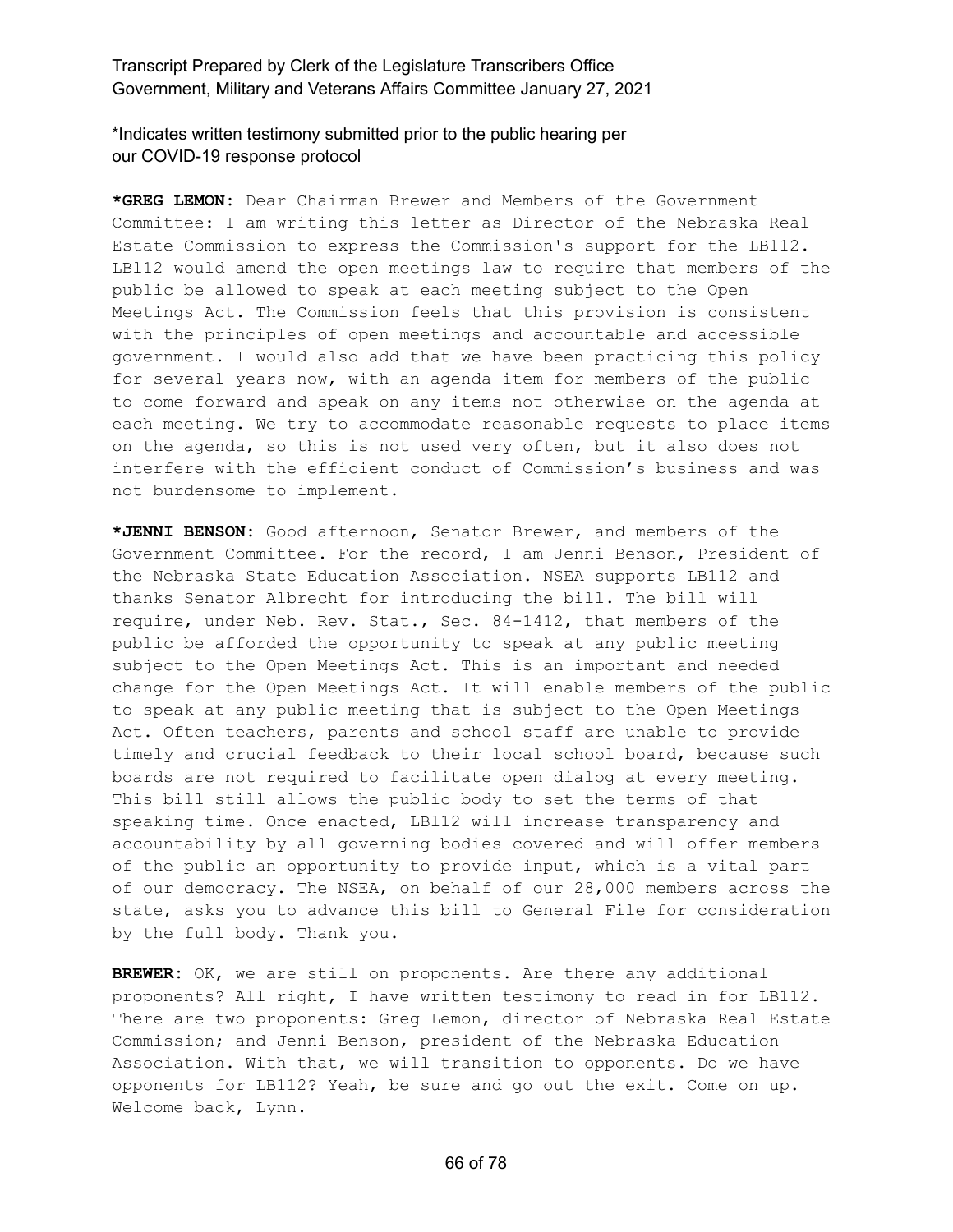### \*Indicates written testimony submitted prior to the public hearing per our COVID-19 response protocol

**LYNN REX:** Thank you very much, really appreciate that. Mr. Chairman, members of the committee, my name is Lynn Rex, L-y-n-n R-e-x, representing the League of Nebraska Municipalities. And I've also been asked today to testify on behalf of the Nebraska Association of School Boards. They're in Revenue Committee today. They send their regards. With that, I-- first of all, just want to say, you know, I appreciate the senator's introduction of this bill to give us an opportunity to talk about what does it mean to have transparency? Why does the statute require, for example, it's not in this particular provision, but it's 84-1411, paren (1) of the Open Meetings Act. What does it require? Each public body shall give reasonable advance publicized notice of the time and place of the meeting as provided in the subsection. And then it goes on to say what's in the notice, time, place, the agenda. And then in addition, this Legislature, because of Media Nebraska and many others for transparency so that you and I would all know when you go to your city council meeting, your NRD meeting, what are they going to talk about, what are they going to do? Do I show up? Do I not show up? What are they going to do? And so in paren (e), 84-1411, paren (e), "Agenda items shall be sufficiently descriptive to give the public reasonable notice of the matters to be considered at the meeting." Now, why does that matter? It matters because one of the reasons why the League has advocated, and this is due to outside legal advice, not to have what you may call open mikes. And I know this is well-intended and I appreciate that the senator introduced the bill and it's well-intended, but it is unintended consequences. Because the reality of it is, and the same reason that today I'm not going to appear before you and talk about bills that are before Revenue or bills that you're going to be talking about next week because you put out in your notice, here are the issues we're going to be discussing. Here's the bills we're going to be discussing. Now you could have an open mike. This committee could have an open mike, maybe. You could amend your legislative rules to do that. And whoever can come, wants to come, and it's a free-for-all. We could do that. I can tell you it, it sells papers. But one of the examples, and I know for those of you that may have been in my training over the years on Open Meetings Act, and training that the League and a lot of other organizations do, but this is a real example and that is open mike. And again, the notion of you ought to be able to say what you want to say to your public body. I get that, there's another way to do it and there's a way to do it correctly so that Senator Lowe doesn't find out that he's the subject matter of an open mike. So imagine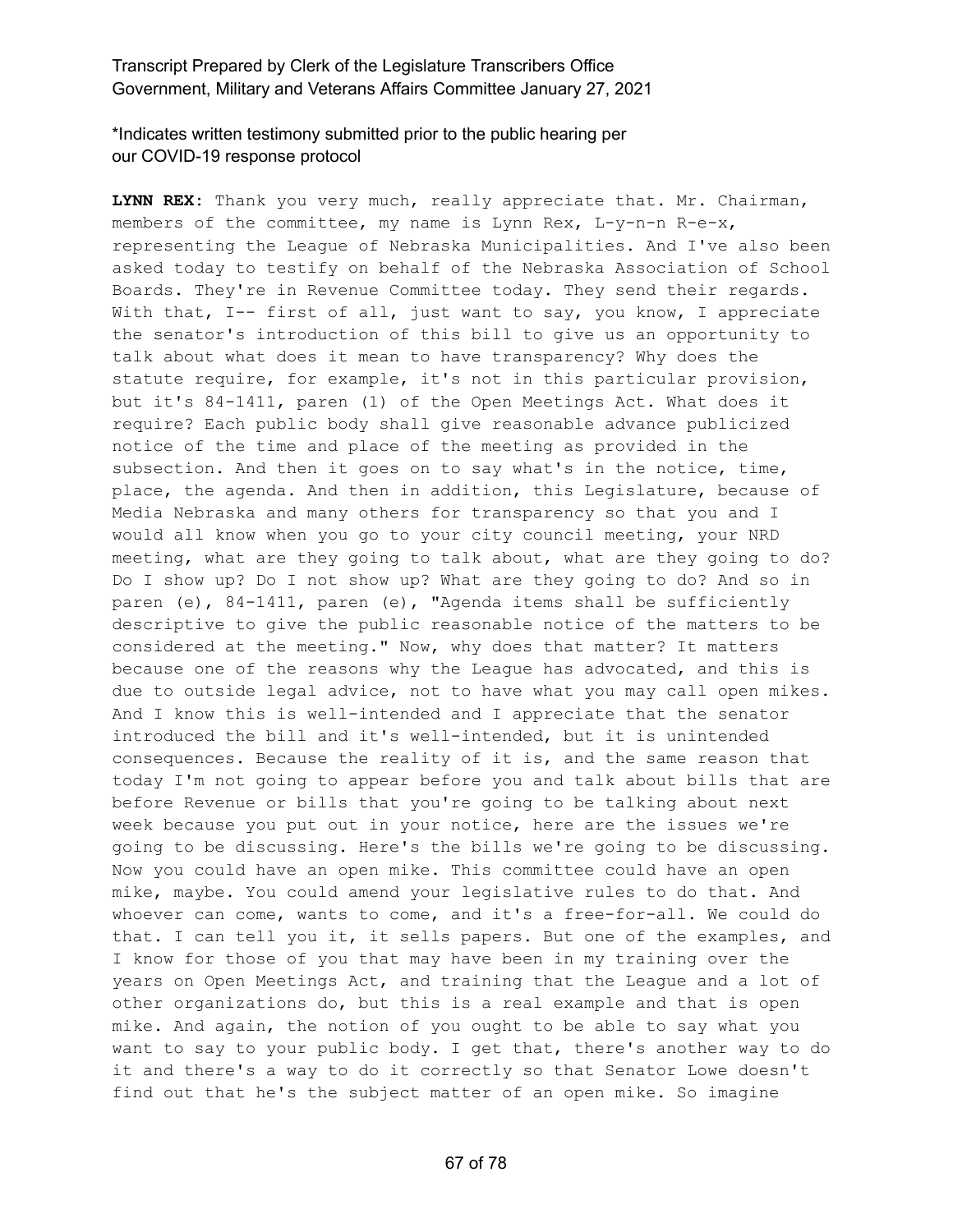# \*Indicates written testimony submitted prior to the public hearing per our COVID-19 response protocol

this, imagine if this was Kim. So a woman got up at a public meeting and went on and on and on about how her neighbor-- she's called the police, nothing happens. There are people coming in and out of, of this woman's house late at night. And she knows she's doing drugs. She gives her name. She gives her address. She tells the number of times she's reported it to the police. Well, of course, the next day, this woman who was noted in the open mike time who didn't know because, of course, it's not on the agenda. It's just an open mike. Well, what does she do? She sells Mary Kay products. So, yes, there are people coming in and out of her house all the time. But she's not doing drugs. But how do you unring that bell and that's the issue. And we've been told before, well, you know, the chair of the committee can stop it. So, for example, Senator Brewer, if this was-- if you were the one heading that city council meeting, you could have said, oh, oh, stop already. Well, a lot of that damage has been done. And so there are structures that cities like Grand Island, and the city clerk of Grand Island really deserves the credit for this. Grand Island city clerk, Columbus, other municipalities, they use a format where if I want an item on the agenda, I fill out the form. And 90-some percent of those, 95 percent of those are addressed administratively. So let's say it's junk cars. So I don't think that the city of Bellevue has got a junk car ordinance. I'm upset, I don't know why you don't do it. I don't know why you don't take care of it. And so I fill out the form saying I want an agenda item dealing with junk cars at the next meeting. And one of the staff members will get back to me and say, well, Lynn, you must not know, here's the junk car ordinance, here's how it works. Now if you still want to have that on the agenda, we'll put it on the agenda at an upcoming meeting. It may not be the next meeting, but we will get it on the agenda. And that, I think, is why you have-- and we were involved in negotiations on this language, which makes it clear if you look on page 2 of the bill, lines 15 to 17, the language being stricken is, "A body may not be required to allow citizens to speak at each meeting, but it may not forbid public participation at all meetings." So basically, I mean-- and frankly, we're happy to work with the committee and others if there's a need to put some kind of an amendment in to make it clearer that issues need to have-- the public needs to be able to speak on issues, but not at every meeting. The Legislature itself, you will note that on your legislative agenda, you will have some things-- not an agenda, but your notice of meetings. I believe, I believe the last one was maybe the Appropriations Committee and Revenue Committee. And the purpose was for the Revenue Department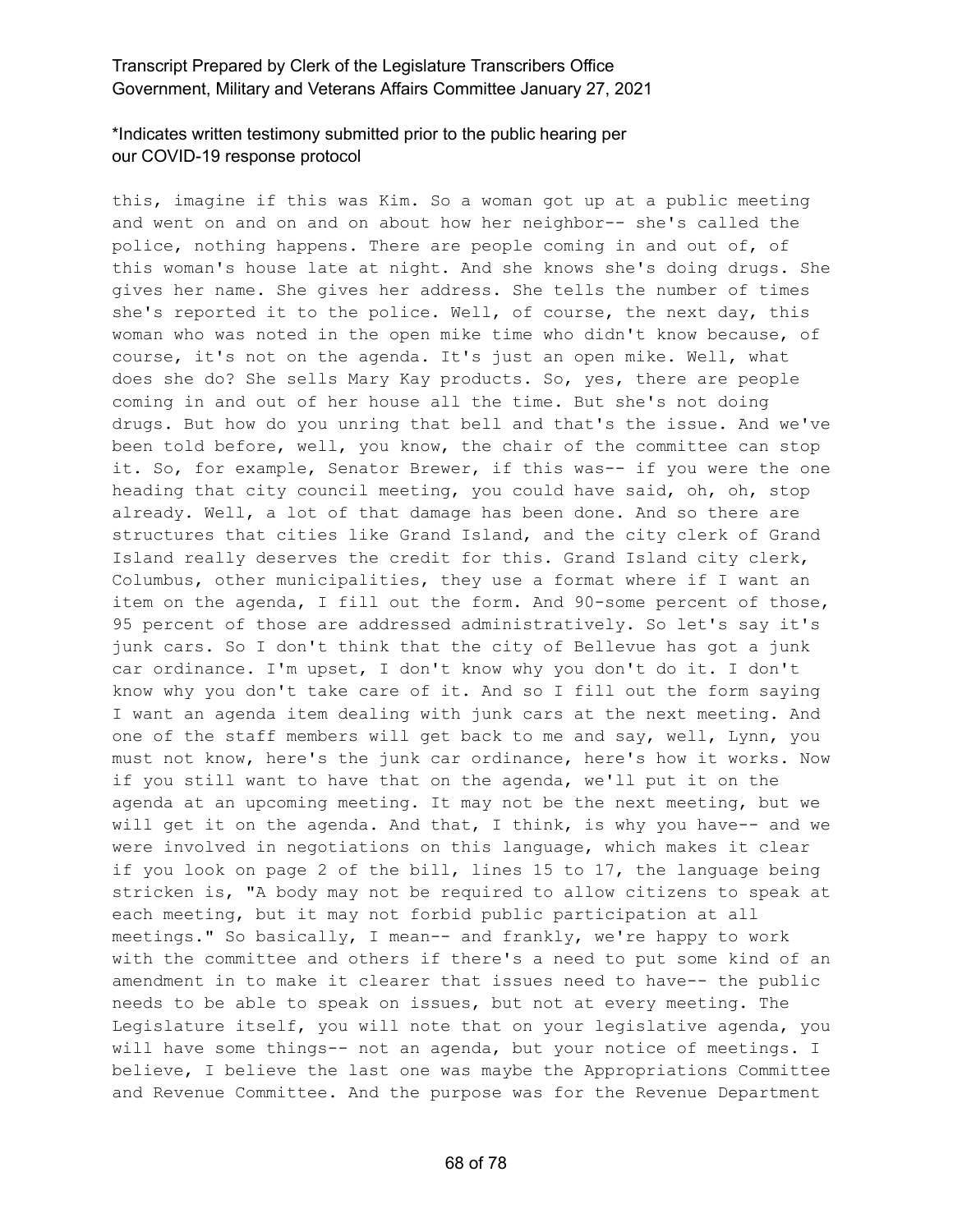### \*Indicates written testimony submitted prior to the public hearing per our COVID-19 response protocol

to come forward and give a report. And it says no testimony allowed because it's a time for report. Cities have that. They have that on what the rates ought to be for water rates, sewer rates. That doesn't mean that sometime down the road in Kearney, Nebraska, that should not be in a position where you can come testify on it. But that night when they're paying a consultant \$300 an hour, maybe that's not the night for everybody to come forward, but the next night when they're considering what the ordinance should be. So we do oppose this because this is the, in our view the-- it's not the intent of the bill, but it is the antithesis of a lack of transparency. It means you better make sure you're at every meeting because you don't know what's going to happen. And so it-- on the guise of giving the public the right to say something, there is a way to structure that so they can make it clear that they can get on the agenda. And I do think this issue needs to be addressed in some way, shape, or form of only the proponents get time or only the opponents get time and certain people get to speak and certain people can't. And it's a red light, so-- but we, we would not-- we do not support this bill.

**BREWER:** All right, thank you for, for those comments. Now if we're just talking the public comment, it does not require the body to address a matter that's not on the agenda, does it?

**LYNN REX:** Say that-- I'm sorry, the question, sir?

**BREWER:** So we're just talking about the public comment part of it, it doesn't require the body to address a matter that's not on the agenda, does it?

**LYNN REX:** OK, so that's a great question, which is basically I could come here and I could talk to you. Let's assume you're the city council. And I could for those that have open mikes, and we do have cities that have open mikes, we don't recommend it. We think it's a terrible idea. And outside counsel, we believe that as well. But let's hypothetically say you are the city council and so it's an open mike time. So I'm going to come forward and I've actually seen this happen in one of our major cities. Pretend that I'm the developer, I can assure you in three minutes of time, I can, I can present to you information on where this new development is going to be. It's going to be a Super Walmart. It's going to be located in a certain part of the city. And we look-- so look forward to working with you as a city council. Can't wait to do it. Thank you so much for your time. You say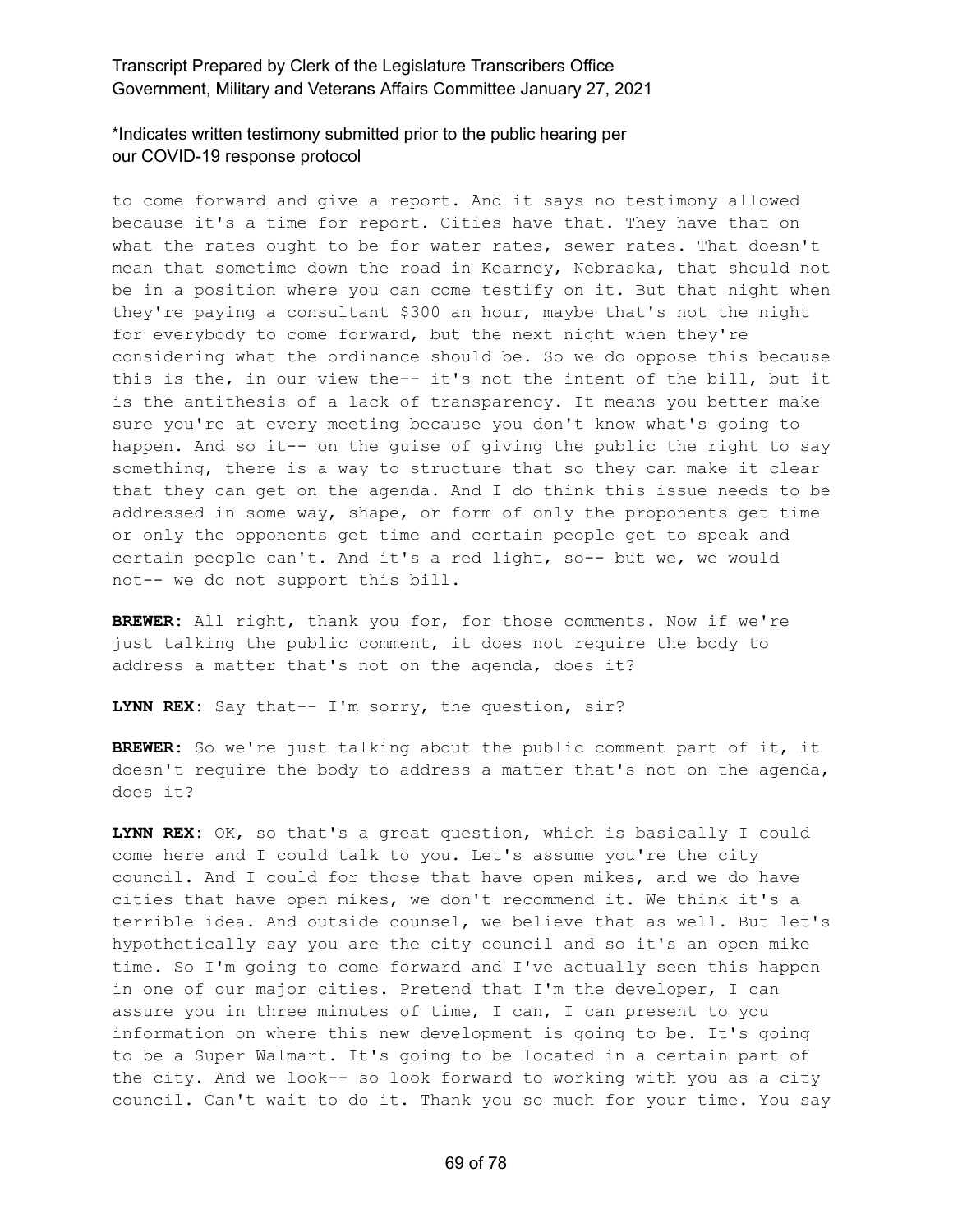# \*Indicates written testimony submitted prior to the public hearing per our COVID-19 response protocol

nothing, but you're sitting there listening, paying attention, because there are some attorneys that will tell you, well, all you have to do is you just don't, you don't say anything, as long as you're not saying anything. But you look at the definition of what is a meeting in 84-1409, and we talked about this before with respect to the other bill. And the definition of meeting under the Open Meetings Act is pretty-- it's pretty important because basically what it says is "Meeting means all regular, special, or called meetings, formal or informal, of any public body" and for what, "for the purposes of briefing." I'm briefing you on what I'm going to be doing as a developer. Discussion-- but, but it doesn't matter. It's a, it's a public meeting. It should have been an agenda item. Discussion of public business, formation of tentative policy, or the taking of action. And so what I'm saying, Senator, is it's not enough to say, well, they're just not going to take action. They're just going to listen. It comes down to the case of first impression. And in fact, in this particular case involving a very large city in the state, they had not even filed one-- for one permit. They had not even let the city know that they were going to be doing-- and I said Super Walmart, it was another super store, but let's say Super Walmart for the purposes of our, of our business today. But the point being, the next-- in the paper, what's the next, what is the next day, what does the paper say? Super Walmart is going to be on the X, Y, Z, Street in X, Y, Z, Nebraska. Neighbors are upset, calling their city council members. Well, number one, they had never done any of the bells and whistles. But as city council members were walking outside the room, I was there for another issue, people are being cornered in the room by the very astute attorney for the developers and can't wait to meet with you. You know, Senator Lowe, we're going to talk about this. It's going to be great. But they have not even filed for one permit. So I guess I'm saying, I know that the intent here is, isn't it great to let everybody come up and say, you know, we think your city-- we think the city isn't doing-- we don't like the garbage pickup. We don't think they're doing a good job with that. Great, fill out a form. And I think this is what the proponents were saying. One of the gentlemen said, you know, all the hoops we have to jump through. It's pretty easy. You fill out a form saying this is an agenda item I want to have. And if you're not satisfied with the administrative response, then it gets on the agenda. And then I get to know, too, as a neighbor, you know what, I'm probably upset about the garbage pick up, too. I want to go down and talk about that. But I don't know that if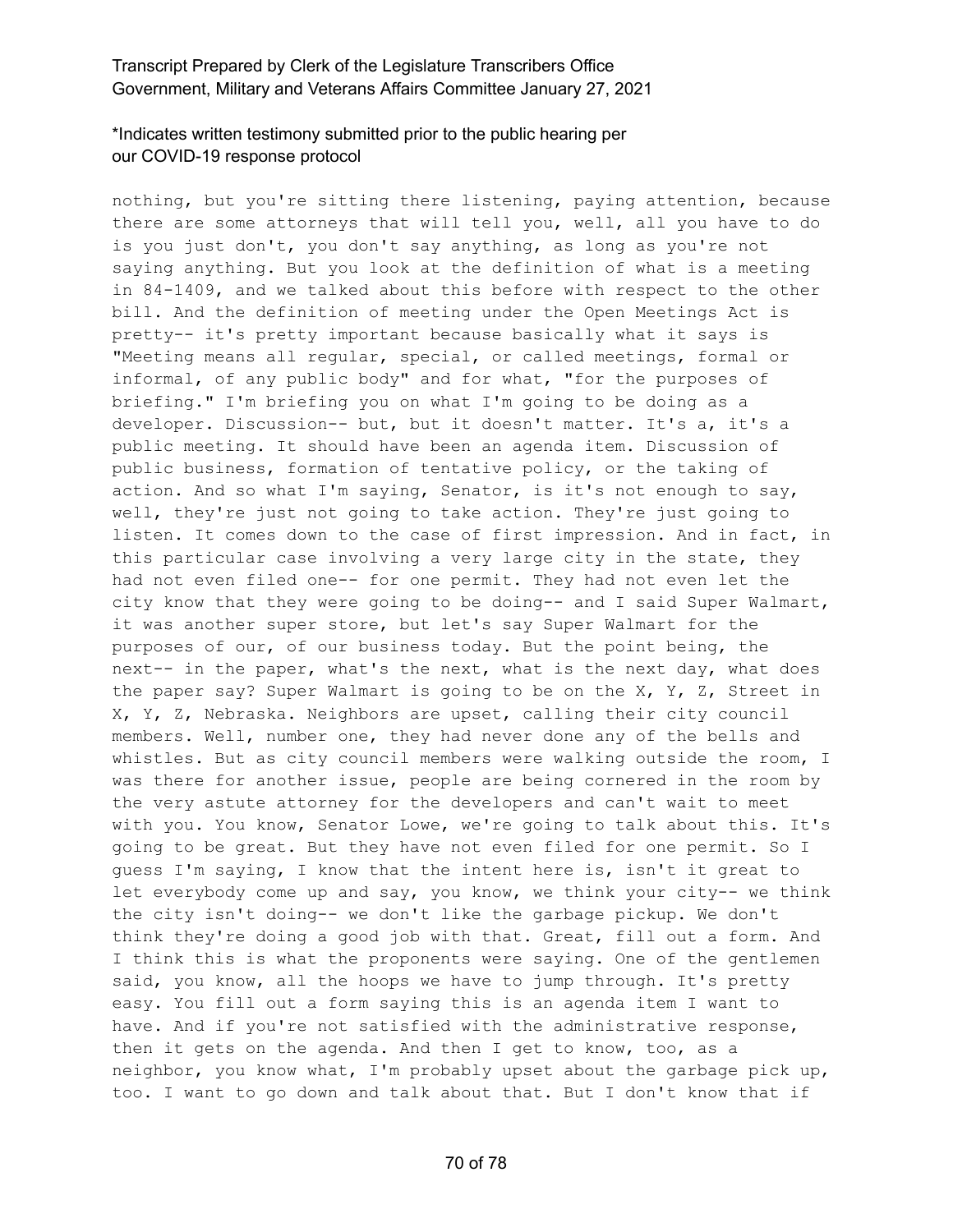### \*Indicates written testimony submitted prior to the public hearing per our COVID-19 response protocol

it's just a function of a free-for- all and who decides to come. So to me, it's about managing meetings. And the reason why this language was put in here, to say that a body may not be required to allow citizens to speak at each meeting. In other words, informational meetings, things of that nature. But it may not forbid public participation at all meetings. That means on agenda items. Some of the big items that I know many of you have been involved in with your local governments over the years, and we can all think of big items in your respective cities that really matter. That doesn't mean that if they're doing something significant or even if it, from my perspective, it may not be significant that I shouldn't have a right to comment on that, but maybe not that one night. So I don't know if that makes sense, but I just-- I've seen it abused, I've seen the open mike abused repeatedly. And the folks that are the target are not always just the city, I mean, you might think it's the city officials getting abused. It's typically the neighbors. It's typically the people in a competing business. In another instance, when a business owner got up to complain about a competitor, the competitor wasn't there to defend himself and his business. He didn't know it was going to be talked about. So in any event, this is very well-intended. If there are other ideas for transparency, if there's some other things we need to do to make it easy for the public to, to basically participate, I think that makes sense. I just don't think this is it. I think it's a, it's a well- intended bill with unintended consequences.

**BREWER:** All right, with those comments, let's, let's stop for a second and, and look at would the League be OK if the bill was limited to just agenda items?

**LYNN REX:** Oh, you mean, in other words, the public should speak on-- OK, let me, let me-- this-- I'm only speaking for the League, not NASB, and I'm here representing them today in opposition to the bill, but my answer here to you is only for the League. The answer would be this, that an issue, the public would have the right to speak on an issue, maybe not that night, but when it's on the agenda at another time.

**BREWER:** It was an agenda item.

**LYNN REX:** An agenda item. But for example, let's say that you have five agenda items. And I will tell you of the best agendas I've seen are when city councils do it and they'll say tonight we're receiving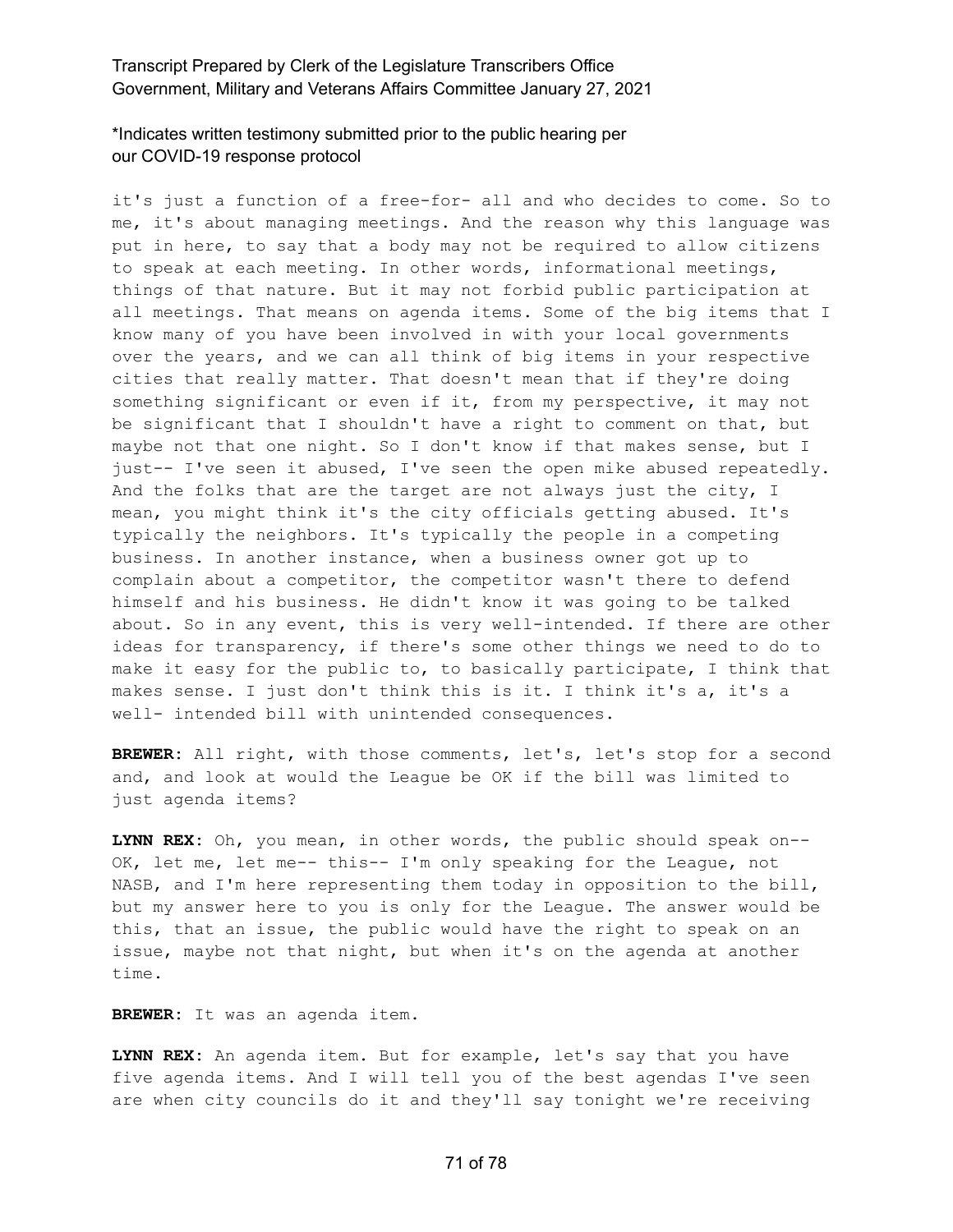\*Indicates written testimony submitted prior to the public hearing per our COVID-19 response protocol

public comment on items two, four, six, and eight. But they probably already received comments on one, you know, on two, four, whatever, one, three. I'm thinking one, three, five, and seven. So I guess what I'm saying is, yes, I think that an issue, a topic deserves and should have the ability of the public to comment on it. But not at every meeting, not every time it's on the agenda and not, for example, there are some, some issues where that item is on, its on when you first-- I mean, it's on over and over and over again. But should the public have the right to comment on that, so on-- they get to weigh in on that issue.

**BREWER:** On, on that specific agenda item that has been--

**LYNN REX:** On an agenda item, yes.

**BREWER:** --detailed out? OK. All right, questions?

**LYNN REX:** But just note that agenda item may be on more than once. For example, you have three readings of an ordinance, so you may not want 50 people on the first reading or maybe you want them on the first reading, but not the third. I don't know. But should the public be able to weigh in on issues that their public body is taking action on? Absolutely. Or even discussing, even if they don't take action on it.

**BREWER:** All right. With that, thank you for your testimony.

**LYNN REX:** You're welcome. Thank you. And again, we, we appreciate that her intent and the senator's intent is about transparency. We're all about that, too. But as a citizen, I want to know, I want to know what's on that agenda. And I'm not going to mention the other political subdivision, but I will say this, in one of our counties, we actually have and I'm sure the counties feel the same way maybe about the cities, but they, they double check. They go to each other's meetings all the time just to make sure that they know what the other political subdivision is doing. And the whole point of having basically an agenda item that is so well-worded that you know what that's going to be talking about it and I know what it's going to be talking about, so we know whether it's worth our time to show up.

**BREWER:** All right. Thank you, Lynn.

**LYNN REX:** Thank you so much for your time.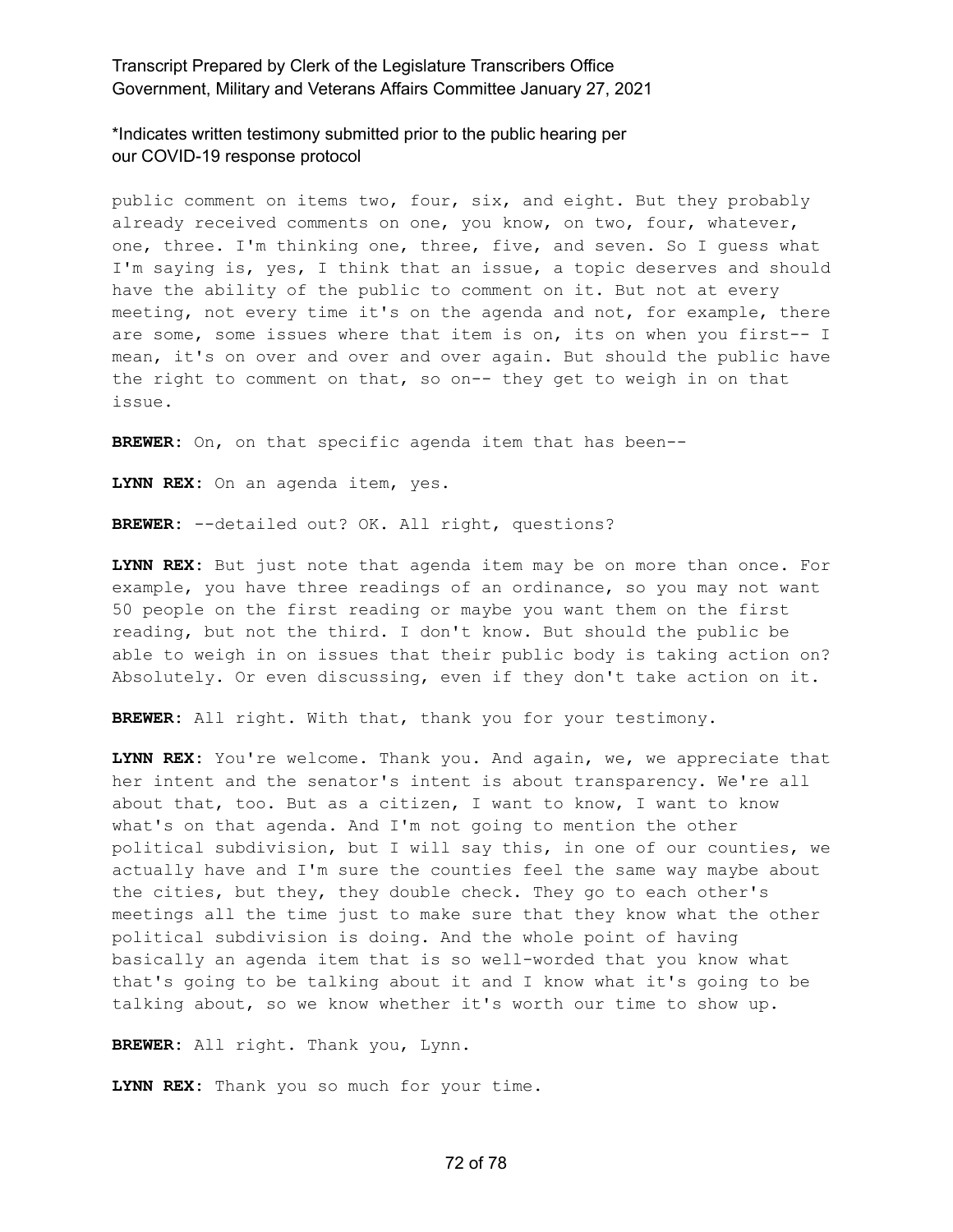\*Indicates written testimony submitted prior to the public hearing per our COVID-19 response protocol

**BREWER:** All right, additional opponents to LB112? Welcome to the Government Committee.

**BETH BAZYN FERRELL:** Thank you. Good afternoon, Chairman Brewer, members of the committee. For the record, my name is Beth, B-e-t-h, Bazyn, B-a-z-y-n, Ferrell, F-e-r-r-e-l-l. I'm with the Nebraska Association of County Officials and I'm appearing here in opposition to LB111 [SIC]. I had some prepared comments, but I think Miss Rex covered really all of the issues that we had concerns with as well. We have concerns about having a public comment session and someone veering off of course, and what those bad actors may intentionally or unintentionally say that might affect someone else or their neighbor, another business, or a development project like she gave us an example. We-- I think the idea of if you're going to allow public comment at meetings, the example that you gave Senator Brewer and, and as Lynn indicated, requiring comment to be allowed on an issue, but not at every meeting may be the way to, to best resolve this, because there are times when a board has taken public testimony at several meetings. They've heard the facts, they've heard the opinions. But then there's a meeting where the board needs to take action on the bill. They need to discuss it among themselves publicly. But they've already heard all of the information about it. They just need to make their decision and have that done. So that may be an instance where, you know, the discussing at an issue or discussing an issue, but not at every meeting would apply. We'd be happy to work with the committee and with Senator Albrecht to refine that if that's, if that's an issue or direction you want to go. And I would be happy to take questions.

**BREWER:** All right, thank you. So let's give a quick example so we make sure we're on the same sheet of music. Your, your town is going to build a sewage treatment plant and it has to be heard three times. You get to have is an agenda item for three times, but you could specifically identify either the first or the second as those that are open for the public to comment. The third one would just be a matter of the public being allowed to listen to the discussion amongst the city council, county board, whatever, but they would not have an opportunity to come to the mike, and that's just because they would have been given an opportunity in an earlier point that this was discussed.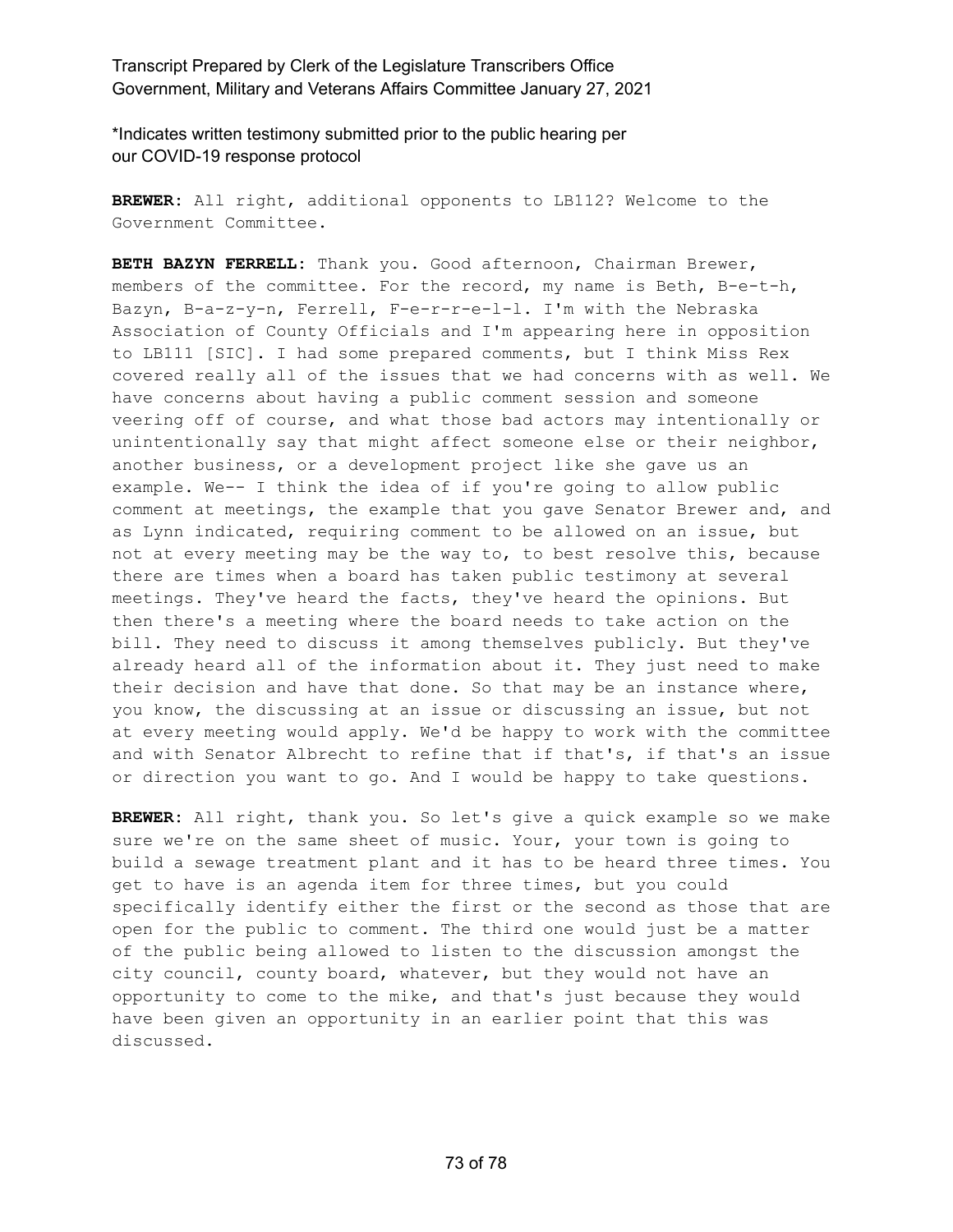\*Indicates written testimony submitted prior to the public hearing per our COVID-19 response protocol

**BETH BAZYN FERRELL:** Yes, I, I agree. Absolutely. And I think that would be a way to handle it and as long as the public knew for sure, you know, they were going to have their opportunity.

**BREWER:** And were specific in addressing--

**BETH BAZYN FERRELL:** Right.

**BREWER:** --what that purpose there was for. That it was just an open mike, that it was to address a particular topic that they were needing to resolve. OK, questions? Questions? All right, thank you for your testimony. OK, additional opponents to LB112? Let me read in, we do have one letter of written testimony that came in, and that was from Joseph Kohout, and that's the registered lobbyist for the county, Lancaster County Board of Commissioners.

**\*JOE KOHOUT:** Good afternoon, Chairman Brewer and Members of the Government, Military and Veterans Affairs Committee. My name is Joseph D. Kohout and I am the registered lobbyist for the Lancaster County Board of Commissioners and I appear before you today in opposition to LB112 on behalf of the same. Let me begin by saying that the Lancaster County Board already allows for public comment regarding non-agenda items and for public participation on each agenda item at each of its regular weekly meetings. Advisory committee meetings may be attended by the public. Because they are advisory, the committees report to the County Board, which regularly and widely allows for public comment on agenda and non-agenda items. Our concern with LB112 can be summed up in the sense that the bill is overly broad. Under the bill public bodies include not only governing bodies, but all advisory committees to those governing bodies. Furthermore, the scope of the meetings that would be included under these changes include all regular, special, or called meetings, formal or informal, of any public body for the purposes of briefing, discussion of public business, formation of tentative policy, or the taking of any action of the public body; These broad changes have the potential drastically to increase the costs to conduct advisory committee meetings and all other meetings of public bodies through increased staff time. Further, this could create logistical difficulties at meetings that consist primarily of site visits or presentations by a public body. I'd like to give two examples of recent events in Lancaster County. First, in December, the Board presented its legislative priorities to State Senators including some of you - at Lancaster County 101 after a lengthy public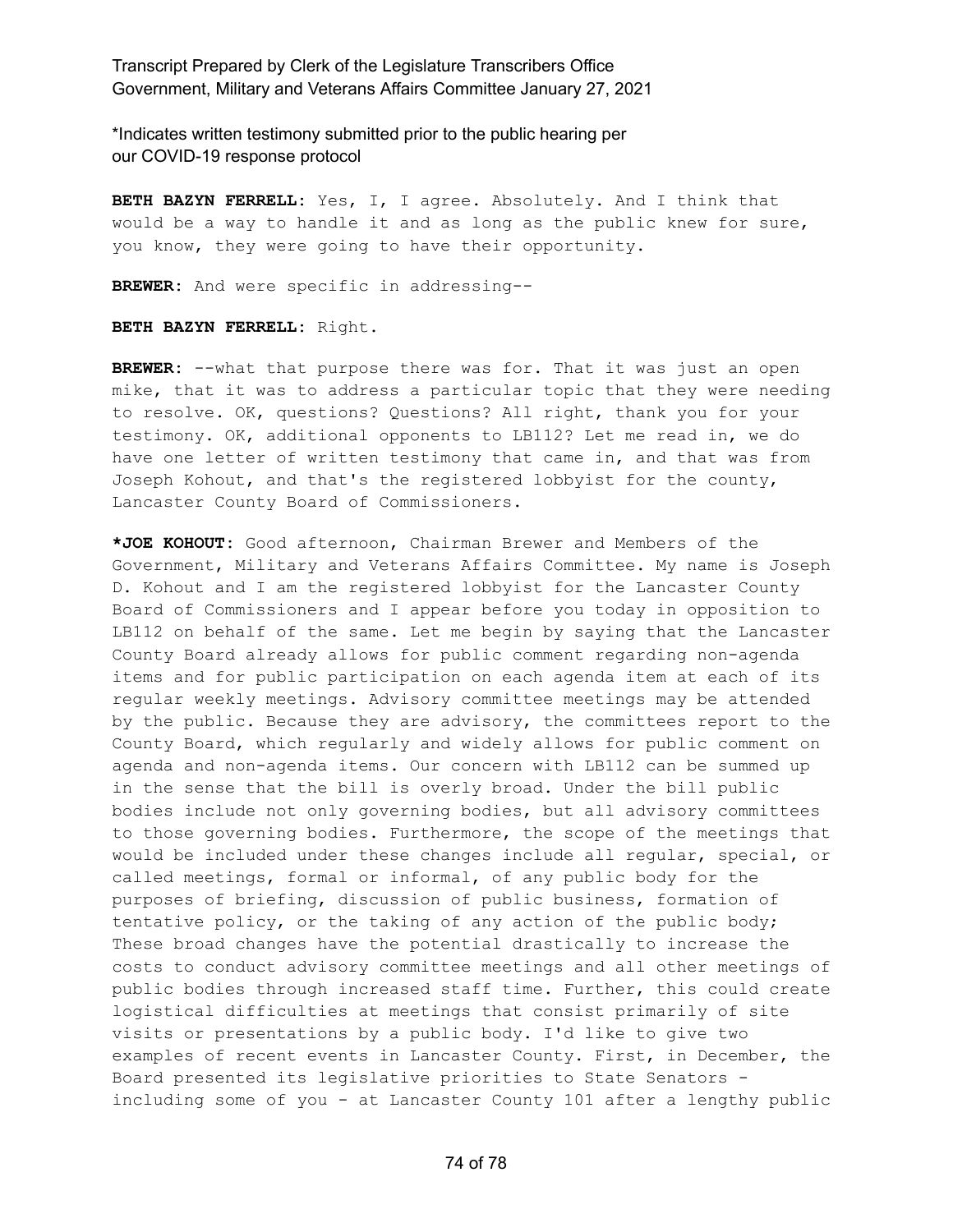\*Indicates written testimony submitted prior to the public hearing per our COVID-19 response protocol

process regarding those priorities, including many opportunities for public comment and participation. This bill would require the opportunity for public comment at that event. Second, we recently conducted a site tour of the Lincoln Sports Foundation complex to view improvements funded through the Visitors Improvement Fund, which funding was approved at public meetings at which public participation was allowed. Again, this would require public comment at that tour. As such, the Board of Commissioners asks that the Committee not advance LB112 as this type of broad change is unnecessary to improve public participation in Lancaster County. I will try to answer any questions you might have.

**BREWER:** And with that, we will go to any in the neutral position for LB112? Seeing none, we will go ahead, and there were no written letters in the neutral position. We did have of the letters that came in early on LB112, six proponents, two opponents, and one in the neutral on those. With that, we will invite Senator Albrecht back to close on LB112. Welcome back.

**ALBRECHT:** Well, thank you very much. Thank you for all staying long enough to listen. I know I've lost a few people that really weren't either-- probably have other business elsewhere. But what I want to talk about real quick, if you go to the bill and I'm going to turn to it right now as we speak. First of all, on page 2.

**BREWER:** Page 2?

**ALBRECHT:** Yep, line 3.

**BREWER:** Line 3?

**ALBRECHT:** Three. It says: Subject to the Open Meetings Act, the public has the right to attend and the right to speak at a meeting of public bodies, and all or any part of a meeting of a public body, except closed session called pursuant to section 84-1410, may be videotaped, televised, photographed, broadcast, or even recorded by any person in attendance by means of tape recorder, camera, video equipment, or any other means of pictorial or sonic reproduction or in writing. Except for closed sessions called pursuant to section 84-1410, a public body shall allow members of the public an opportunity to speak at each meeting. Now what I'm hearing from others, the opponents are basically telling you that they're, they're concerned that they want to talk on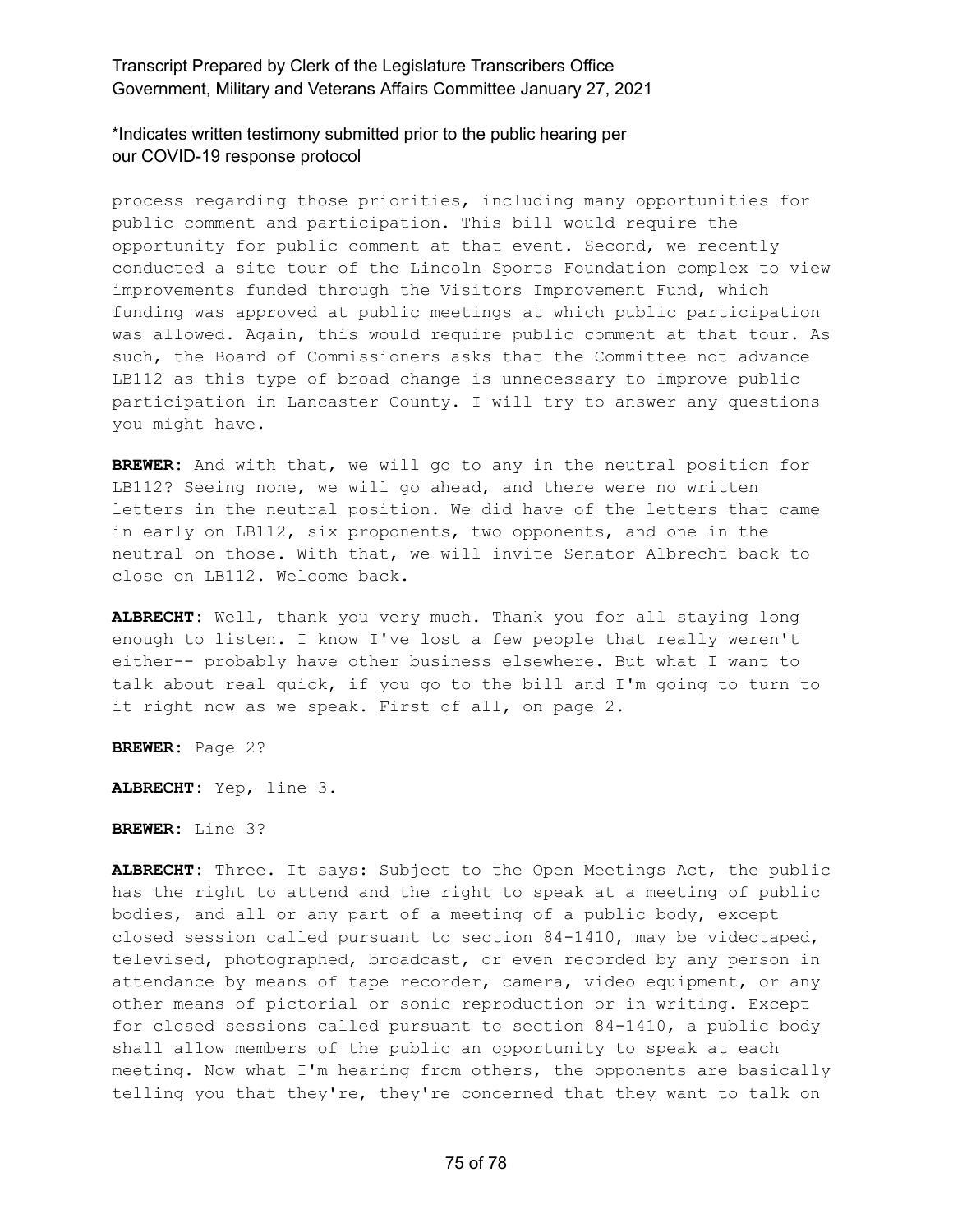## \*Indicates written testimony submitted prior to the public hearing per our COVID-19 response protocol

every subject. That is not what this is about. This is simply about opening your meeting and allowing the public ten minutes of your three or four hours you might be there at your public meeting to simply listen to them. It might not be anything to do with anything that's on the agenda. This is just to, to hear their hearts, to hear their minds, to hear their ideas. You know, certainly I think the people that are going to oppose this are people that are afraid that they're going to talk about one of you, you know, that they're going to say something inappropriate. But you know what? That's where you set the ground rules before they ever get there. So I'm not talking about every single agenda item, I'm speaking about just allow the, the public to come in and talk. They might want to talk about something that's coming up, something that's new in the community, something that, that they think is worthy of, of hearing from them. Yes, we all have had frequent fliers. This is my 16th year in politics. And I can tell you I have learned more from the public by allowing them to come in and talk, allowing them to be heard, allowing them to become a part of it. How do you find people to replace us if we, if we don't start listening to the public that might have good ideas, that might be able to realize that, jeez, your jobs are kind of tough, you know, and I don't think that there's that much of a percentage of people that are going to be rude and ugly. And if they are, there may very well be a reason that we need to put our antennas up because maybe something is going on that somebody needs to know about. But they're not there-- I mean, in, in all the years I spent, eight years on a city council, four years on a county board, and four years down here, I don't hear people coming in to tattle on somebody or to, to make things bad for somebody. It's about sharing ideas and, and giving the kudos to those who, who need it. If it's ten minutes, if it's five minutes, if you have a huge group and you know that you're paying whoever \$300 to be there to sell you on a, a job that they want to do for you, OK, then, then don't give them the ten minutes. Today, we're going to go five minutes. It's up to whoever is running that, that meeting. This is not about talking about every single bill that you have in front of somebody or it's not every-- I mean, there's already rules for that. You have certain people that there's a public hearing. And guess what? You get to listen to everybody that's there. You know, Senator Sanders, you've been there. You've, you've been at the, at the helm. And I'm just saying this is not asking for the public to speak on every single thing that is not what this is about, this is about allowing them to speak just for a few minutes to talk about what's on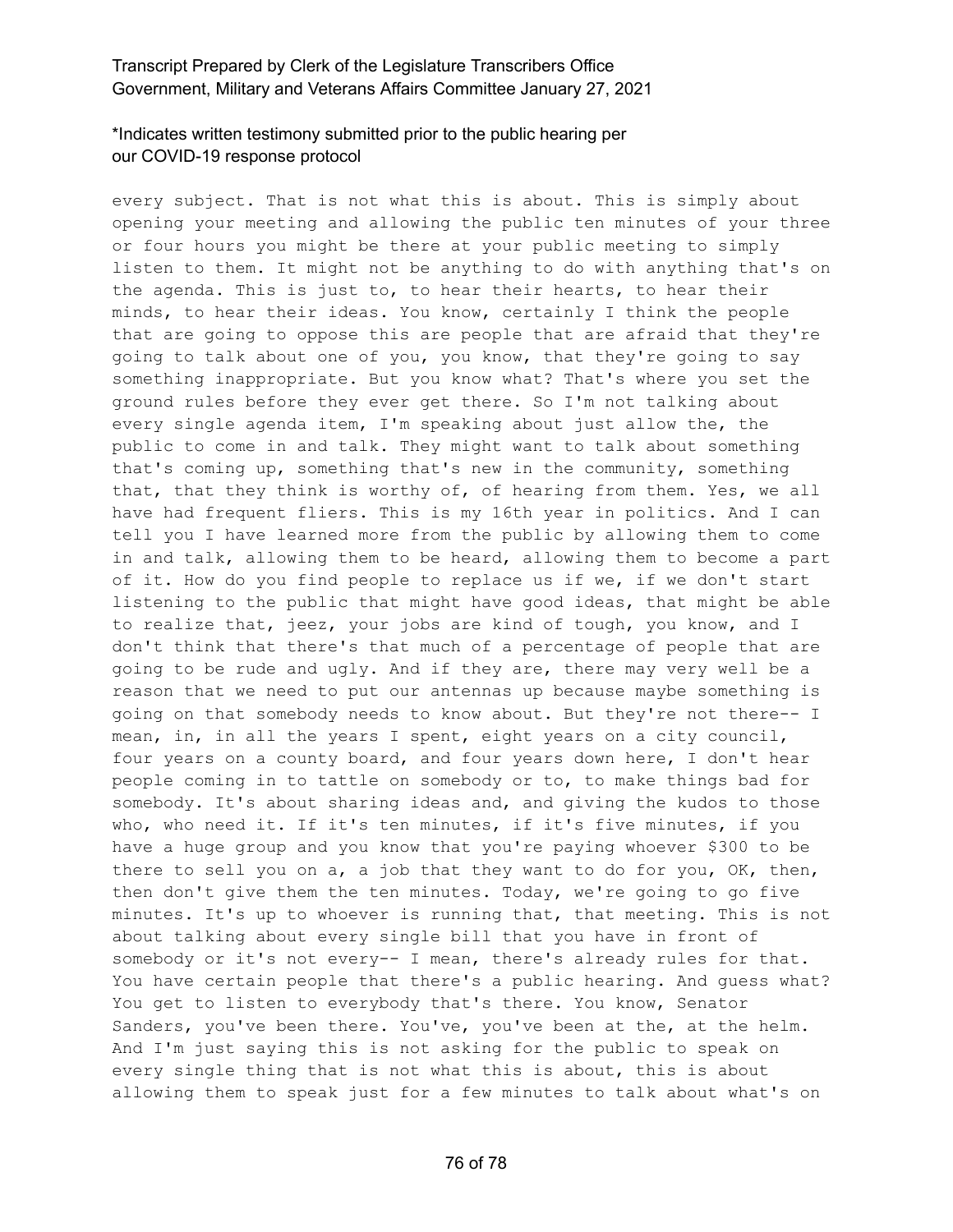\*Indicates written testimony submitted prior to the public hearing per our COVID-19 response protocol

their mind. So don't overcomplicate what I'm trying to do here. And please know even-- we had a letter that talked about-- it was about Exec Session. It says, except for closed sessions, they, they can't be in the closed session. We'd be in trouble as elected officials if we talked about what we talked about in closed session. So the rules are already laid out for meetings and how you propose things. But this is simply about allowing people to have, have their say or just to share their what they would like you to know. So with that, I'll take any questions you might have.

**BREWER:** All right, thank you, Senator Albrecht. Questions for Senator Albrecht? Yes, Senator Sanders.

**SANDERS:** Thank you, Chairman. Senator Albrecht, would there be guidelines-- I'm going to call it a public request to be heard. When I was the mayor at the city of Bellevue, we had three readings, so the first meeting we introduced the bill, the second reading is public request to be heard so you can open the meeting to any input.

**ALBRECHT:** Correct.

**SANDERS:** But on the third meeting--

**ALBRECHT:** That's it.

**SANDERS:** --to vote on it, if there was more additional information, you could always open that back up by the vote of the council. But at the very end, there was public request to be heard and it was on any item. But over the years, we did find you needed structure to that, --

**ALBRECHT:** Absolutely.

**SANDERS:** --like conduct decorum,--

**ALBRECHT:** Yes.

**SANDERS:** --no personal attacks.

**ALBRECHT:** Correct.

**SANDERS:** And so would this have that built into it or some type of guideline?